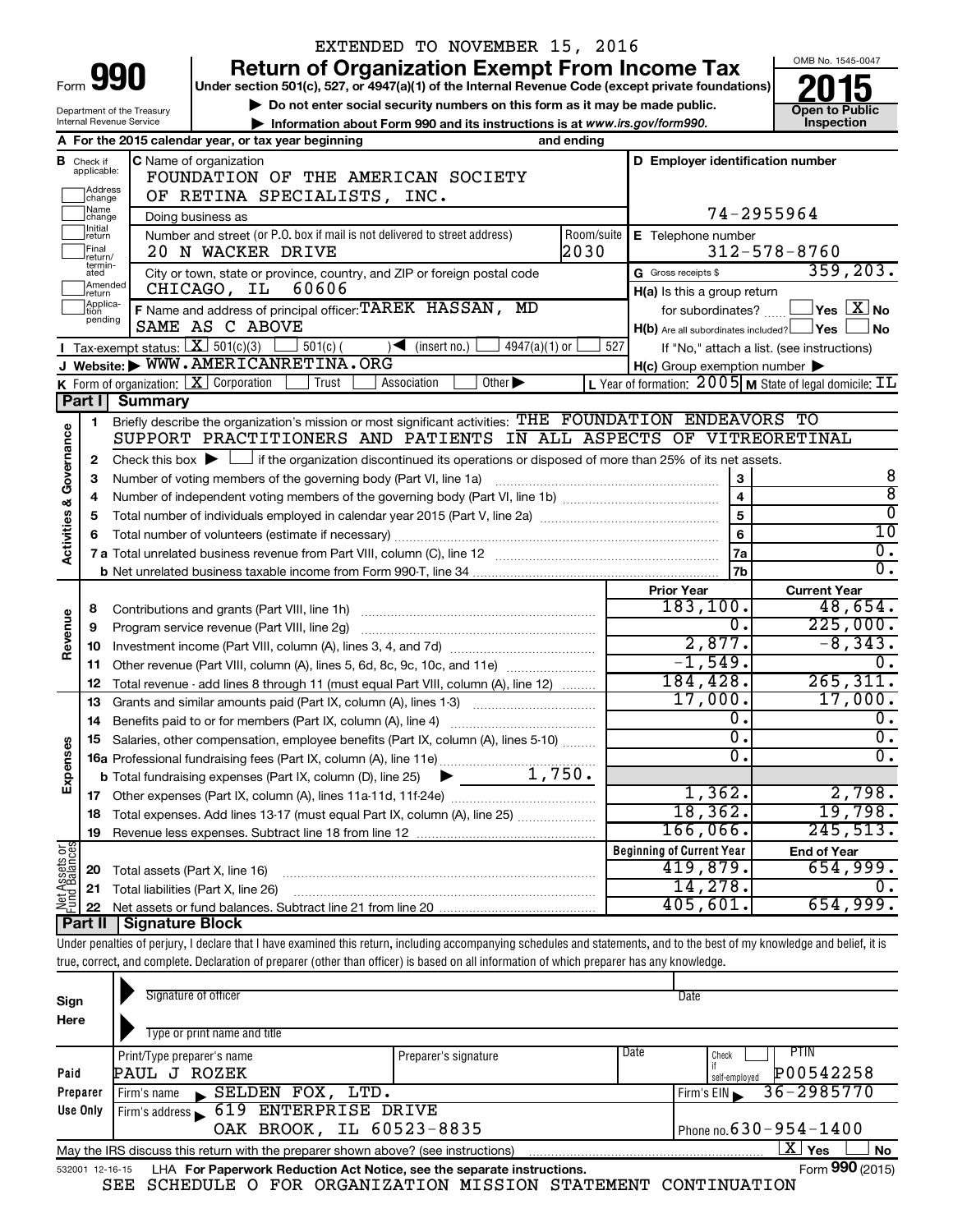|                                | OF RETINA SPECIALISTS, INC.<br>74-2955964<br>Page 2<br>Form 990 (2015)<br>Part III   Statement of Program Service Accomplishments                                                                    |
|--------------------------------|------------------------------------------------------------------------------------------------------------------------------------------------------------------------------------------------------|
|                                | $\boxed{\text{X}}$                                                                                                                                                                                   |
| 1                              | Briefly describe the organization's mission:                                                                                                                                                         |
|                                | THE FOUNDATION ENDEAVORS TO SUPPORT PRACTITIONERS AND PATIENTS IN ALL                                                                                                                                |
|                                | ASPECTS OF VITREORETINAL CARE.                                                                                                                                                                       |
|                                |                                                                                                                                                                                                      |
| $\mathbf{2}$                   | Did the organization undertake any significant program services during the year which were not listed on                                                                                             |
|                                | $\Box$ Yes $[\overline{\mathrm{X}}]$ No<br>If "Yes," describe these new services on Schedule O.                                                                                                      |
| 3                              | $\Box$ Yes $~\boxed{\text{X}}$ No<br>Did the organization cease conducting, or make significant changes in how it conducts, any program services?<br>If "Yes," describe these changes on Schedule O. |
| 4                              | Describe the organization's program service accomplishments for each of its three largest program services, as measured by expenses.                                                                 |
|                                | Section 501(c)(3) and 501(c)(4) organizations are required to report the amount of grants and allocations to others, the total expenses, and<br>revenue, if any, for each program service reported.  |
|                                | 17, 265. including grants of \$17, 000. ) (Revenue \$<br>214,634.<br>) (Expenses \$<br>4a (Code:                                                                                                     |
|                                | THROUGH OUR WEBSITE WE INCREASED PUBLIC AWARENESS OF RETINAL DISEASES,                                                                                                                               |
|                                | INCLUDING WAYS TO IMPROVE, PRESERVE, AND RESTORE VISION. AN EMPHASIS                                                                                                                                 |
|                                | WAS MADE ON EDUCATING THE PUBLIC ON THE BENEFITS OF THE PREVENTION OF                                                                                                                                |
|                                | AGE MACULAR DEGENERATION.                                                                                                                                                                            |
|                                | THE FOUNDATION ALSO PRESENTS THE RETINA YOUNG INVESTIGATOR AWARD.<br>THE                                                                                                                             |
|                                | RETINA YOUNG INVESTIGATOR AWARD, ESTABLISHED TO HONOR PAST LEADERS OF                                                                                                                                |
|                                | THE ASRS AND TO SERVE AS A MEANS TO NURTURE THE DEVELOPMENT OF THE NEXT                                                                                                                              |
|                                | GENERATION OF RETINA LEADERS, ENCOURAGES RESEARCHERS TO UNDERTAKE                                                                                                                                    |
|                                | INVESTIGATIVE WORK IN CRITICAL AREAS OF RETINAL DISEASES THAT MAY<br>ONE                                                                                                                             |
|                                | DAY LEAD TO MEANINGFUL IMPROVEMENTS IN PATIENTS' LIVES. THE AWARD WAS                                                                                                                                |
|                                | GIVEN BASED ON AN OUTSTANDING PAPER PUBLISHED DURING THE PAST YEAR AND                                                                                                                               |
|                                |                                                                                                                                                                                                      |
|                                |                                                                                                                                                                                                      |
|                                |                                                                                                                                                                                                      |
| 4с                             | ) (Revenue \$<br>(Code: ) (Expenses \$<br>including grants of \$                                                                                                                                     |
|                                |                                                                                                                                                                                                      |
|                                |                                                                                                                                                                                                      |
|                                |                                                                                                                                                                                                      |
|                                |                                                                                                                                                                                                      |
|                                |                                                                                                                                                                                                      |
|                                |                                                                                                                                                                                                      |
|                                |                                                                                                                                                                                                      |
|                                | 4d Other program services (Describe in Schedule O.)                                                                                                                                                  |
|                                | (Expenses \$<br>Revenue \$<br>including grants of \$                                                                                                                                                 |
| 4е<br>532002<br>$12 - 16 - 15$ | 17,265.<br>Total program service expenses<br>Form 990 (2015)<br>SEE SCHEDULE O FOR CONTINUATION(S)                                                                                                   |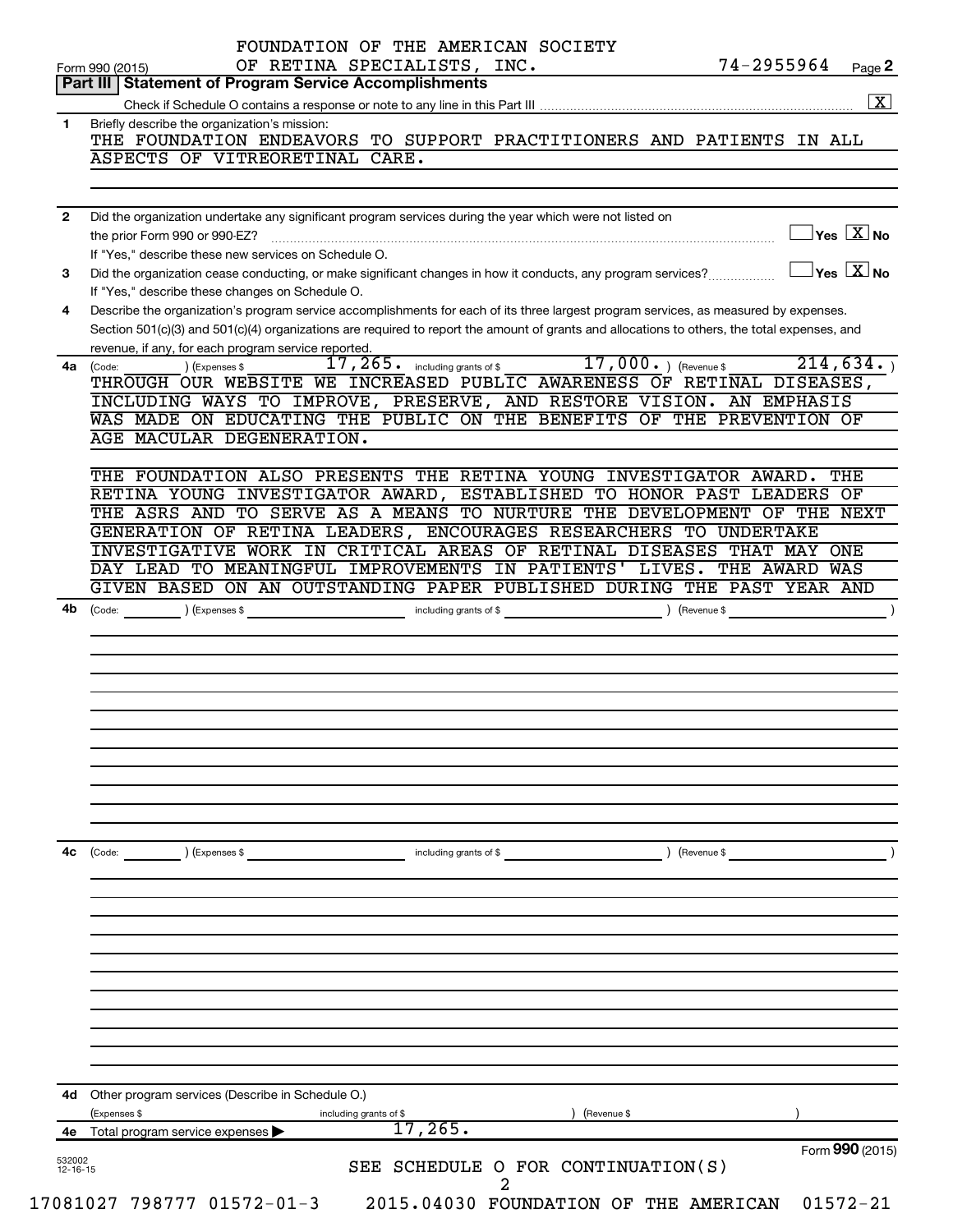|    | Part IV   Checklist of Required Schedules                                                                                                                                                                                           |                 |                         |                         |
|----|-------------------------------------------------------------------------------------------------------------------------------------------------------------------------------------------------------------------------------------|-----------------|-------------------------|-------------------------|
|    |                                                                                                                                                                                                                                     |                 | Yes                     | No                      |
| 1. | Is the organization described in section 501(c)(3) or $4947(a)(1)$ (other than a private foundation)?                                                                                                                               |                 |                         |                         |
|    |                                                                                                                                                                                                                                     | 1               | х                       |                         |
| 2  |                                                                                                                                                                                                                                     | $\overline{2}$  | $\overline{\textbf{x}}$ |                         |
| З  | Did the organization engage in direct or indirect political campaign activities on behalf of or in opposition to candidates for                                                                                                     |                 |                         |                         |
|    |                                                                                                                                                                                                                                     | 3               |                         | x                       |
| 4  | Section 501(c)(3) organizations. Did the organization engage in lobbying activities, or have a section 501(h) election in effect                                                                                                    |                 |                         |                         |
|    |                                                                                                                                                                                                                                     | 4               |                         | x                       |
| 5  | Is the organization a section 501(c)(4), 501(c)(5), or 501(c)(6) organization that receives membership dues, assessments, or                                                                                                        |                 |                         |                         |
|    |                                                                                                                                                                                                                                     | 5               |                         | x                       |
| 6  | Did the organization maintain any donor advised funds or any similar funds or accounts for which donors have the right to                                                                                                           |                 |                         |                         |
|    | provide advice on the distribution or investment of amounts in such funds or accounts? If "Yes," complete Schedule D, Part I                                                                                                        | 6               |                         | x                       |
| 7  | Did the organization receive or hold a conservation easement, including easements to preserve open space,                                                                                                                           |                 |                         |                         |
|    | the environment, historic land areas, or historic structures? If "Yes," complete Schedule D, Part II                                                                                                                                | $\overline{7}$  |                         | x                       |
| 8  | Did the organization maintain collections of works of art, historical treasures, or other similar assets? If "Yes," complete                                                                                                        |                 |                         |                         |
|    |                                                                                                                                                                                                                                     | 8               |                         | x                       |
| 9  | Did the organization report an amount in Part X, line 21, for escrow or custodial account liability, serve as a custodian for                                                                                                       |                 |                         |                         |
|    | amounts not listed in Part X; or provide credit counseling, debt management, credit repair, or debt negotiation services?                                                                                                           |                 |                         |                         |
|    | If "Yes," complete Schedule D, Part IV                                                                                                                                                                                              | 9               |                         | x                       |
| 10 | Did the organization, directly or through a related organization, hold assets in temporarily restricted endowments, permanent                                                                                                       |                 |                         |                         |
|    |                                                                                                                                                                                                                                     | 10              |                         | x                       |
| 11 | If the organization's answer to any of the following questions is "Yes," then complete Schedule D, Parts VI, VII, VIII, IX, or X                                                                                                    |                 |                         |                         |
|    | as applicable.                                                                                                                                                                                                                      |                 |                         |                         |
|    | a Did the organization report an amount for land, buildings, and equipment in Part X, line 10? If "Yes," complete Schedule D,                                                                                                       |                 |                         |                         |
|    | Part VI                                                                                                                                                                                                                             | 11a             |                         | х                       |
|    | <b>b</b> Did the organization report an amount for investments - other securities in Part X, line 12 that is 5% or more of its total                                                                                                |                 |                         |                         |
|    |                                                                                                                                                                                                                                     | 11 <sub>b</sub> |                         | х                       |
|    | c Did the organization report an amount for investments - program related in Part X, line 13 that is 5% or more of its total                                                                                                        |                 |                         |                         |
|    |                                                                                                                                                                                                                                     | 11c             |                         | x                       |
|    | d Did the organization report an amount for other assets in Part X, line 15 that is 5% or more of its total assets reported in                                                                                                      |                 |                         |                         |
|    |                                                                                                                                                                                                                                     | 11d             | х                       |                         |
|    | e Did the organization report an amount for other liabilities in Part X, line 25? If "Yes," complete Schedule D, Part X                                                                                                             | 11e             |                         | X                       |
| f  | Did the organization's separate or consolidated financial statements for the tax year include a footnote that addresses                                                                                                             |                 |                         |                         |
|    | the organization's liability for uncertain tax positions under FIN 48 (ASC 740)? If "Yes," complete Schedule D, Part X                                                                                                              | 11f             |                         | х                       |
|    | 12a Did the organization obtain separate, independent audited financial statements for the tax year? If "Yes," complete                                                                                                             |                 |                         |                         |
|    | Schedule D, Parts XI and XII <b>continuum continuum continuum continuum continuum continuum continuum continuum</b> continuum continuum continuum continuum continuum continuum continuum continuum continuum continuum continuum c | 12a             |                         | x                       |
|    | b Was the organization included in consolidated, independent audited financial statements for the tax year?                                                                                                                         |                 |                         |                         |
|    | If "Yes," and if the organization answered "No" to line 12a, then completing Schedule D, Parts XI and XII is optional                                                                                                               | 12 <sub>b</sub> | х                       |                         |
| 13 |                                                                                                                                                                                                                                     | 13              |                         | х                       |
|    | 14a Did the organization maintain an office, employees, or agents outside of the United States?                                                                                                                                     | 14a             |                         | $\overline{\mathbf{x}}$ |
|    | <b>b</b> Did the organization have aggregate revenues or expenses of more than \$10,000 from grantmaking, fundraising, business,                                                                                                    |                 |                         |                         |
|    | investment, and program service activities outside the United States, or aggregate foreign investments valued at \$100,000                                                                                                          |                 |                         |                         |
|    |                                                                                                                                                                                                                                     | 14b             | х                       |                         |
| 15 | Did the organization report on Part IX, column (A), line 3, more than \$5,000 of grants or other assistance to or for any                                                                                                           |                 |                         |                         |
|    |                                                                                                                                                                                                                                     | 15              |                         | x                       |
| 16 | Did the organization report on Part IX, column (A), line 3, more than \$5,000 of aggregate grants or other assistance to                                                                                                            |                 |                         |                         |
|    |                                                                                                                                                                                                                                     | 16              |                         | x                       |
| 17 | Did the organization report a total of more than \$15,000 of expenses for professional fundraising services on Part IX,                                                                                                             |                 |                         |                         |
|    |                                                                                                                                                                                                                                     | 17              |                         | x                       |
| 18 | Did the organization report more than \$15,000 total of fundraising event gross income and contributions on Part VIII, lines                                                                                                        |                 |                         |                         |
|    |                                                                                                                                                                                                                                     | 18              | х                       |                         |
| 19 | Did the organization report more than \$15,000 of gross income from gaming activities on Part VIII, line 9a? If "Yes,"                                                                                                              |                 |                         |                         |
|    |                                                                                                                                                                                                                                     | 19              |                         | X.                      |
|    |                                                                                                                                                                                                                                     |                 |                         |                         |

Form **990** (2015)

532003 12-16-15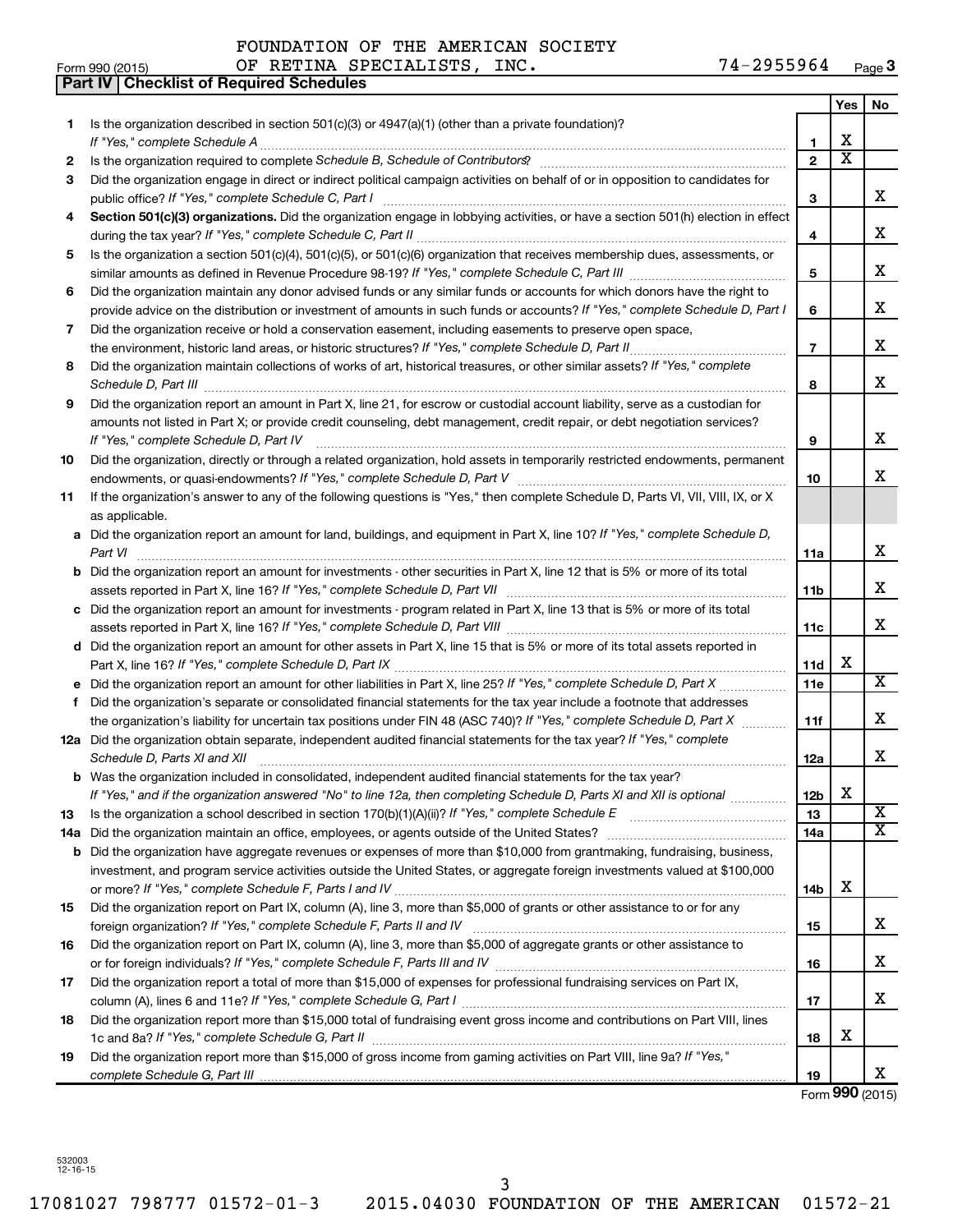|    | <b>Part IV   Checklist of Required Schedules (continued)</b>                                                                      |                 |                         |                         |
|----|-----------------------------------------------------------------------------------------------------------------------------------|-----------------|-------------------------|-------------------------|
|    |                                                                                                                                   |                 | Yes                     | No                      |
|    | 20a Did the organization operate one or more hospital facilities? If "Yes," complete Schedule H                                   | 20a             |                         | $\overline{\mathbf{x}}$ |
|    | <b>b</b> If "Yes" to line 20a, did the organization attach a copy of its audited financial statements to this return?             | 20 <sub>b</sub> |                         |                         |
| 21 | Did the organization report more than \$5,000 of grants or other assistance to any domestic organization or                       |                 |                         |                         |
|    | domestic government on Part IX, column (A), line 1? If "Yes," complete Schedule I, Parts I and II                                 | 21              |                         | X                       |
| 22 | Did the organization report more than \$5,000 of grants or other assistance to or for domestic individuals on                     |                 |                         |                         |
|    |                                                                                                                                   | 22              | X                       |                         |
| 23 | Did the organization answer "Yes" to Part VII, Section A, line 3, 4, or 5 about compensation of the organization's current        |                 |                         |                         |
|    | and former officers, directors, trustees, key employees, and highest compensated employees? If "Yes," complete                    |                 |                         |                         |
|    | Schedule J <b>Martin Martin Communication Communication</b> Contract of Technical Communication Communication Communication       | 23              |                         | X                       |
|    | 24a Did the organization have a tax-exempt bond issue with an outstanding principal amount of more than \$100,000 as of the       |                 |                         |                         |
|    | last day of the year, that was issued after December 31, 2002? If "Yes," answer lines 24b through 24d and complete                |                 |                         |                         |
|    | Schedule K. If "No", go to line 25a                                                                                               | 24a             |                         | x                       |
| b  | Did the organization invest any proceeds of tax-exempt bonds beyond a temporary period exception?                                 | 24 <sub>b</sub> |                         |                         |
| с  | Did the organization maintain an escrow account other than a refunding escrow at any time during the year to defease              |                 |                         |                         |
|    |                                                                                                                                   | 24c             |                         |                         |
|    | d Did the organization act as an "on behalf of" issuer for bonds outstanding at any time during the year?                         | 24d             |                         |                         |
|    | 25a Section 501(c)(3), 501(c)(4), and 501(c)(29) organizations. Did the organization engage in an excess benefit                  | 25a             |                         | x                       |
|    | b Is the organization aware that it engaged in an excess benefit transaction with a disqualified person in a prior year, and      |                 |                         |                         |
|    | that the transaction has not been reported on any of the organization's prior Forms 990 or 990-EZ? If "Yes," complete             |                 |                         |                         |
|    | Schedule L, Part I                                                                                                                | 25 <sub>b</sub> |                         | x                       |
| 26 | Did the organization report any amount on Part X, line 5, 6, or 22 for receivables from or payables to any current or             |                 |                         |                         |
|    | former officers, directors, trustees, key employees, highest compensated employees, or disqualified persons? If "Yes,"            |                 |                         |                         |
|    | complete Schedule L, Part II                                                                                                      | 26              |                         | X                       |
| 27 | Did the organization provide a grant or other assistance to an officer, director, trustee, key employee, substantial              |                 |                         |                         |
|    | contributor or employee thereof, a grant selection committee member, or to a 35% controlled entity or family member               |                 |                         |                         |
|    |                                                                                                                                   | 27              |                         | X                       |
| 28 | Was the organization a party to a business transaction with one of the following parties (see Schedule L, Part IV                 |                 |                         |                         |
|    | instructions for applicable filing thresholds, conditions, and exceptions):                                                       |                 |                         |                         |
| а  | A current or former officer, director, trustee, or key employee? If "Yes," complete Schedule L, Part IV                           | 28a             |                         | х                       |
| b  | A family member of a current or former officer, director, trustee, or key employee? If "Yes," complete Schedule L, Part IV        | 28 <sub>b</sub> |                         | $\overline{\mathbf{x}}$ |
|    | c An entity of which a current or former officer, director, trustee, or key employee (or a family member thereof) was an officer, |                 |                         |                         |
|    | director, trustee, or direct or indirect owner? If "Yes," complete Schedule L, Part IV                                            | 28c             |                         | X                       |
| 29 | Did the organization receive more than \$25,000 in non-cash contributions? If "Yes," complete Schedule M                          | 29              |                         | $\overline{\mathbf{X}}$ |
| 30 | Did the organization receive contributions of art, historical treasures, or other similar assets, or qualified conservation       |                 |                         | X                       |
|    |                                                                                                                                   | 30              |                         |                         |
| 31 | Did the organization liquidate, terminate, or dissolve and cease operations?                                                      | 31              |                         | х                       |
| 32 | Did the organization sell, exchange, dispose of, or transfer more than 25% of its net assets? If "Yes," complete                  |                 |                         |                         |
|    |                                                                                                                                   | 32              |                         | x                       |
| 33 | Did the organization own 100% of an entity disregarded as separate from the organization under Regulations                        |                 |                         |                         |
|    |                                                                                                                                   | 33              |                         | x                       |
| 34 | Was the organization related to any tax-exempt or taxable entity? If "Yes," complete Schedule R, Part II, III, or IV, and         |                 |                         |                         |
|    | Part V, line 1                                                                                                                    | 34              | X                       |                         |
|    |                                                                                                                                   | 35a             | $\overline{\textbf{x}}$ |                         |
|    | b If "Yes" to line 35a, did the organization receive any payment from or engage in any transaction with a controlled entity       |                 |                         |                         |
|    |                                                                                                                                   | 35b             |                         | x                       |
| 36 | Section 501(c)(3) organizations. Did the organization make any transfers to an exempt non-charitable related organization?        |                 |                         |                         |
|    |                                                                                                                                   | 36              | х                       |                         |
| 37 | Did the organization conduct more than 5% of its activities through an entity that is not a related organization                  |                 |                         |                         |
|    |                                                                                                                                   | 37              |                         | x                       |
| 38 | Did the organization complete Schedule O and provide explanations in Schedule O for Part VI, lines 11b and 19?                    |                 | X                       |                         |
|    |                                                                                                                                   | 38              |                         | Form 990 (2015)         |

Form **990** (2015)

532004 12-16-15

Form 990 (2015) OF RETINA SPECIALISTS , INC .  $74-2955964$  Page 74-2955964 Page 4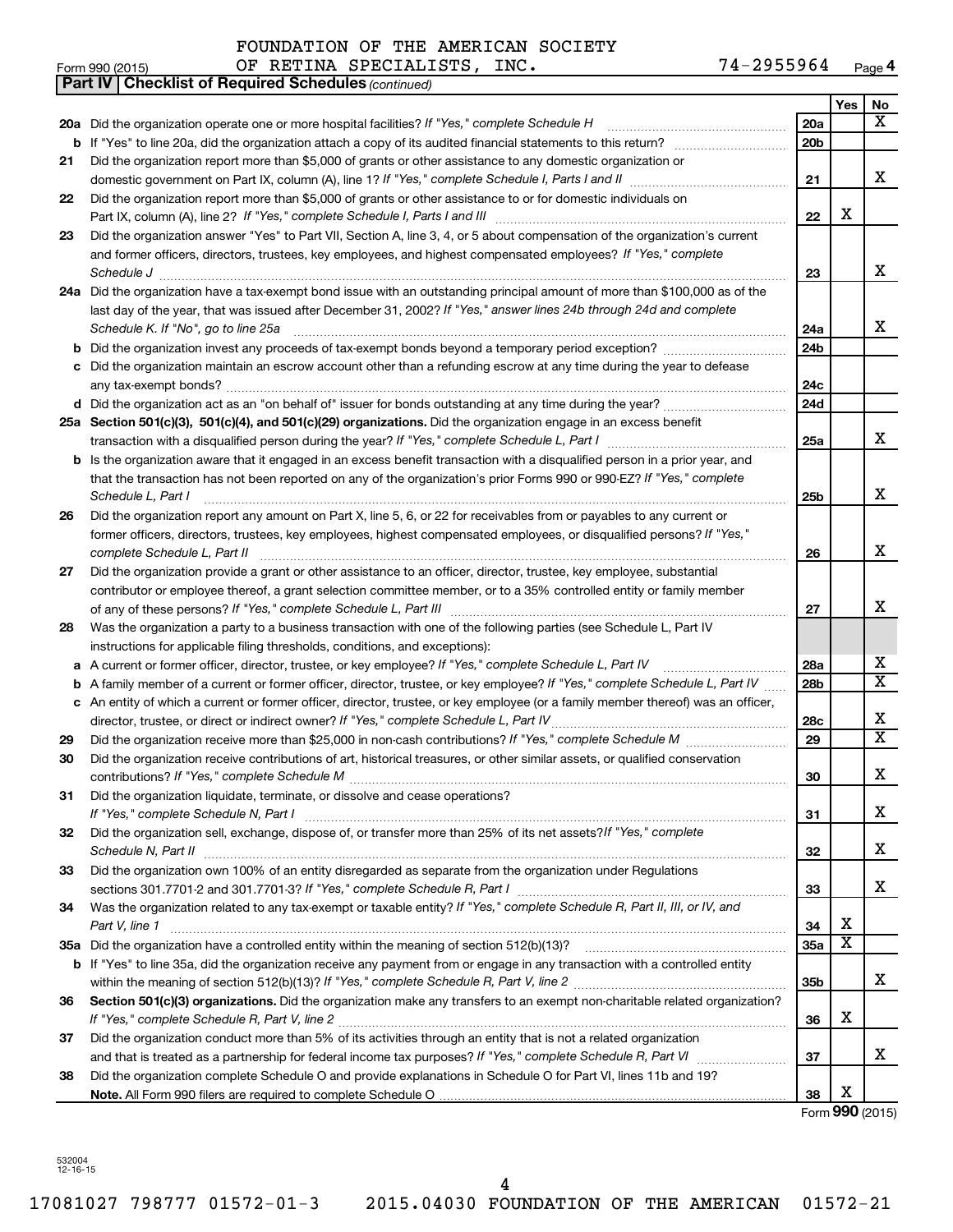| Part V | <b>Statements Regarding Other IRS Filings and Tax Compliance</b><br>Check if Schedule O contains a response or note to any line in this Part V                                  |     |                |                         |                         |  |  |
|--------|---------------------------------------------------------------------------------------------------------------------------------------------------------------------------------|-----|----------------|-------------------------|-------------------------|--|--|
|        |                                                                                                                                                                                 |     |                | Yes                     | <b>No</b>               |  |  |
|        | 1a                                                                                                                                                                              |     |                |                         |                         |  |  |
|        | 1 <sub>b</sub><br>Enter the number of Forms W-2G included in line 1a. Enter -0- if not applicable                                                                               |     |                |                         |                         |  |  |
|        | Did the organization comply with backup withholding rules for reportable payments to vendors and reportable gaming                                                              |     |                |                         |                         |  |  |
|        |                                                                                                                                                                                 |     | 1c             | х                       |                         |  |  |
|        | 2a Enter the number of employees reported on Form W-3, Transmittal of Wage and Tax Statements,                                                                                  |     |                |                         |                         |  |  |
|        | filed for the calendar year ending with or within the year covered by this return <i>[[[[[[[[[[[[[]]]</i> ]]<br>2a                                                              | 0   |                |                         |                         |  |  |
|        | <b>b</b> If at least one is reported on line 2a, did the organization file all required federal employment tax returns?                                                         |     | 2 <sub>b</sub> |                         |                         |  |  |
|        |                                                                                                                                                                                 |     |                |                         | x                       |  |  |
|        | 3a Did the organization have unrelated business gross income of \$1,000 or more during the year?                                                                                |     |                |                         |                         |  |  |
|        | <b>b</b> If "Yes," has it filed a Form 990-T for this year? If "No," to line 3b, provide an explanation in Schedule O                                                           |     | 3b             |                         |                         |  |  |
|        | 4a At any time during the calendar year, did the organization have an interest in, or a signature or other authority over, a                                                    |     |                |                         |                         |  |  |
|        | financial account in a foreign country (such as a bank account, securities account, or other financial account)?                                                                |     | 4a             |                         | x                       |  |  |
|        | <b>b</b> If "Yes," enter the name of the foreign country: $\blacktriangleright$                                                                                                 |     |                |                         |                         |  |  |
|        | See instructions for filing requirements for FinCEN Form 114, Report of Foreign Bank and Financial Accounts (FBAR).                                                             |     |                |                         |                         |  |  |
| 5а     |                                                                                                                                                                                 |     | 5a             |                         | x                       |  |  |
|        |                                                                                                                                                                                 |     | 5 <sub>b</sub> |                         | $\overline{\mathtt{x}}$ |  |  |
|        |                                                                                                                                                                                 |     | 5c             |                         |                         |  |  |
|        | 6a Does the organization have annual gross receipts that are normally greater than \$100,000, and did the organization solicit                                                  |     |                |                         |                         |  |  |
|        |                                                                                                                                                                                 |     | 6a             |                         | x                       |  |  |
|        | b If "Yes," did the organization include with every solicitation an express statement that such contributions or gifts                                                          |     |                |                         |                         |  |  |
|        | were not tax deductible?                                                                                                                                                        |     | 6b             |                         |                         |  |  |
| 7      | Organizations that may receive deductible contributions under section 170(c).                                                                                                   |     |                | х                       |                         |  |  |
|        | Did the organization receive a payment in excess of \$75 made partly as a contribution and partly for goods and services provided to the payor?                                 |     | 7a             | $\overline{\textbf{x}}$ |                         |  |  |
|        |                                                                                                                                                                                 |     | 7b             |                         |                         |  |  |
|        | Did the organization sell, exchange, or otherwise dispose of tangible personal property for which it was required                                                               |     |                |                         | x                       |  |  |
|        | 7d                                                                                                                                                                              |     | 7c             |                         |                         |  |  |
|        |                                                                                                                                                                                 |     | 7е             |                         | x                       |  |  |
| Ť.     | Did the organization, during the year, pay premiums, directly or indirectly, on a personal benefit contract?                                                                    |     | 7f             |                         | $\overline{\mathtt{x}}$ |  |  |
|        | If the organization received a contribution of qualified intellectual property, did the organization file Form 8899 as required?                                                |     | 7g             | $N/\overline{A}$        |                         |  |  |
| h      | If the organization received a contribution of cars, boats, airplanes, or other vehicles, did the organization file a Form 1098-C?                                              |     | 7h             | N/R                     |                         |  |  |
| 8      | N/A<br>Sponsoring organizations maintaining donor advised funds. Did a donor advised fund maintained by the                                                                     |     |                |                         |                         |  |  |
|        | sponsoring organization have excess business holdings at any time during the year?                                                                                              |     | 8              |                         |                         |  |  |
| 9      | Sponsoring organizations maintaining donor advised funds.                                                                                                                       |     |                |                         |                         |  |  |
|        |                                                                                                                                                                                 | N/A | υа             |                         |                         |  |  |
|        | <b>b</b> Did the sponsoring organization make a distribution to a donor, donor advisor, or related person?                                                                      | N/A | 9b             |                         |                         |  |  |
| 10     | Section 501(c)(7) organizations. Enter:                                                                                                                                         |     |                |                         |                         |  |  |
| a      | N/A<br>10a<br>Initiation fees and capital contributions included on Part VIII, line 12 [111] [12] [11] Initiation fees and capital contributions included on Part VIII, line 12 |     |                |                         |                         |  |  |
|        | 10 <sub>b</sub><br>b Gross receipts, included on Form 990, Part VIII, line 12, for public use of club facilities                                                                |     |                |                         |                         |  |  |
| 11     | Section 501(c)(12) organizations. Enter:                                                                                                                                        |     |                |                         |                         |  |  |
| а      | N/A<br>11a<br>Gross income from members or shareholders                                                                                                                         |     |                |                         |                         |  |  |
|        | b Gross income from other sources (Do not net amounts due or paid to other sources against                                                                                      |     |                |                         |                         |  |  |
|        | 11b<br>amounts due or received from them.)                                                                                                                                      |     |                |                         |                         |  |  |
|        | 12a Section 4947(a)(1) non-exempt charitable trusts. Is the organization filing Form 990 in lieu of Form 1041?                                                                  |     | 12a            |                         |                         |  |  |
|        | <b>b</b> If "Yes," enter the amount of tax-exempt interest received or accrued during the year $\ldots$ $M/A$ .<br>12b                                                          |     |                |                         |                         |  |  |
| 13     | Section 501(c)(29) qualified nonprofit health insurance issuers.                                                                                                                |     |                |                         |                         |  |  |
|        | a Is the organization licensed to issue qualified health plans in more than one state?                                                                                          | N/A | 1За            |                         |                         |  |  |
|        | Note. See the instructions for additional information the organization must report on Schedule O.                                                                               |     |                |                         |                         |  |  |
|        | <b>b</b> Enter the amount of reserves the organization is required to maintain by the states in which the                                                                       |     |                |                         |                         |  |  |
|        | 13 <sub>b</sub>                                                                                                                                                                 |     |                |                         |                         |  |  |
|        | 13c                                                                                                                                                                             |     |                |                         | X                       |  |  |
|        | 14a Did the organization receive any payments for indoor tanning services during the tax year?                                                                                  |     | 14a<br>14b     |                         |                         |  |  |
|        | <b>b</b> If "Yes," has it filed a Form 720 to report these payments? If "No," provide an explanation in Schedule O                                                              |     |                |                         |                         |  |  |

Form (2015) **990**

532005 12-16-15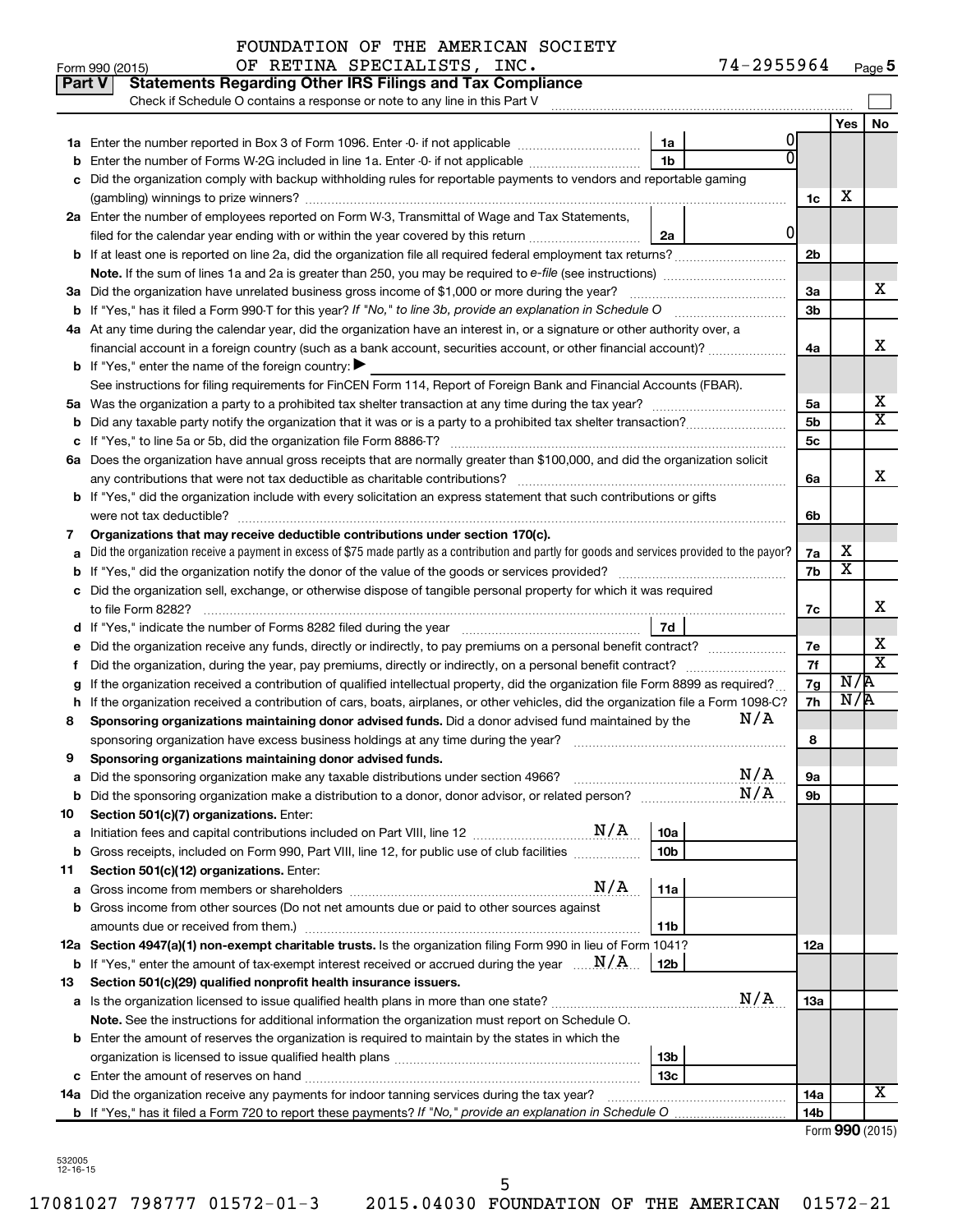*to line 8a, 8b, or 10b below, describe the circumstances, processes, or changes in Schedule O. See instructions.*

**Part VI** Governance, Management, and Disclosure For each "Yes" response to lines 2 through 7b below, and for a "No" response

| <b>Section A. Governing Body and Management</b><br>Yes<br>8<br>1a Enter the number of voting members of the governing body at the end of the tax year<br>1a<br>If there are material differences in voting rights among members of the governing body, or if the governing<br>body delegated broad authority to an executive committee or similar committee, explain in Schedule O.<br>8<br>Enter the number of voting members included in line 1a, above, who are independent<br>1b<br>b<br>Did any officer, director, trustee, or key employee have a family relationship or a business relationship with any other<br>2<br>x<br>officer, director, trustee, or key employee?<br>$\mathbf{2}$<br>Did the organization delegate control over management duties customarily performed by or under the direct supervision<br>3<br>х<br>3<br>$\overline{\textbf{x}}$<br>$\overline{\mathbf{4}}$<br>Did the organization make any significant changes to its governing documents since the prior Form 990 was filed?<br>4<br>$\overline{\textbf{x}}$<br>5<br>5<br>$\overline{\textbf{x}}$<br>6<br>6<br>Did the organization have members, stockholders, or other persons who had the power to elect or appoint one or<br>7a<br>х<br>7a<br><b>b</b> Are any governance decisions of the organization reserved to (or subject to approval by) members, stockholders, or<br>x<br>7b<br>Did the organization contemporaneously document the meetings held or written actions undertaken during the year by the following:<br>8<br>х<br>8а<br>а<br>$\overline{\textbf{x}}$<br>8b<br>b<br>Is there any officer, director, trustee, or key employee listed in Part VII, Section A, who cannot be reached at the<br>9<br>x<br>9<br>Section B. Policies (This Section B requests information about policies not required by the Internal Revenue Code.)<br>No<br>Yes<br>х<br>10a<br>b If "Yes," did the organization have written policies and procedures governing the activities of such chapters, affiliates,<br>10 <sub>b</sub><br>X<br>11a<br>11a Has the organization provided a complete copy of this Form 990 to all members of its governing body before filing the form?<br><b>b</b> Describe in Schedule O the process, if any, used by the organization to review this Form 990.<br>х<br>12a Did the organization have a written conflict of interest policy? If "No," go to line 13<br>12a<br>$\overline{\textbf{x}}$<br>Were officers, directors, or trustees, and key employees required to disclose annually interests that could give rise to conflicts?<br>12 <sub>b</sub><br>b<br>c Did the organization regularly and consistently monitor and enforce compliance with the policy? If "Yes," describe<br>х<br>in Schedule O how this was done manufactured and continuum and contact the was done manufactured and contact t<br>12c<br>$\overline{\textbf{x}}$<br>13<br>13<br>$\overline{\textbf{x}}$<br>14<br>14<br>Did the process for determining compensation of the following persons include a review and approval by independent<br>15<br>persons, comparability data, and contemporaneous substantiation of the deliberation and decision?<br>х<br>15a<br>$\overline{\texttt{x}}$<br>15b<br>If "Yes" to line 15a or 15b, describe the process in Schedule O (see instructions).<br><b>16a</b> Did the organization invest in, contribute assets to, or participate in a joint venture or similar arrangement with a<br>х<br>taxable entity during the year?<br>16a<br><b>b</b> If "Yes," did the organization follow a written policy or procedure requiring the organization to evaluate its participation<br>in joint venture arrangements under applicable federal tax law, and take steps to safeguard the organization's<br>exempt status with respect to such arrangements?<br>16b<br><b>Section C. Disclosure</b><br>List the states with which a copy of this Form 990 is required to be filed $\blacktriangleright$ IL<br>17<br>Section 6104 requires an organization to make its Forms 1023 (or 1024 if applicable), 990, and 990-T (Section 501(c)(3)s only) available<br>18<br>for public inspection. Indicate how you made these available. Check all that apply.<br>$ \underline{X} $ Upon request<br>Another's website<br>Other (explain in Schedule O)<br>Own website<br>Describe in Schedule O whether (and if so, how) the organization made its governing documents, conflict of interest policy, and financial<br>19<br>statements available to the public during the tax year.<br>State the name, address, and telephone number of the person who possesses the organization's books and records:<br>20<br>JILL BLIM - 312-578-8760<br>60606<br>20 N WACKER DRIVE, CHICAGO, IL | Check if Schedule O contains a response or note to any line in this Part VI [11] [12] Check if Schedule O contains a response or note to any line in this Part VI |  |  | $\overline{\mathbf{x}}$ |  |
|---------------------------------------------------------------------------------------------------------------------------------------------------------------------------------------------------------------------------------------------------------------------------------------------------------------------------------------------------------------------------------------------------------------------------------------------------------------------------------------------------------------------------------------------------------------------------------------------------------------------------------------------------------------------------------------------------------------------------------------------------------------------------------------------------------------------------------------------------------------------------------------------------------------------------------------------------------------------------------------------------------------------------------------------------------------------------------------------------------------------------------------------------------------------------------------------------------------------------------------------------------------------------------------------------------------------------------------------------------------------------------------------------------------------------------------------------------------------------------------------------------------------------------------------------------------------------------------------------------------------------------------------------------------------------------------------------------------------------------------------------------------------------------------------------------------------------------------------------------------------------------------------------------------------------------------------------------------------------------------------------------------------------------------------------------------------------------------------------------------------------------------------------------------------------------------------------------------------------------------------------------------------------------------------------------------------------------------------------------------------------------------------------------------------------------------------------------------------------------------------------------------------------------------------------------------------------------------------------------------------------------------------------------------------------------------------------------------------------------------------------------------------------------------------------------------------------------------------------------------------------------------------------------------------------------------------------------------------------------------------------------------------------------------------------------------------------------------------------------------------------------------------------------------------------------------------------------------------------------------------------------------------------------------------------------------------------------------------------------------------------------------------------------------------------------------------------------------------------------------------------------------------------------------------------------------------------------------------------------------------------------------------------------------------------------------------------------------------------------------------------------------------------------------------------------------------------------------------------------------------------------------------------------------------------------------------------------------------------------------------------------------------------------------------------------------------------------------------------------------------------------------------------------------------------------------------------------------------------------------------------------------------------------------------------------------------------------------------------------------------------------------------------------------------------------------------------------------------------------------------------------------------------------------------------------------------------------------------------------------------------------------------------------------------------------------------------------------------|-------------------------------------------------------------------------------------------------------------------------------------------------------------------|--|--|-------------------------|--|
|                                                                                                                                                                                                                                                                                                                                                                                                                                                                                                                                                                                                                                                                                                                                                                                                                                                                                                                                                                                                                                                                                                                                                                                                                                                                                                                                                                                                                                                                                                                                                                                                                                                                                                                                                                                                                                                                                                                                                                                                                                                                                                                                                                                                                                                                                                                                                                                                                                                                                                                                                                                                                                                                                                                                                                                                                                                                                                                                                                                                                                                                                                                                                                                                                                                                                                                                                                                                                                                                                                                                                                                                                                                                                                                                                                                                                                                                                                                                                                                                                                                                                                                                                                                                                                                                                                                                                                                                                                                                                                                                                                                                                                                                                                                     |                                                                                                                                                                   |  |  |                         |  |
|                                                                                                                                                                                                                                                                                                                                                                                                                                                                                                                                                                                                                                                                                                                                                                                                                                                                                                                                                                                                                                                                                                                                                                                                                                                                                                                                                                                                                                                                                                                                                                                                                                                                                                                                                                                                                                                                                                                                                                                                                                                                                                                                                                                                                                                                                                                                                                                                                                                                                                                                                                                                                                                                                                                                                                                                                                                                                                                                                                                                                                                                                                                                                                                                                                                                                                                                                                                                                                                                                                                                                                                                                                                                                                                                                                                                                                                                                                                                                                                                                                                                                                                                                                                                                                                                                                                                                                                                                                                                                                                                                                                                                                                                                                                     |                                                                                                                                                                   |  |  | No                      |  |
|                                                                                                                                                                                                                                                                                                                                                                                                                                                                                                                                                                                                                                                                                                                                                                                                                                                                                                                                                                                                                                                                                                                                                                                                                                                                                                                                                                                                                                                                                                                                                                                                                                                                                                                                                                                                                                                                                                                                                                                                                                                                                                                                                                                                                                                                                                                                                                                                                                                                                                                                                                                                                                                                                                                                                                                                                                                                                                                                                                                                                                                                                                                                                                                                                                                                                                                                                                                                                                                                                                                                                                                                                                                                                                                                                                                                                                                                                                                                                                                                                                                                                                                                                                                                                                                                                                                                                                                                                                                                                                                                                                                                                                                                                                                     |                                                                                                                                                                   |  |  |                         |  |
|                                                                                                                                                                                                                                                                                                                                                                                                                                                                                                                                                                                                                                                                                                                                                                                                                                                                                                                                                                                                                                                                                                                                                                                                                                                                                                                                                                                                                                                                                                                                                                                                                                                                                                                                                                                                                                                                                                                                                                                                                                                                                                                                                                                                                                                                                                                                                                                                                                                                                                                                                                                                                                                                                                                                                                                                                                                                                                                                                                                                                                                                                                                                                                                                                                                                                                                                                                                                                                                                                                                                                                                                                                                                                                                                                                                                                                                                                                                                                                                                                                                                                                                                                                                                                                                                                                                                                                                                                                                                                                                                                                                                                                                                                                                     |                                                                                                                                                                   |  |  |                         |  |
|                                                                                                                                                                                                                                                                                                                                                                                                                                                                                                                                                                                                                                                                                                                                                                                                                                                                                                                                                                                                                                                                                                                                                                                                                                                                                                                                                                                                                                                                                                                                                                                                                                                                                                                                                                                                                                                                                                                                                                                                                                                                                                                                                                                                                                                                                                                                                                                                                                                                                                                                                                                                                                                                                                                                                                                                                                                                                                                                                                                                                                                                                                                                                                                                                                                                                                                                                                                                                                                                                                                                                                                                                                                                                                                                                                                                                                                                                                                                                                                                                                                                                                                                                                                                                                                                                                                                                                                                                                                                                                                                                                                                                                                                                                                     |                                                                                                                                                                   |  |  |                         |  |
|                                                                                                                                                                                                                                                                                                                                                                                                                                                                                                                                                                                                                                                                                                                                                                                                                                                                                                                                                                                                                                                                                                                                                                                                                                                                                                                                                                                                                                                                                                                                                                                                                                                                                                                                                                                                                                                                                                                                                                                                                                                                                                                                                                                                                                                                                                                                                                                                                                                                                                                                                                                                                                                                                                                                                                                                                                                                                                                                                                                                                                                                                                                                                                                                                                                                                                                                                                                                                                                                                                                                                                                                                                                                                                                                                                                                                                                                                                                                                                                                                                                                                                                                                                                                                                                                                                                                                                                                                                                                                                                                                                                                                                                                                                                     |                                                                                                                                                                   |  |  |                         |  |
|                                                                                                                                                                                                                                                                                                                                                                                                                                                                                                                                                                                                                                                                                                                                                                                                                                                                                                                                                                                                                                                                                                                                                                                                                                                                                                                                                                                                                                                                                                                                                                                                                                                                                                                                                                                                                                                                                                                                                                                                                                                                                                                                                                                                                                                                                                                                                                                                                                                                                                                                                                                                                                                                                                                                                                                                                                                                                                                                                                                                                                                                                                                                                                                                                                                                                                                                                                                                                                                                                                                                                                                                                                                                                                                                                                                                                                                                                                                                                                                                                                                                                                                                                                                                                                                                                                                                                                                                                                                                                                                                                                                                                                                                                                                     |                                                                                                                                                                   |  |  |                         |  |
|                                                                                                                                                                                                                                                                                                                                                                                                                                                                                                                                                                                                                                                                                                                                                                                                                                                                                                                                                                                                                                                                                                                                                                                                                                                                                                                                                                                                                                                                                                                                                                                                                                                                                                                                                                                                                                                                                                                                                                                                                                                                                                                                                                                                                                                                                                                                                                                                                                                                                                                                                                                                                                                                                                                                                                                                                                                                                                                                                                                                                                                                                                                                                                                                                                                                                                                                                                                                                                                                                                                                                                                                                                                                                                                                                                                                                                                                                                                                                                                                                                                                                                                                                                                                                                                                                                                                                                                                                                                                                                                                                                                                                                                                                                                     |                                                                                                                                                                   |  |  |                         |  |
|                                                                                                                                                                                                                                                                                                                                                                                                                                                                                                                                                                                                                                                                                                                                                                                                                                                                                                                                                                                                                                                                                                                                                                                                                                                                                                                                                                                                                                                                                                                                                                                                                                                                                                                                                                                                                                                                                                                                                                                                                                                                                                                                                                                                                                                                                                                                                                                                                                                                                                                                                                                                                                                                                                                                                                                                                                                                                                                                                                                                                                                                                                                                                                                                                                                                                                                                                                                                                                                                                                                                                                                                                                                                                                                                                                                                                                                                                                                                                                                                                                                                                                                                                                                                                                                                                                                                                                                                                                                                                                                                                                                                                                                                                                                     |                                                                                                                                                                   |  |  |                         |  |
|                                                                                                                                                                                                                                                                                                                                                                                                                                                                                                                                                                                                                                                                                                                                                                                                                                                                                                                                                                                                                                                                                                                                                                                                                                                                                                                                                                                                                                                                                                                                                                                                                                                                                                                                                                                                                                                                                                                                                                                                                                                                                                                                                                                                                                                                                                                                                                                                                                                                                                                                                                                                                                                                                                                                                                                                                                                                                                                                                                                                                                                                                                                                                                                                                                                                                                                                                                                                                                                                                                                                                                                                                                                                                                                                                                                                                                                                                                                                                                                                                                                                                                                                                                                                                                                                                                                                                                                                                                                                                                                                                                                                                                                                                                                     |                                                                                                                                                                   |  |  |                         |  |
|                                                                                                                                                                                                                                                                                                                                                                                                                                                                                                                                                                                                                                                                                                                                                                                                                                                                                                                                                                                                                                                                                                                                                                                                                                                                                                                                                                                                                                                                                                                                                                                                                                                                                                                                                                                                                                                                                                                                                                                                                                                                                                                                                                                                                                                                                                                                                                                                                                                                                                                                                                                                                                                                                                                                                                                                                                                                                                                                                                                                                                                                                                                                                                                                                                                                                                                                                                                                                                                                                                                                                                                                                                                                                                                                                                                                                                                                                                                                                                                                                                                                                                                                                                                                                                                                                                                                                                                                                                                                                                                                                                                                                                                                                                                     |                                                                                                                                                                   |  |  |                         |  |
|                                                                                                                                                                                                                                                                                                                                                                                                                                                                                                                                                                                                                                                                                                                                                                                                                                                                                                                                                                                                                                                                                                                                                                                                                                                                                                                                                                                                                                                                                                                                                                                                                                                                                                                                                                                                                                                                                                                                                                                                                                                                                                                                                                                                                                                                                                                                                                                                                                                                                                                                                                                                                                                                                                                                                                                                                                                                                                                                                                                                                                                                                                                                                                                                                                                                                                                                                                                                                                                                                                                                                                                                                                                                                                                                                                                                                                                                                                                                                                                                                                                                                                                                                                                                                                                                                                                                                                                                                                                                                                                                                                                                                                                                                                                     |                                                                                                                                                                   |  |  |                         |  |
|                                                                                                                                                                                                                                                                                                                                                                                                                                                                                                                                                                                                                                                                                                                                                                                                                                                                                                                                                                                                                                                                                                                                                                                                                                                                                                                                                                                                                                                                                                                                                                                                                                                                                                                                                                                                                                                                                                                                                                                                                                                                                                                                                                                                                                                                                                                                                                                                                                                                                                                                                                                                                                                                                                                                                                                                                                                                                                                                                                                                                                                                                                                                                                                                                                                                                                                                                                                                                                                                                                                                                                                                                                                                                                                                                                                                                                                                                                                                                                                                                                                                                                                                                                                                                                                                                                                                                                                                                                                                                                                                                                                                                                                                                                                     |                                                                                                                                                                   |  |  |                         |  |
|                                                                                                                                                                                                                                                                                                                                                                                                                                                                                                                                                                                                                                                                                                                                                                                                                                                                                                                                                                                                                                                                                                                                                                                                                                                                                                                                                                                                                                                                                                                                                                                                                                                                                                                                                                                                                                                                                                                                                                                                                                                                                                                                                                                                                                                                                                                                                                                                                                                                                                                                                                                                                                                                                                                                                                                                                                                                                                                                                                                                                                                                                                                                                                                                                                                                                                                                                                                                                                                                                                                                                                                                                                                                                                                                                                                                                                                                                                                                                                                                                                                                                                                                                                                                                                                                                                                                                                                                                                                                                                                                                                                                                                                                                                                     |                                                                                                                                                                   |  |  |                         |  |
|                                                                                                                                                                                                                                                                                                                                                                                                                                                                                                                                                                                                                                                                                                                                                                                                                                                                                                                                                                                                                                                                                                                                                                                                                                                                                                                                                                                                                                                                                                                                                                                                                                                                                                                                                                                                                                                                                                                                                                                                                                                                                                                                                                                                                                                                                                                                                                                                                                                                                                                                                                                                                                                                                                                                                                                                                                                                                                                                                                                                                                                                                                                                                                                                                                                                                                                                                                                                                                                                                                                                                                                                                                                                                                                                                                                                                                                                                                                                                                                                                                                                                                                                                                                                                                                                                                                                                                                                                                                                                                                                                                                                                                                                                                                     |                                                                                                                                                                   |  |  |                         |  |
|                                                                                                                                                                                                                                                                                                                                                                                                                                                                                                                                                                                                                                                                                                                                                                                                                                                                                                                                                                                                                                                                                                                                                                                                                                                                                                                                                                                                                                                                                                                                                                                                                                                                                                                                                                                                                                                                                                                                                                                                                                                                                                                                                                                                                                                                                                                                                                                                                                                                                                                                                                                                                                                                                                                                                                                                                                                                                                                                                                                                                                                                                                                                                                                                                                                                                                                                                                                                                                                                                                                                                                                                                                                                                                                                                                                                                                                                                                                                                                                                                                                                                                                                                                                                                                                                                                                                                                                                                                                                                                                                                                                                                                                                                                                     |                                                                                                                                                                   |  |  |                         |  |
|                                                                                                                                                                                                                                                                                                                                                                                                                                                                                                                                                                                                                                                                                                                                                                                                                                                                                                                                                                                                                                                                                                                                                                                                                                                                                                                                                                                                                                                                                                                                                                                                                                                                                                                                                                                                                                                                                                                                                                                                                                                                                                                                                                                                                                                                                                                                                                                                                                                                                                                                                                                                                                                                                                                                                                                                                                                                                                                                                                                                                                                                                                                                                                                                                                                                                                                                                                                                                                                                                                                                                                                                                                                                                                                                                                                                                                                                                                                                                                                                                                                                                                                                                                                                                                                                                                                                                                                                                                                                                                                                                                                                                                                                                                                     |                                                                                                                                                                   |  |  |                         |  |
|                                                                                                                                                                                                                                                                                                                                                                                                                                                                                                                                                                                                                                                                                                                                                                                                                                                                                                                                                                                                                                                                                                                                                                                                                                                                                                                                                                                                                                                                                                                                                                                                                                                                                                                                                                                                                                                                                                                                                                                                                                                                                                                                                                                                                                                                                                                                                                                                                                                                                                                                                                                                                                                                                                                                                                                                                                                                                                                                                                                                                                                                                                                                                                                                                                                                                                                                                                                                                                                                                                                                                                                                                                                                                                                                                                                                                                                                                                                                                                                                                                                                                                                                                                                                                                                                                                                                                                                                                                                                                                                                                                                                                                                                                                                     |                                                                                                                                                                   |  |  |                         |  |
|                                                                                                                                                                                                                                                                                                                                                                                                                                                                                                                                                                                                                                                                                                                                                                                                                                                                                                                                                                                                                                                                                                                                                                                                                                                                                                                                                                                                                                                                                                                                                                                                                                                                                                                                                                                                                                                                                                                                                                                                                                                                                                                                                                                                                                                                                                                                                                                                                                                                                                                                                                                                                                                                                                                                                                                                                                                                                                                                                                                                                                                                                                                                                                                                                                                                                                                                                                                                                                                                                                                                                                                                                                                                                                                                                                                                                                                                                                                                                                                                                                                                                                                                                                                                                                                                                                                                                                                                                                                                                                                                                                                                                                                                                                                     |                                                                                                                                                                   |  |  |                         |  |
|                                                                                                                                                                                                                                                                                                                                                                                                                                                                                                                                                                                                                                                                                                                                                                                                                                                                                                                                                                                                                                                                                                                                                                                                                                                                                                                                                                                                                                                                                                                                                                                                                                                                                                                                                                                                                                                                                                                                                                                                                                                                                                                                                                                                                                                                                                                                                                                                                                                                                                                                                                                                                                                                                                                                                                                                                                                                                                                                                                                                                                                                                                                                                                                                                                                                                                                                                                                                                                                                                                                                                                                                                                                                                                                                                                                                                                                                                                                                                                                                                                                                                                                                                                                                                                                                                                                                                                                                                                                                                                                                                                                                                                                                                                                     |                                                                                                                                                                   |  |  |                         |  |
|                                                                                                                                                                                                                                                                                                                                                                                                                                                                                                                                                                                                                                                                                                                                                                                                                                                                                                                                                                                                                                                                                                                                                                                                                                                                                                                                                                                                                                                                                                                                                                                                                                                                                                                                                                                                                                                                                                                                                                                                                                                                                                                                                                                                                                                                                                                                                                                                                                                                                                                                                                                                                                                                                                                                                                                                                                                                                                                                                                                                                                                                                                                                                                                                                                                                                                                                                                                                                                                                                                                                                                                                                                                                                                                                                                                                                                                                                                                                                                                                                                                                                                                                                                                                                                                                                                                                                                                                                                                                                                                                                                                                                                                                                                                     |                                                                                                                                                                   |  |  |                         |  |
|                                                                                                                                                                                                                                                                                                                                                                                                                                                                                                                                                                                                                                                                                                                                                                                                                                                                                                                                                                                                                                                                                                                                                                                                                                                                                                                                                                                                                                                                                                                                                                                                                                                                                                                                                                                                                                                                                                                                                                                                                                                                                                                                                                                                                                                                                                                                                                                                                                                                                                                                                                                                                                                                                                                                                                                                                                                                                                                                                                                                                                                                                                                                                                                                                                                                                                                                                                                                                                                                                                                                                                                                                                                                                                                                                                                                                                                                                                                                                                                                                                                                                                                                                                                                                                                                                                                                                                                                                                                                                                                                                                                                                                                                                                                     |                                                                                                                                                                   |  |  |                         |  |
|                                                                                                                                                                                                                                                                                                                                                                                                                                                                                                                                                                                                                                                                                                                                                                                                                                                                                                                                                                                                                                                                                                                                                                                                                                                                                                                                                                                                                                                                                                                                                                                                                                                                                                                                                                                                                                                                                                                                                                                                                                                                                                                                                                                                                                                                                                                                                                                                                                                                                                                                                                                                                                                                                                                                                                                                                                                                                                                                                                                                                                                                                                                                                                                                                                                                                                                                                                                                                                                                                                                                                                                                                                                                                                                                                                                                                                                                                                                                                                                                                                                                                                                                                                                                                                                                                                                                                                                                                                                                                                                                                                                                                                                                                                                     |                                                                                                                                                                   |  |  |                         |  |
|                                                                                                                                                                                                                                                                                                                                                                                                                                                                                                                                                                                                                                                                                                                                                                                                                                                                                                                                                                                                                                                                                                                                                                                                                                                                                                                                                                                                                                                                                                                                                                                                                                                                                                                                                                                                                                                                                                                                                                                                                                                                                                                                                                                                                                                                                                                                                                                                                                                                                                                                                                                                                                                                                                                                                                                                                                                                                                                                                                                                                                                                                                                                                                                                                                                                                                                                                                                                                                                                                                                                                                                                                                                                                                                                                                                                                                                                                                                                                                                                                                                                                                                                                                                                                                                                                                                                                                                                                                                                                                                                                                                                                                                                                                                     |                                                                                                                                                                   |  |  |                         |  |
|                                                                                                                                                                                                                                                                                                                                                                                                                                                                                                                                                                                                                                                                                                                                                                                                                                                                                                                                                                                                                                                                                                                                                                                                                                                                                                                                                                                                                                                                                                                                                                                                                                                                                                                                                                                                                                                                                                                                                                                                                                                                                                                                                                                                                                                                                                                                                                                                                                                                                                                                                                                                                                                                                                                                                                                                                                                                                                                                                                                                                                                                                                                                                                                                                                                                                                                                                                                                                                                                                                                                                                                                                                                                                                                                                                                                                                                                                                                                                                                                                                                                                                                                                                                                                                                                                                                                                                                                                                                                                                                                                                                                                                                                                                                     |                                                                                                                                                                   |  |  |                         |  |
|                                                                                                                                                                                                                                                                                                                                                                                                                                                                                                                                                                                                                                                                                                                                                                                                                                                                                                                                                                                                                                                                                                                                                                                                                                                                                                                                                                                                                                                                                                                                                                                                                                                                                                                                                                                                                                                                                                                                                                                                                                                                                                                                                                                                                                                                                                                                                                                                                                                                                                                                                                                                                                                                                                                                                                                                                                                                                                                                                                                                                                                                                                                                                                                                                                                                                                                                                                                                                                                                                                                                                                                                                                                                                                                                                                                                                                                                                                                                                                                                                                                                                                                                                                                                                                                                                                                                                                                                                                                                                                                                                                                                                                                                                                                     |                                                                                                                                                                   |  |  |                         |  |
|                                                                                                                                                                                                                                                                                                                                                                                                                                                                                                                                                                                                                                                                                                                                                                                                                                                                                                                                                                                                                                                                                                                                                                                                                                                                                                                                                                                                                                                                                                                                                                                                                                                                                                                                                                                                                                                                                                                                                                                                                                                                                                                                                                                                                                                                                                                                                                                                                                                                                                                                                                                                                                                                                                                                                                                                                                                                                                                                                                                                                                                                                                                                                                                                                                                                                                                                                                                                                                                                                                                                                                                                                                                                                                                                                                                                                                                                                                                                                                                                                                                                                                                                                                                                                                                                                                                                                                                                                                                                                                                                                                                                                                                                                                                     |                                                                                                                                                                   |  |  |                         |  |
|                                                                                                                                                                                                                                                                                                                                                                                                                                                                                                                                                                                                                                                                                                                                                                                                                                                                                                                                                                                                                                                                                                                                                                                                                                                                                                                                                                                                                                                                                                                                                                                                                                                                                                                                                                                                                                                                                                                                                                                                                                                                                                                                                                                                                                                                                                                                                                                                                                                                                                                                                                                                                                                                                                                                                                                                                                                                                                                                                                                                                                                                                                                                                                                                                                                                                                                                                                                                                                                                                                                                                                                                                                                                                                                                                                                                                                                                                                                                                                                                                                                                                                                                                                                                                                                                                                                                                                                                                                                                                                                                                                                                                                                                                                                     |                                                                                                                                                                   |  |  |                         |  |
|                                                                                                                                                                                                                                                                                                                                                                                                                                                                                                                                                                                                                                                                                                                                                                                                                                                                                                                                                                                                                                                                                                                                                                                                                                                                                                                                                                                                                                                                                                                                                                                                                                                                                                                                                                                                                                                                                                                                                                                                                                                                                                                                                                                                                                                                                                                                                                                                                                                                                                                                                                                                                                                                                                                                                                                                                                                                                                                                                                                                                                                                                                                                                                                                                                                                                                                                                                                                                                                                                                                                                                                                                                                                                                                                                                                                                                                                                                                                                                                                                                                                                                                                                                                                                                                                                                                                                                                                                                                                                                                                                                                                                                                                                                                     |                                                                                                                                                                   |  |  |                         |  |
|                                                                                                                                                                                                                                                                                                                                                                                                                                                                                                                                                                                                                                                                                                                                                                                                                                                                                                                                                                                                                                                                                                                                                                                                                                                                                                                                                                                                                                                                                                                                                                                                                                                                                                                                                                                                                                                                                                                                                                                                                                                                                                                                                                                                                                                                                                                                                                                                                                                                                                                                                                                                                                                                                                                                                                                                                                                                                                                                                                                                                                                                                                                                                                                                                                                                                                                                                                                                                                                                                                                                                                                                                                                                                                                                                                                                                                                                                                                                                                                                                                                                                                                                                                                                                                                                                                                                                                                                                                                                                                                                                                                                                                                                                                                     |                                                                                                                                                                   |  |  |                         |  |
|                                                                                                                                                                                                                                                                                                                                                                                                                                                                                                                                                                                                                                                                                                                                                                                                                                                                                                                                                                                                                                                                                                                                                                                                                                                                                                                                                                                                                                                                                                                                                                                                                                                                                                                                                                                                                                                                                                                                                                                                                                                                                                                                                                                                                                                                                                                                                                                                                                                                                                                                                                                                                                                                                                                                                                                                                                                                                                                                                                                                                                                                                                                                                                                                                                                                                                                                                                                                                                                                                                                                                                                                                                                                                                                                                                                                                                                                                                                                                                                                                                                                                                                                                                                                                                                                                                                                                                                                                                                                                                                                                                                                                                                                                                                     |                                                                                                                                                                   |  |  |                         |  |
|                                                                                                                                                                                                                                                                                                                                                                                                                                                                                                                                                                                                                                                                                                                                                                                                                                                                                                                                                                                                                                                                                                                                                                                                                                                                                                                                                                                                                                                                                                                                                                                                                                                                                                                                                                                                                                                                                                                                                                                                                                                                                                                                                                                                                                                                                                                                                                                                                                                                                                                                                                                                                                                                                                                                                                                                                                                                                                                                                                                                                                                                                                                                                                                                                                                                                                                                                                                                                                                                                                                                                                                                                                                                                                                                                                                                                                                                                                                                                                                                                                                                                                                                                                                                                                                                                                                                                                                                                                                                                                                                                                                                                                                                                                                     |                                                                                                                                                                   |  |  |                         |  |
|                                                                                                                                                                                                                                                                                                                                                                                                                                                                                                                                                                                                                                                                                                                                                                                                                                                                                                                                                                                                                                                                                                                                                                                                                                                                                                                                                                                                                                                                                                                                                                                                                                                                                                                                                                                                                                                                                                                                                                                                                                                                                                                                                                                                                                                                                                                                                                                                                                                                                                                                                                                                                                                                                                                                                                                                                                                                                                                                                                                                                                                                                                                                                                                                                                                                                                                                                                                                                                                                                                                                                                                                                                                                                                                                                                                                                                                                                                                                                                                                                                                                                                                                                                                                                                                                                                                                                                                                                                                                                                                                                                                                                                                                                                                     |                                                                                                                                                                   |  |  |                         |  |
|                                                                                                                                                                                                                                                                                                                                                                                                                                                                                                                                                                                                                                                                                                                                                                                                                                                                                                                                                                                                                                                                                                                                                                                                                                                                                                                                                                                                                                                                                                                                                                                                                                                                                                                                                                                                                                                                                                                                                                                                                                                                                                                                                                                                                                                                                                                                                                                                                                                                                                                                                                                                                                                                                                                                                                                                                                                                                                                                                                                                                                                                                                                                                                                                                                                                                                                                                                                                                                                                                                                                                                                                                                                                                                                                                                                                                                                                                                                                                                                                                                                                                                                                                                                                                                                                                                                                                                                                                                                                                                                                                                                                                                                                                                                     |                                                                                                                                                                   |  |  |                         |  |
|                                                                                                                                                                                                                                                                                                                                                                                                                                                                                                                                                                                                                                                                                                                                                                                                                                                                                                                                                                                                                                                                                                                                                                                                                                                                                                                                                                                                                                                                                                                                                                                                                                                                                                                                                                                                                                                                                                                                                                                                                                                                                                                                                                                                                                                                                                                                                                                                                                                                                                                                                                                                                                                                                                                                                                                                                                                                                                                                                                                                                                                                                                                                                                                                                                                                                                                                                                                                                                                                                                                                                                                                                                                                                                                                                                                                                                                                                                                                                                                                                                                                                                                                                                                                                                                                                                                                                                                                                                                                                                                                                                                                                                                                                                                     |                                                                                                                                                                   |  |  |                         |  |
|                                                                                                                                                                                                                                                                                                                                                                                                                                                                                                                                                                                                                                                                                                                                                                                                                                                                                                                                                                                                                                                                                                                                                                                                                                                                                                                                                                                                                                                                                                                                                                                                                                                                                                                                                                                                                                                                                                                                                                                                                                                                                                                                                                                                                                                                                                                                                                                                                                                                                                                                                                                                                                                                                                                                                                                                                                                                                                                                                                                                                                                                                                                                                                                                                                                                                                                                                                                                                                                                                                                                                                                                                                                                                                                                                                                                                                                                                                                                                                                                                                                                                                                                                                                                                                                                                                                                                                                                                                                                                                                                                                                                                                                                                                                     |                                                                                                                                                                   |  |  |                         |  |
|                                                                                                                                                                                                                                                                                                                                                                                                                                                                                                                                                                                                                                                                                                                                                                                                                                                                                                                                                                                                                                                                                                                                                                                                                                                                                                                                                                                                                                                                                                                                                                                                                                                                                                                                                                                                                                                                                                                                                                                                                                                                                                                                                                                                                                                                                                                                                                                                                                                                                                                                                                                                                                                                                                                                                                                                                                                                                                                                                                                                                                                                                                                                                                                                                                                                                                                                                                                                                                                                                                                                                                                                                                                                                                                                                                                                                                                                                                                                                                                                                                                                                                                                                                                                                                                                                                                                                                                                                                                                                                                                                                                                                                                                                                                     |                                                                                                                                                                   |  |  |                         |  |
|                                                                                                                                                                                                                                                                                                                                                                                                                                                                                                                                                                                                                                                                                                                                                                                                                                                                                                                                                                                                                                                                                                                                                                                                                                                                                                                                                                                                                                                                                                                                                                                                                                                                                                                                                                                                                                                                                                                                                                                                                                                                                                                                                                                                                                                                                                                                                                                                                                                                                                                                                                                                                                                                                                                                                                                                                                                                                                                                                                                                                                                                                                                                                                                                                                                                                                                                                                                                                                                                                                                                                                                                                                                                                                                                                                                                                                                                                                                                                                                                                                                                                                                                                                                                                                                                                                                                                                                                                                                                                                                                                                                                                                                                                                                     |                                                                                                                                                                   |  |  |                         |  |
|                                                                                                                                                                                                                                                                                                                                                                                                                                                                                                                                                                                                                                                                                                                                                                                                                                                                                                                                                                                                                                                                                                                                                                                                                                                                                                                                                                                                                                                                                                                                                                                                                                                                                                                                                                                                                                                                                                                                                                                                                                                                                                                                                                                                                                                                                                                                                                                                                                                                                                                                                                                                                                                                                                                                                                                                                                                                                                                                                                                                                                                                                                                                                                                                                                                                                                                                                                                                                                                                                                                                                                                                                                                                                                                                                                                                                                                                                                                                                                                                                                                                                                                                                                                                                                                                                                                                                                                                                                                                                                                                                                                                                                                                                                                     |                                                                                                                                                                   |  |  |                         |  |
|                                                                                                                                                                                                                                                                                                                                                                                                                                                                                                                                                                                                                                                                                                                                                                                                                                                                                                                                                                                                                                                                                                                                                                                                                                                                                                                                                                                                                                                                                                                                                                                                                                                                                                                                                                                                                                                                                                                                                                                                                                                                                                                                                                                                                                                                                                                                                                                                                                                                                                                                                                                                                                                                                                                                                                                                                                                                                                                                                                                                                                                                                                                                                                                                                                                                                                                                                                                                                                                                                                                                                                                                                                                                                                                                                                                                                                                                                                                                                                                                                                                                                                                                                                                                                                                                                                                                                                                                                                                                                                                                                                                                                                                                                                                     |                                                                                                                                                                   |  |  |                         |  |
|                                                                                                                                                                                                                                                                                                                                                                                                                                                                                                                                                                                                                                                                                                                                                                                                                                                                                                                                                                                                                                                                                                                                                                                                                                                                                                                                                                                                                                                                                                                                                                                                                                                                                                                                                                                                                                                                                                                                                                                                                                                                                                                                                                                                                                                                                                                                                                                                                                                                                                                                                                                                                                                                                                                                                                                                                                                                                                                                                                                                                                                                                                                                                                                                                                                                                                                                                                                                                                                                                                                                                                                                                                                                                                                                                                                                                                                                                                                                                                                                                                                                                                                                                                                                                                                                                                                                                                                                                                                                                                                                                                                                                                                                                                                     |                                                                                                                                                                   |  |  |                         |  |
|                                                                                                                                                                                                                                                                                                                                                                                                                                                                                                                                                                                                                                                                                                                                                                                                                                                                                                                                                                                                                                                                                                                                                                                                                                                                                                                                                                                                                                                                                                                                                                                                                                                                                                                                                                                                                                                                                                                                                                                                                                                                                                                                                                                                                                                                                                                                                                                                                                                                                                                                                                                                                                                                                                                                                                                                                                                                                                                                                                                                                                                                                                                                                                                                                                                                                                                                                                                                                                                                                                                                                                                                                                                                                                                                                                                                                                                                                                                                                                                                                                                                                                                                                                                                                                                                                                                                                                                                                                                                                                                                                                                                                                                                                                                     |                                                                                                                                                                   |  |  |                         |  |
|                                                                                                                                                                                                                                                                                                                                                                                                                                                                                                                                                                                                                                                                                                                                                                                                                                                                                                                                                                                                                                                                                                                                                                                                                                                                                                                                                                                                                                                                                                                                                                                                                                                                                                                                                                                                                                                                                                                                                                                                                                                                                                                                                                                                                                                                                                                                                                                                                                                                                                                                                                                                                                                                                                                                                                                                                                                                                                                                                                                                                                                                                                                                                                                                                                                                                                                                                                                                                                                                                                                                                                                                                                                                                                                                                                                                                                                                                                                                                                                                                                                                                                                                                                                                                                                                                                                                                                                                                                                                                                                                                                                                                                                                                                                     |                                                                                                                                                                   |  |  |                         |  |
|                                                                                                                                                                                                                                                                                                                                                                                                                                                                                                                                                                                                                                                                                                                                                                                                                                                                                                                                                                                                                                                                                                                                                                                                                                                                                                                                                                                                                                                                                                                                                                                                                                                                                                                                                                                                                                                                                                                                                                                                                                                                                                                                                                                                                                                                                                                                                                                                                                                                                                                                                                                                                                                                                                                                                                                                                                                                                                                                                                                                                                                                                                                                                                                                                                                                                                                                                                                                                                                                                                                                                                                                                                                                                                                                                                                                                                                                                                                                                                                                                                                                                                                                                                                                                                                                                                                                                                                                                                                                                                                                                                                                                                                                                                                     |                                                                                                                                                                   |  |  |                         |  |
|                                                                                                                                                                                                                                                                                                                                                                                                                                                                                                                                                                                                                                                                                                                                                                                                                                                                                                                                                                                                                                                                                                                                                                                                                                                                                                                                                                                                                                                                                                                                                                                                                                                                                                                                                                                                                                                                                                                                                                                                                                                                                                                                                                                                                                                                                                                                                                                                                                                                                                                                                                                                                                                                                                                                                                                                                                                                                                                                                                                                                                                                                                                                                                                                                                                                                                                                                                                                                                                                                                                                                                                                                                                                                                                                                                                                                                                                                                                                                                                                                                                                                                                                                                                                                                                                                                                                                                                                                                                                                                                                                                                                                                                                                                                     |                                                                                                                                                                   |  |  |                         |  |
|                                                                                                                                                                                                                                                                                                                                                                                                                                                                                                                                                                                                                                                                                                                                                                                                                                                                                                                                                                                                                                                                                                                                                                                                                                                                                                                                                                                                                                                                                                                                                                                                                                                                                                                                                                                                                                                                                                                                                                                                                                                                                                                                                                                                                                                                                                                                                                                                                                                                                                                                                                                                                                                                                                                                                                                                                                                                                                                                                                                                                                                                                                                                                                                                                                                                                                                                                                                                                                                                                                                                                                                                                                                                                                                                                                                                                                                                                                                                                                                                                                                                                                                                                                                                                                                                                                                                                                                                                                                                                                                                                                                                                                                                                                                     |                                                                                                                                                                   |  |  |                         |  |
|                                                                                                                                                                                                                                                                                                                                                                                                                                                                                                                                                                                                                                                                                                                                                                                                                                                                                                                                                                                                                                                                                                                                                                                                                                                                                                                                                                                                                                                                                                                                                                                                                                                                                                                                                                                                                                                                                                                                                                                                                                                                                                                                                                                                                                                                                                                                                                                                                                                                                                                                                                                                                                                                                                                                                                                                                                                                                                                                                                                                                                                                                                                                                                                                                                                                                                                                                                                                                                                                                                                                                                                                                                                                                                                                                                                                                                                                                                                                                                                                                                                                                                                                                                                                                                                                                                                                                                                                                                                                                                                                                                                                                                                                                                                     |                                                                                                                                                                   |  |  |                         |  |
|                                                                                                                                                                                                                                                                                                                                                                                                                                                                                                                                                                                                                                                                                                                                                                                                                                                                                                                                                                                                                                                                                                                                                                                                                                                                                                                                                                                                                                                                                                                                                                                                                                                                                                                                                                                                                                                                                                                                                                                                                                                                                                                                                                                                                                                                                                                                                                                                                                                                                                                                                                                                                                                                                                                                                                                                                                                                                                                                                                                                                                                                                                                                                                                                                                                                                                                                                                                                                                                                                                                                                                                                                                                                                                                                                                                                                                                                                                                                                                                                                                                                                                                                                                                                                                                                                                                                                                                                                                                                                                                                                                                                                                                                                                                     |                                                                                                                                                                   |  |  |                         |  |
|                                                                                                                                                                                                                                                                                                                                                                                                                                                                                                                                                                                                                                                                                                                                                                                                                                                                                                                                                                                                                                                                                                                                                                                                                                                                                                                                                                                                                                                                                                                                                                                                                                                                                                                                                                                                                                                                                                                                                                                                                                                                                                                                                                                                                                                                                                                                                                                                                                                                                                                                                                                                                                                                                                                                                                                                                                                                                                                                                                                                                                                                                                                                                                                                                                                                                                                                                                                                                                                                                                                                                                                                                                                                                                                                                                                                                                                                                                                                                                                                                                                                                                                                                                                                                                                                                                                                                                                                                                                                                                                                                                                                                                                                                                                     |                                                                                                                                                                   |  |  |                         |  |
|                                                                                                                                                                                                                                                                                                                                                                                                                                                                                                                                                                                                                                                                                                                                                                                                                                                                                                                                                                                                                                                                                                                                                                                                                                                                                                                                                                                                                                                                                                                                                                                                                                                                                                                                                                                                                                                                                                                                                                                                                                                                                                                                                                                                                                                                                                                                                                                                                                                                                                                                                                                                                                                                                                                                                                                                                                                                                                                                                                                                                                                                                                                                                                                                                                                                                                                                                                                                                                                                                                                                                                                                                                                                                                                                                                                                                                                                                                                                                                                                                                                                                                                                                                                                                                                                                                                                                                                                                                                                                                                                                                                                                                                                                                                     |                                                                                                                                                                   |  |  |                         |  |
|                                                                                                                                                                                                                                                                                                                                                                                                                                                                                                                                                                                                                                                                                                                                                                                                                                                                                                                                                                                                                                                                                                                                                                                                                                                                                                                                                                                                                                                                                                                                                                                                                                                                                                                                                                                                                                                                                                                                                                                                                                                                                                                                                                                                                                                                                                                                                                                                                                                                                                                                                                                                                                                                                                                                                                                                                                                                                                                                                                                                                                                                                                                                                                                                                                                                                                                                                                                                                                                                                                                                                                                                                                                                                                                                                                                                                                                                                                                                                                                                                                                                                                                                                                                                                                                                                                                                                                                                                                                                                                                                                                                                                                                                                                                     |                                                                                                                                                                   |  |  |                         |  |
|                                                                                                                                                                                                                                                                                                                                                                                                                                                                                                                                                                                                                                                                                                                                                                                                                                                                                                                                                                                                                                                                                                                                                                                                                                                                                                                                                                                                                                                                                                                                                                                                                                                                                                                                                                                                                                                                                                                                                                                                                                                                                                                                                                                                                                                                                                                                                                                                                                                                                                                                                                                                                                                                                                                                                                                                                                                                                                                                                                                                                                                                                                                                                                                                                                                                                                                                                                                                                                                                                                                                                                                                                                                                                                                                                                                                                                                                                                                                                                                                                                                                                                                                                                                                                                                                                                                                                                                                                                                                                                                                                                                                                                                                                                                     |                                                                                                                                                                   |  |  |                         |  |
|                                                                                                                                                                                                                                                                                                                                                                                                                                                                                                                                                                                                                                                                                                                                                                                                                                                                                                                                                                                                                                                                                                                                                                                                                                                                                                                                                                                                                                                                                                                                                                                                                                                                                                                                                                                                                                                                                                                                                                                                                                                                                                                                                                                                                                                                                                                                                                                                                                                                                                                                                                                                                                                                                                                                                                                                                                                                                                                                                                                                                                                                                                                                                                                                                                                                                                                                                                                                                                                                                                                                                                                                                                                                                                                                                                                                                                                                                                                                                                                                                                                                                                                                                                                                                                                                                                                                                                                                                                                                                                                                                                                                                                                                                                                     |                                                                                                                                                                   |  |  |                         |  |
|                                                                                                                                                                                                                                                                                                                                                                                                                                                                                                                                                                                                                                                                                                                                                                                                                                                                                                                                                                                                                                                                                                                                                                                                                                                                                                                                                                                                                                                                                                                                                                                                                                                                                                                                                                                                                                                                                                                                                                                                                                                                                                                                                                                                                                                                                                                                                                                                                                                                                                                                                                                                                                                                                                                                                                                                                                                                                                                                                                                                                                                                                                                                                                                                                                                                                                                                                                                                                                                                                                                                                                                                                                                                                                                                                                                                                                                                                                                                                                                                                                                                                                                                                                                                                                                                                                                                                                                                                                                                                                                                                                                                                                                                                                                     |                                                                                                                                                                   |  |  |                         |  |
|                                                                                                                                                                                                                                                                                                                                                                                                                                                                                                                                                                                                                                                                                                                                                                                                                                                                                                                                                                                                                                                                                                                                                                                                                                                                                                                                                                                                                                                                                                                                                                                                                                                                                                                                                                                                                                                                                                                                                                                                                                                                                                                                                                                                                                                                                                                                                                                                                                                                                                                                                                                                                                                                                                                                                                                                                                                                                                                                                                                                                                                                                                                                                                                                                                                                                                                                                                                                                                                                                                                                                                                                                                                                                                                                                                                                                                                                                                                                                                                                                                                                                                                                                                                                                                                                                                                                                                                                                                                                                                                                                                                                                                                                                                                     |                                                                                                                                                                   |  |  |                         |  |
|                                                                                                                                                                                                                                                                                                                                                                                                                                                                                                                                                                                                                                                                                                                                                                                                                                                                                                                                                                                                                                                                                                                                                                                                                                                                                                                                                                                                                                                                                                                                                                                                                                                                                                                                                                                                                                                                                                                                                                                                                                                                                                                                                                                                                                                                                                                                                                                                                                                                                                                                                                                                                                                                                                                                                                                                                                                                                                                                                                                                                                                                                                                                                                                                                                                                                                                                                                                                                                                                                                                                                                                                                                                                                                                                                                                                                                                                                                                                                                                                                                                                                                                                                                                                                                                                                                                                                                                                                                                                                                                                                                                                                                                                                                                     |                                                                                                                                                                   |  |  |                         |  |

Form (2015) **990**

6

17081027 798777 01572-01-3 2015.04030 FOUNDATION OF THE AMERICAN 01572-21

|--|

**6**

T

T

|  | rm 990 (2015) |  |
|--|---------------|--|

Form 990 (2015) OF RETINA SPECIALISTS , INC .  $74-2955964$  Page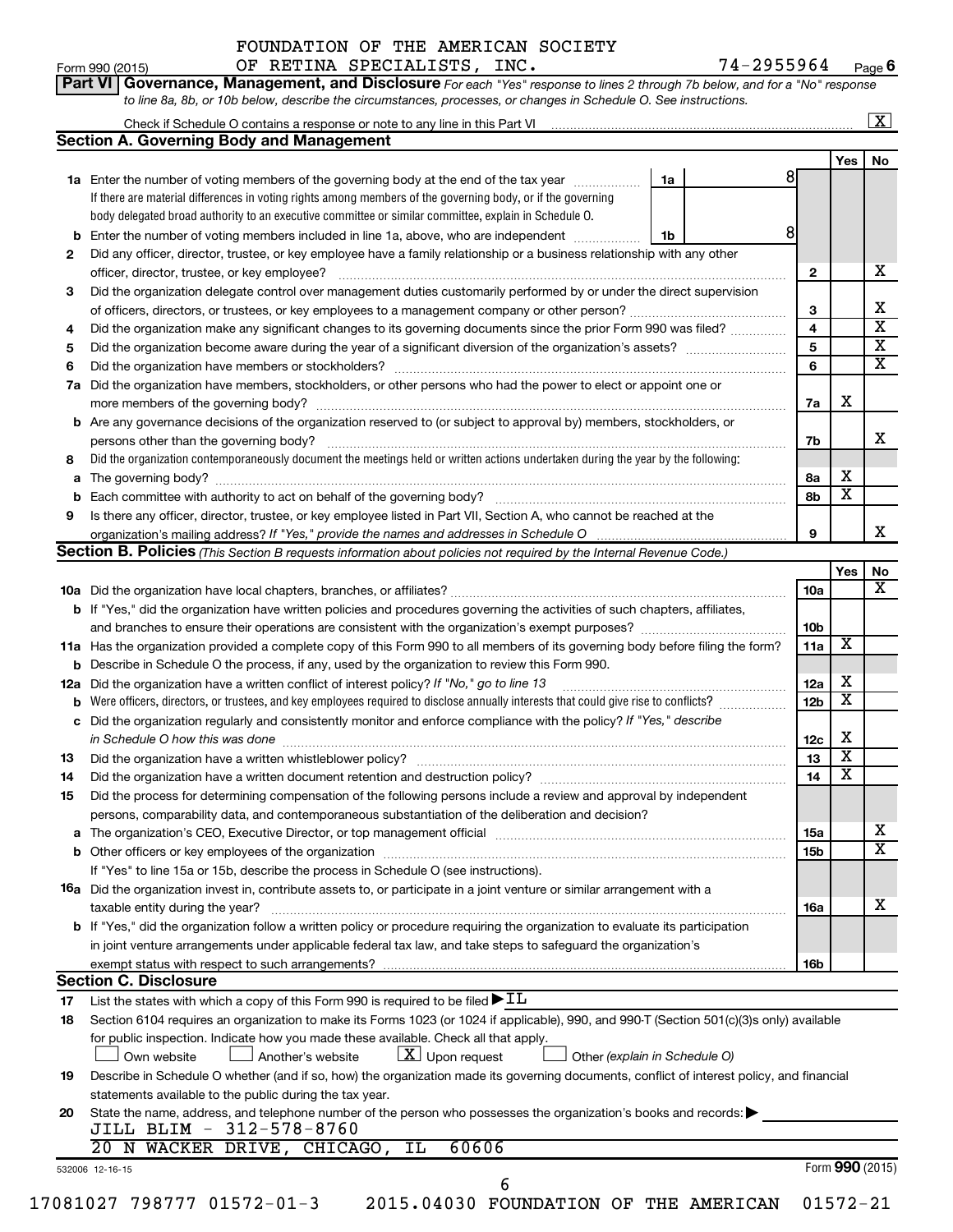| FOUNDATION OF THE AMERICAN SOCIETY |  |  |  |
|------------------------------------|--|--|--|
|------------------------------------|--|--|--|

 $\Box$ 

| Part VII Compensation of Officers, Directors, Trustees, Key Employees, Highest Compensated |
|--------------------------------------------------------------------------------------------|
| <b>Employees, and Independent Contractors</b>                                              |

#### Check if Schedule O contains a response or note to any line in this Part VII

**Section A. Officers, Directors, Trustees, Key Employees, and Highest Compensated Employees**

**1a**  Complete this table for all persons required to be listed. Report compensation for the calendar year ending with or within the organization's tax year.

**•** List all of the organization's current officers, directors, trustees (whether individuals or organizations), regardless of amount of compensation.

**•** List all of the organization's **current** key employees, if any. See instructions for definition of "key employee." Enter -0- in columns  $(D)$ ,  $(E)$ , and  $(F)$  if no compensation was paid.

**•** List the organization's five current highest compensated employees (other than an officer, director, trustee, or key employee) who received reportable compensation (Box 5 of Form W-2 and/or Box 7 of Form 1099-MISC) of more than \$100,000 from the organization and any related organizations.

**•** List all of the organization's former officers, key employees, and highest compensated employees who received more than \$100,000 of reportable compensation from the organization and any related organizations.

**•** List all of the organization's former directors or trustees that received, in the capacity as a former director or trustee of the organization, more than \$10,000 of reportable compensation from the organization and any related organizations.

List persons in the following order: individual trustees or directors; institutional trustees; officers; key employees; highest compensated employees; and former such persons.

|  |  |  | $\boxed{\mathbf{X}}$ Check this box if neither the organization nor any related organization compensated any current officer, director, or trustee. |  |  |  |  |  |
|--|--|--|-----------------------------------------------------------------------------------------------------------------------------------------------------|--|--|--|--|--|
|--|--|--|-----------------------------------------------------------------------------------------------------------------------------------------------------|--|--|--|--|--|

| (A)                          | (B)            | (C)                            |                       |             |              |                                 |        | (D)             | (E)             | (F)                |  |  |  |
|------------------------------|----------------|--------------------------------|-----------------------|-------------|--------------|---------------------------------|--------|-----------------|-----------------|--------------------|--|--|--|
| Name and Title               | Average        |                                |                       | Position    |              | (do not check more than one     |        | Reportable      | Reportable      | Estimated          |  |  |  |
|                              | hours per      |                                |                       |             |              | box, unless person is both an   |        | compensation    | compensation    | amount of          |  |  |  |
|                              | week           |                                |                       |             |              | officer and a director/trustee) |        | from            | from related    | other              |  |  |  |
|                              | (list any      |                                |                       |             |              |                                 |        | the             | organizations   | compensation       |  |  |  |
|                              | hours for      |                                |                       |             |              |                                 |        | organization    | (W-2/1099-MISC) | from the           |  |  |  |
|                              | related        |                                |                       |             |              |                                 |        | (W-2/1099-MISC) |                 | organization       |  |  |  |
|                              | organizations  |                                |                       |             |              |                                 |        |                 |                 | and related        |  |  |  |
|                              | below<br>line) | Individual trustee or director | Institutional trustee | Officer     | Key employee | Highest compensated<br>employee | Former |                 |                 | organizations      |  |  |  |
| (1) TAREK HASSAN, MD         | 1.00           |                                |                       |             |              |                                 |        |                 |                 |                    |  |  |  |
| PRESIDENT                    |                | $\rm X$                        |                       | $\mathbf X$ |              |                                 |        | $\mathbf 0$ .   | 0.              | $\mathbf 0$ .      |  |  |  |
| (2) CARL AWH, MD             | 1.00           |                                |                       |             |              |                                 |        |                 |                 |                    |  |  |  |
| TREASURER                    |                | $\mathbf X$                    |                       | $\mathbf X$ |              |                                 |        | $\mathbf 0$ .   | $\mathbf 0$ .   | $\mathbf 0$ .      |  |  |  |
| (3) PHIL FERRONE, MD         | 1.00           |                                |                       |             |              |                                 |        |                 |                 |                    |  |  |  |
| <b>SECRETARY</b>             |                | X                              |                       | $\mathbf X$ |              |                                 |        | $\mathbf 0$ .   | 0.              | $\mathbf 0$ .      |  |  |  |
| (4) TIMOTHY MURRAY, MD, MBA  | 1.00           |                                |                       |             |              |                                 |        |                 |                 |                    |  |  |  |
| <b>DIRECTOR</b>              |                | $\mathbf X$                    |                       |             |              |                                 |        | 0.              | $\mathbf 0$ .   | $\mathbf 0$ .      |  |  |  |
| (5) MARK S. HUMAYUN, MD, PHD | 1.00           |                                |                       |             |              |                                 |        |                 |                 |                    |  |  |  |
| <b>DIRECTOR</b>              |                | X                              |                       |             |              |                                 |        | $\mathbf 0$ .   | $\mathbf 0$ .   | $\boldsymbol{0}$ . |  |  |  |
| (6) G. PHILIP MATTHEWS, MD   | 1.00           |                                |                       |             |              |                                 |        |                 |                 |                    |  |  |  |
| <b>DIRECTOR</b>              |                | $\mathbf X$                    |                       |             |              |                                 |        | $\mathbf 0$     | 0.              | $\mathbf 0$ .      |  |  |  |
| (7) ALLEN Z. VERNE, MD       | 1.00           |                                |                       |             |              |                                 |        |                 |                 |                    |  |  |  |
| <b>DIRECTOR</b>              |                | $\mathbf X$                    |                       |             |              |                                 |        | 0.              | $\mathbf 0$ .   | $\mathbf 0$ .      |  |  |  |
| $(8)$ SUBER HUANG, MD        | 1.00           |                                |                       |             |              |                                 |        |                 |                 |                    |  |  |  |
| <b>DIRECTOR</b>              |                | $\mathbf X$                    |                       |             |              |                                 |        | 0.              | $\mathbf 0$ .   | 0.                 |  |  |  |
|                              |                |                                |                       |             |              |                                 |        |                 |                 |                    |  |  |  |
|                              |                |                                |                       |             |              |                                 |        |                 |                 |                    |  |  |  |
|                              |                |                                |                       |             |              |                                 |        |                 |                 |                    |  |  |  |
|                              |                |                                |                       |             |              |                                 |        |                 |                 |                    |  |  |  |
|                              |                |                                |                       |             |              |                                 |        |                 |                 |                    |  |  |  |
|                              |                |                                |                       |             |              |                                 |        |                 |                 |                    |  |  |  |
|                              |                |                                |                       |             |              |                                 |        |                 |                 |                    |  |  |  |
|                              |                |                                |                       |             |              |                                 |        |                 |                 |                    |  |  |  |
|                              |                |                                |                       |             |              |                                 |        |                 |                 |                    |  |  |  |
|                              |                |                                |                       |             |              |                                 |        |                 |                 |                    |  |  |  |
|                              |                |                                |                       |             |              |                                 |        |                 |                 |                    |  |  |  |
|                              |                |                                |                       |             |              |                                 |        |                 |                 |                    |  |  |  |
|                              |                |                                |                       |             |              |                                 |        |                 |                 |                    |  |  |  |
|                              |                |                                |                       |             |              |                                 |        |                 |                 |                    |  |  |  |
|                              |                |                                |                       |             |              |                                 |        |                 |                 |                    |  |  |  |
|                              |                |                                |                       |             |              |                                 |        |                 |                 |                    |  |  |  |

532007 12-16-15

Form (2015) **990**

17081027 798777 01572-01-3 2015.04030 FOUNDATION OF THE AMERICAN 01572-21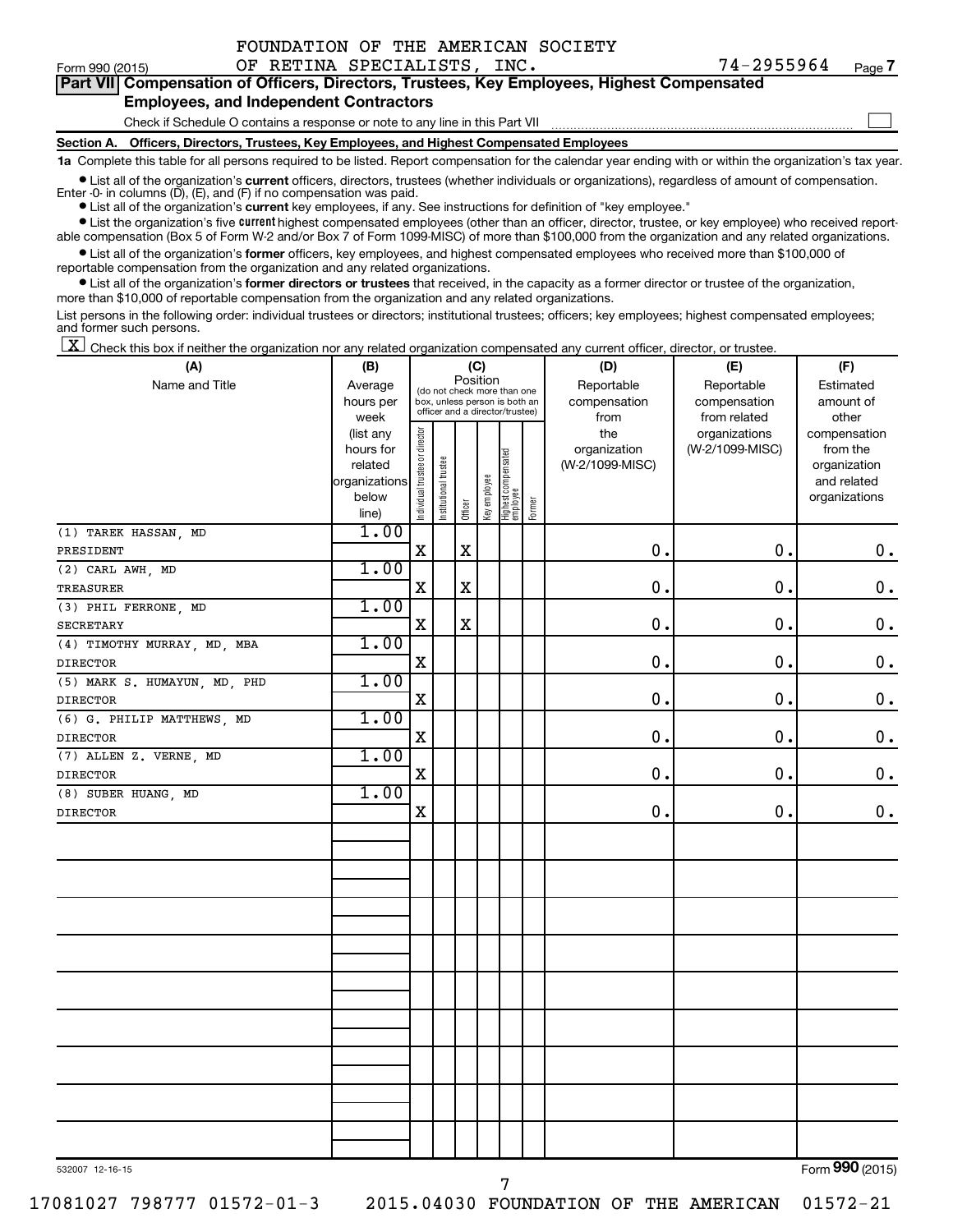|                            |  |  | FOUNDATION OF THE AMERICAN SOCIETY |
|----------------------------|--|--|------------------------------------|
| OF DETINA COFCIALICTIC INC |  |  |                                    |

74-2955964 Page 8

|                 | OF RETINA SPECIALISTS, INC.<br>Form 990 (2015)                                                                                                                                                                                  |                                                                      |                                |                                                                                                                    |         |              |                                  |        |                                           | 74-2955964                                        |                        |                                        |                                                                          | Page 8                               |
|-----------------|---------------------------------------------------------------------------------------------------------------------------------------------------------------------------------------------------------------------------------|----------------------------------------------------------------------|--------------------------------|--------------------------------------------------------------------------------------------------------------------|---------|--------------|----------------------------------|--------|-------------------------------------------|---------------------------------------------------|------------------------|----------------------------------------|--------------------------------------------------------------------------|--------------------------------------|
| <b>Part VII</b> | Section A. Officers, Directors, Trustees, Key Employees, and Highest Compensated Employees (continued)                                                                                                                          |                                                                      |                                |                                                                                                                    |         |              |                                  |        |                                           |                                                   |                        |                                        |                                                                          |                                      |
|                 | (A)<br>Name and title                                                                                                                                                                                                           | (B)<br>Average<br>hours per<br>week                                  |                                | (C)<br>Position<br>(do not check more than one<br>box, unless person is both an<br>officer and a director/trustee) |         |              |                                  |        | (D)<br>Reportable<br>compensation<br>from | (E)<br>Reportable<br>compensation<br>from related |                        | (F)<br>Estimated<br>amount of<br>other |                                                                          |                                      |
|                 |                                                                                                                                                                                                                                 | (list any<br>hours for<br>related<br>organizations<br>below<br>line) | Individual trustee or director | Institutional trustee                                                                                              | Officer | Key employee | Highest compensated<br> employee | Former | the<br>organization<br>(W-2/1099-MISC)    | organizations<br>(W-2/1099-MISC)                  |                        |                                        | compensation<br>from the<br>organization<br>and related<br>organizations |                                      |
|                 |                                                                                                                                                                                                                                 |                                                                      |                                |                                                                                                                    |         |              |                                  |        |                                           |                                                   |                        |                                        |                                                                          |                                      |
|                 |                                                                                                                                                                                                                                 |                                                                      |                                |                                                                                                                    |         |              |                                  |        |                                           |                                                   |                        |                                        |                                                                          |                                      |
|                 |                                                                                                                                                                                                                                 |                                                                      |                                |                                                                                                                    |         |              |                                  |        |                                           |                                                   |                        |                                        |                                                                          |                                      |
|                 |                                                                                                                                                                                                                                 |                                                                      |                                |                                                                                                                    |         |              |                                  |        |                                           |                                                   |                        |                                        |                                                                          |                                      |
|                 |                                                                                                                                                                                                                                 |                                                                      |                                |                                                                                                                    |         |              |                                  |        |                                           |                                                   |                        |                                        |                                                                          |                                      |
|                 |                                                                                                                                                                                                                                 |                                                                      |                                |                                                                                                                    |         |              |                                  |        |                                           |                                                   |                        |                                        |                                                                          |                                      |
|                 |                                                                                                                                                                                                                                 |                                                                      |                                |                                                                                                                    |         |              |                                  |        |                                           |                                                   |                        |                                        |                                                                          |                                      |
|                 | 1b Sub-total<br>c Total from continuation sheets to Part VII, Section A manuscription.                                                                                                                                          |                                                                      |                                |                                                                                                                    |         |              |                                  |        | 0.<br>σ.                                  |                                                   | $\overline{0}$ .<br>σ. |                                        |                                                                          | $\overline{0}$ .<br>$\overline{0}$ . |
|                 |                                                                                                                                                                                                                                 |                                                                      |                                |                                                                                                                    |         |              |                                  |        | О.                                        |                                                   | σ.                     |                                        |                                                                          | $\overline{0}$ .                     |
| $\mathbf{2}$    | Total number of individuals (including but not limited to those listed above) who received more than \$100,000 of reportable                                                                                                    |                                                                      |                                |                                                                                                                    |         |              |                                  |        |                                           |                                                   |                        |                                        |                                                                          |                                      |
|                 | compensation from the organization $\blacktriangleright$                                                                                                                                                                        |                                                                      |                                |                                                                                                                    |         |              |                                  |        |                                           |                                                   |                        |                                        |                                                                          | 0                                    |
| 3               | Did the organization list any former officer, director, or trustee, key employee, or highest compensated employee on                                                                                                            |                                                                      |                                |                                                                                                                    |         |              |                                  |        |                                           |                                                   |                        | 3                                      | Yes                                                                      | No<br>x                              |
|                 | For any individual listed on line 1a, is the sum of reportable compensation and other compensation from the organization<br>and related organizations greater than \$150,000? If "Yes," complete Schedule J for such individual |                                                                      |                                |                                                                                                                    |         |              |                                  |        |                                           |                                                   |                        | 4                                      |                                                                          | х                                    |
| 5               | Did any person listed on line 1a receive or accrue compensation from any unrelated organization or individual for services                                                                                                      |                                                                      |                                |                                                                                                                    |         |              |                                  |        |                                           |                                                   |                        |                                        |                                                                          |                                      |
|                 | <b>Section B. Independent Contractors</b>                                                                                                                                                                                       |                                                                      |                                |                                                                                                                    |         |              |                                  |        |                                           |                                                   |                        | 5                                      |                                                                          | х                                    |
| 1.              | Complete this table for your five highest compensated independent contractors that received more than \$100,000 of compensation from                                                                                            |                                                                      |                                |                                                                                                                    |         |              |                                  |        |                                           |                                                   |                        |                                        |                                                                          |                                      |
|                 | the organization. Report compensation for the calendar year ending with or within the organization's tax year.                                                                                                                  |                                                                      |                                |                                                                                                                    |         |              |                                  |        |                                           |                                                   |                        |                                        |                                                                          |                                      |
|                 | (A)<br>Name and business address                                                                                                                                                                                                |                                                                      |                                | <b>NONE</b>                                                                                                        |         |              |                                  |        | (B)<br>Description of services            |                                                   |                        | (C)                                    | Compensation                                                             |                                      |
|                 |                                                                                                                                                                                                                                 |                                                                      |                                |                                                                                                                    |         |              |                                  |        |                                           |                                                   |                        |                                        |                                                                          |                                      |
|                 |                                                                                                                                                                                                                                 |                                                                      |                                |                                                                                                                    |         |              |                                  |        |                                           |                                                   |                        |                                        |                                                                          |                                      |
|                 |                                                                                                                                                                                                                                 |                                                                      |                                |                                                                                                                    |         |              |                                  |        |                                           |                                                   |                        |                                        |                                                                          |                                      |
|                 |                                                                                                                                                                                                                                 |                                                                      |                                |                                                                                                                    |         |              |                                  |        |                                           |                                                   |                        |                                        |                                                                          |                                      |
| 2               | Total number of independent contractors (including but not limited to those listed above) who received more than<br>\$100,000 of compensation from the organization                                                             |                                                                      |                                |                                                                                                                    |         | 0            |                                  |        |                                           |                                                   |                        |                                        | $Form$ 990 (2015)                                                        |                                      |

532008 12-16-15

Form (2015) **990**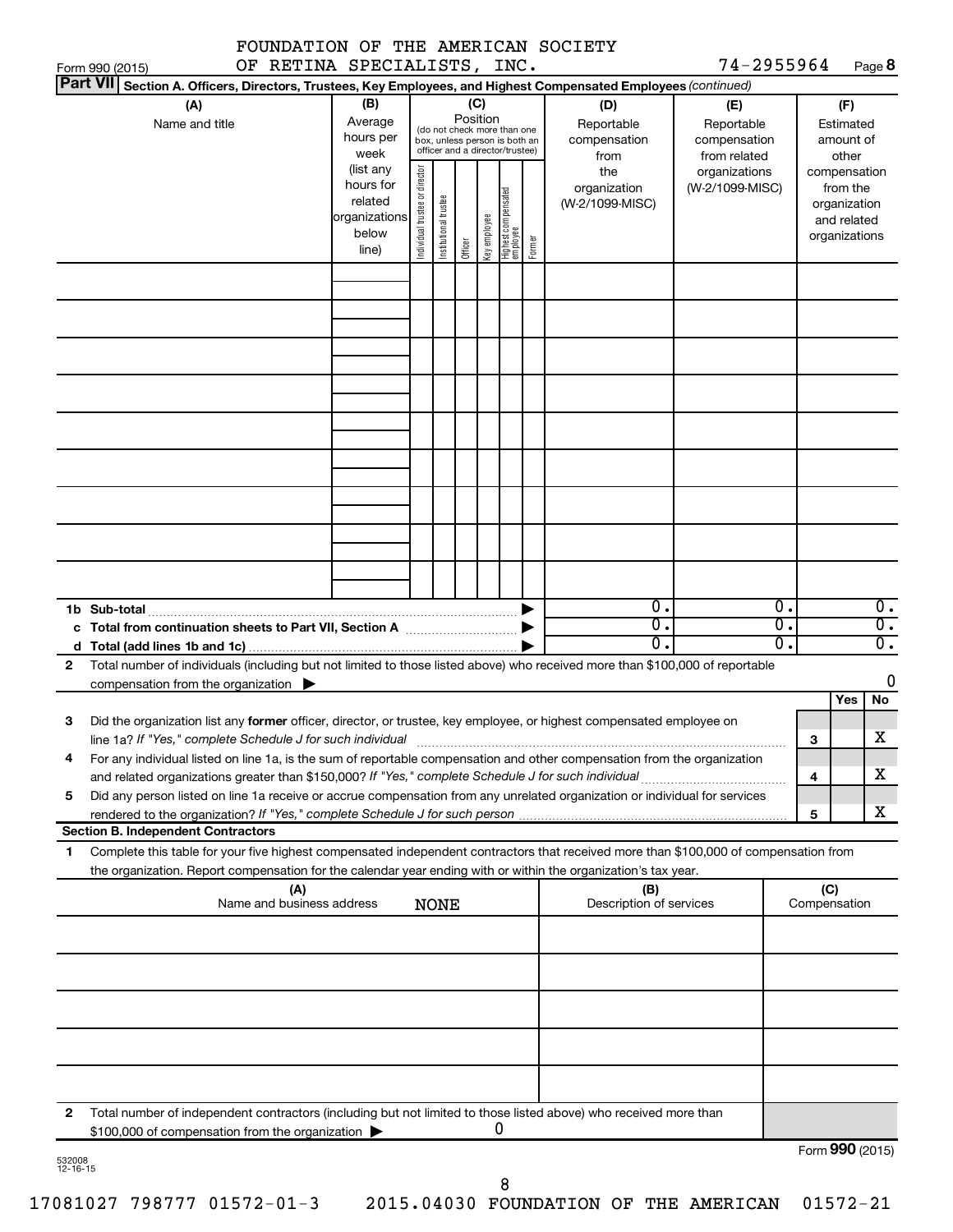| FOUNDATION OF THE AMERICAN SOCIETY |
|------------------------------------|
|------------------------------------|

Form 990 (2015)  $\qquad \qquad \text{OF RETINA SPECIALISTS, INC.}$   $\qquad \qquad \qquad 74-2955964$  Page 74-2955964 Page 9

|                              | <b>Part VIII</b> | <b>Statement of Revenue</b>                                                                                                                                                                                                                                                                                  |                                                                      |                                                       |                      |                                                 |                                         |                                                                    |
|------------------------------|------------------|--------------------------------------------------------------------------------------------------------------------------------------------------------------------------------------------------------------------------------------------------------------------------------------------------------------|----------------------------------------------------------------------|-------------------------------------------------------|----------------------|-------------------------------------------------|-----------------------------------------|--------------------------------------------------------------------|
|                              |                  |                                                                                                                                                                                                                                                                                                              |                                                                      |                                                       |                      |                                                 |                                         |                                                                    |
|                              |                  |                                                                                                                                                                                                                                                                                                              |                                                                      |                                                       | (A)<br>Total revenue | (B)<br>Related or<br>exempt function<br>revenue | (C)<br>Unrelated<br>business<br>revenue | (D)<br>Revenue excluded<br>from tax under<br>sections<br>512 - 514 |
| Contributions, Gifts, Grants | b<br>2a<br>b     | 1 a Federated campaigns<br>Membership dues<br>c Fundraising events<br>d Related organizations<br>e Government grants (contributions)<br>f All other contributions, gifts, grants, and<br>similar amounts not included above<br>g Noncash contributions included in lines 1a-1f: \$<br>CORPORATE SPONSORSHIPS | 1a<br>1 <sub>b</sub><br>1 <sub>c</sub><br>1 <sub>d</sub><br>1e<br>1f | 30, 158.<br>18,496.<br><b>Business Code</b><br>900099 | 48,654.<br>225,000.  | 225,000.                                        |                                         |                                                                    |
| Program Service<br>Revenue   |                  | с<br>d<br><u> 1980 - Johann Barbara, martxa alemaniar a</u>                                                                                                                                                                                                                                                  |                                                                      |                                                       |                      |                                                 |                                         |                                                                    |
|                              |                  | f All other program service revenue                                                                                                                                                                                                                                                                          |                                                                      | ►                                                     | 225,000.             |                                                 |                                         |                                                                    |
|                              | З<br>4           | Investment income (including dividends, interest, and<br>Income from investment of tax-exempt bond proceeds                                                                                                                                                                                                  |                                                                      |                                                       | 2,023.               |                                                 |                                         | 2,023.                                                             |
|                              | 5                |                                                                                                                                                                                                                                                                                                              | (i) Real                                                             | (ii) Personal                                         |                      |                                                 |                                         |                                                                    |
|                              | b<br>с           | 6 a Gross rents<br>Less: rental expenses<br>Rental income or (loss)                                                                                                                                                                                                                                          |                                                                      |                                                       |                      |                                                 |                                         |                                                                    |
|                              |                  | <b>d</b> Net rental income or (loss)<br>7 a Gross amount from sales of<br>assets other than inventory                                                                                                                                                                                                        | (i) Securities<br>50,480.                                            | (ii) Other                                            |                      |                                                 |                                         |                                                                    |
|                              |                  | <b>b</b> Less: cost or other basis<br>and sales expenses<br>c Gain or (loss)                                                                                                                                                                                                                                 | $60,846$ .<br>$-10, 366.$                                            | ▶                                                     | $-10, 366.$          | $-10,366$ .                                     |                                         |                                                                    |
| <b>Other Revenue</b>         |                  | 8 a Gross income from fundraising events (not<br>$30$ , $158$ $\cdot$ of<br>including \$<br>contributions reported on line 1c). See                                                                                                                                                                          | a<br>$\mathbf{b}$                                                    | $33,046$ .<br>33,046.                                 |                      |                                                 |                                         |                                                                    |
|                              |                  | c Net income or (loss) from fundraising events                                                                                                                                                                                                                                                               |                                                                      | $\ldots \ldots \ldots$                                | 0.                   |                                                 |                                         |                                                                    |
|                              |                  | 9 a Gross income from gaming activities. See                                                                                                                                                                                                                                                                 | b                                                                    |                                                       |                      |                                                 |                                         |                                                                    |
|                              |                  | 10 a Gross sales of inventory, less returns                                                                                                                                                                                                                                                                  |                                                                      |                                                       |                      |                                                 |                                         |                                                                    |
|                              |                  | c Net income or (loss) from sales of inventory<br>Miscellaneous Revenue                                                                                                                                                                                                                                      | <b>Business Code</b>                                                 |                                                       |                      |                                                 |                                         |                                                                    |
|                              | 11 a<br>b<br>с   | the control of the control of the control of the control of the control of<br>the control of the control of the control of the control of                                                                                                                                                                    |                                                                      |                                                       |                      |                                                 |                                         |                                                                    |
|                              | 12               |                                                                                                                                                                                                                                                                                                              |                                                                      |                                                       | 265, 311.            | 214,634.                                        | 0.                                      | 2,023.<br>Form 990 (2015)                                          |
|                              | 532009 12-16-15  |                                                                                                                                                                                                                                                                                                              |                                                                      |                                                       | 9                    |                                                 |                                         |                                                                    |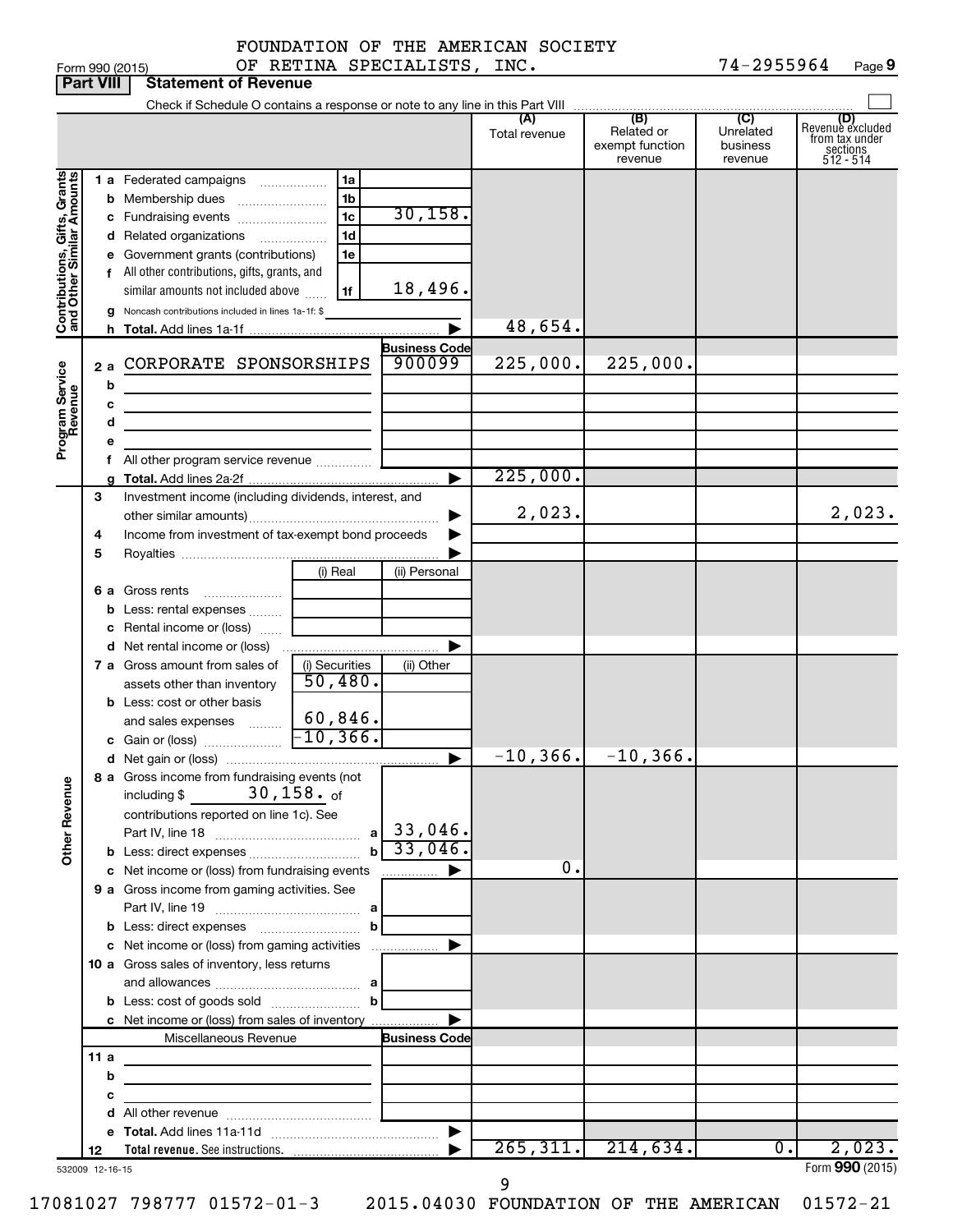### Form 990 (2015) Page OF RETINA SPECIALISTS, INC. 74-2955964 FOUNDATION OF THE AMERICAN SOCIETY

74-2955964 Page 10

|                                                                                 | Part IX   Statement of Functional Expenses                                                                                                                    |                       |                                    |                                           |                                |  |  |  |  |  |  |
|---------------------------------------------------------------------------------|---------------------------------------------------------------------------------------------------------------------------------------------------------------|-----------------------|------------------------------------|-------------------------------------------|--------------------------------|--|--|--|--|--|--|
|                                                                                 | Section 501(c)(3) and 501(c)(4) organizations must complete all columns. All other organizations must complete column (A).                                    |                       |                                    |                                           |                                |  |  |  |  |  |  |
|                                                                                 |                                                                                                                                                               |                       |                                    |                                           |                                |  |  |  |  |  |  |
|                                                                                 | Do not include amounts reported on lines 6b,<br>7b, 8b, 9b, and 10b of Part VIII.                                                                             | (A)<br>Total expenses | (B)<br>Program service<br>expenses | (C)<br>Management and<br>general expenses | (D)<br>Fundraising<br>expenses |  |  |  |  |  |  |
| 1                                                                               | Grants and other assistance to domestic organizations                                                                                                         |                       |                                    |                                           |                                |  |  |  |  |  |  |
|                                                                                 | and domestic governments. See Part IV, line 21                                                                                                                |                       |                                    |                                           |                                |  |  |  |  |  |  |
| 2                                                                               | Grants and other assistance to domestic                                                                                                                       |                       |                                    |                                           |                                |  |  |  |  |  |  |
|                                                                                 | individuals. See Part IV, line 22                                                                                                                             | 17,000.               | 17,000.                            |                                           |                                |  |  |  |  |  |  |
| 3                                                                               | Grants and other assistance to foreign                                                                                                                        |                       |                                    |                                           |                                |  |  |  |  |  |  |
|                                                                                 | organizations, foreign governments, and foreign                                                                                                               |                       |                                    |                                           |                                |  |  |  |  |  |  |
|                                                                                 | individuals. See Part IV, lines 15 and 16                                                                                                                     |                       |                                    |                                           |                                |  |  |  |  |  |  |
| 4                                                                               | Benefits paid to or for members                                                                                                                               |                       |                                    |                                           |                                |  |  |  |  |  |  |
| 5                                                                               | Compensation of current officers, directors,                                                                                                                  |                       |                                    |                                           |                                |  |  |  |  |  |  |
|                                                                                 | trustees, and key employees                                                                                                                                   |                       |                                    |                                           |                                |  |  |  |  |  |  |
| 6                                                                               | Compensation not included above, to disqualified                                                                                                              |                       |                                    |                                           |                                |  |  |  |  |  |  |
|                                                                                 | persons (as defined under section 4958(f)(1)) and                                                                                                             |                       |                                    |                                           |                                |  |  |  |  |  |  |
|                                                                                 | persons described in section 4958(c)(3)(B)                                                                                                                    |                       |                                    |                                           |                                |  |  |  |  |  |  |
| 7                                                                               |                                                                                                                                                               |                       |                                    |                                           |                                |  |  |  |  |  |  |
| 8                                                                               | Pension plan accruals and contributions (include                                                                                                              |                       |                                    |                                           |                                |  |  |  |  |  |  |
|                                                                                 | section 401(k) and 403(b) employer contributions)                                                                                                             |                       |                                    |                                           |                                |  |  |  |  |  |  |
| 9                                                                               |                                                                                                                                                               |                       |                                    |                                           |                                |  |  |  |  |  |  |
| 10                                                                              |                                                                                                                                                               |                       |                                    |                                           |                                |  |  |  |  |  |  |
| 11                                                                              | Fees for services (non-employees):                                                                                                                            |                       |                                    |                                           |                                |  |  |  |  |  |  |
| а                                                                               |                                                                                                                                                               |                       |                                    |                                           |                                |  |  |  |  |  |  |
| b                                                                               |                                                                                                                                                               |                       |                                    |                                           |                                |  |  |  |  |  |  |
| d                                                                               |                                                                                                                                                               |                       |                                    |                                           |                                |  |  |  |  |  |  |
| е                                                                               | Professional fundraising services. See Part IV, line 17                                                                                                       |                       |                                    |                                           |                                |  |  |  |  |  |  |
| f                                                                               | Investment management fees                                                                                                                                    |                       |                                    |                                           |                                |  |  |  |  |  |  |
| g                                                                               | Other. (If line 11g amount exceeds 10% of line 25,                                                                                                            |                       |                                    |                                           |                                |  |  |  |  |  |  |
|                                                                                 | column (A) amount, list line 11g expenses on Sch O.)                                                                                                          | 783.                  |                                    | 783.                                      |                                |  |  |  |  |  |  |
| 12                                                                              |                                                                                                                                                               | 2,015.                | 265.                               |                                           | 1,750.                         |  |  |  |  |  |  |
| 13                                                                              |                                                                                                                                                               |                       |                                    |                                           |                                |  |  |  |  |  |  |
| 14                                                                              |                                                                                                                                                               |                       |                                    |                                           |                                |  |  |  |  |  |  |
| 15                                                                              |                                                                                                                                                               |                       |                                    |                                           |                                |  |  |  |  |  |  |
| 16                                                                              |                                                                                                                                                               |                       |                                    |                                           |                                |  |  |  |  |  |  |
| 17                                                                              | Travel                                                                                                                                                        |                       |                                    |                                           |                                |  |  |  |  |  |  |
| 18                                                                              | Payments of travel or entertainment expenses                                                                                                                  |                       |                                    |                                           |                                |  |  |  |  |  |  |
|                                                                                 | for any federal, state, or local public officials                                                                                                             |                       |                                    |                                           |                                |  |  |  |  |  |  |
| 19                                                                              | Conferences, conventions, and meetings                                                                                                                        |                       |                                    |                                           |                                |  |  |  |  |  |  |
| 20                                                                              | Interest                                                                                                                                                      |                       |                                    |                                           |                                |  |  |  |  |  |  |
| 21                                                                              |                                                                                                                                                               |                       |                                    |                                           |                                |  |  |  |  |  |  |
| 22                                                                              | Depreciation, depletion, and amortization                                                                                                                     |                       |                                    |                                           |                                |  |  |  |  |  |  |
| 23<br>24                                                                        | Insurance<br>Other expenses. Itemize expenses not covered                                                                                                     |                       |                                    |                                           |                                |  |  |  |  |  |  |
|                                                                                 | above. (List miscellaneous expenses in line 24e. If line<br>24e amount exceeds 10% of line 25, column (A)<br>amount, list line 24e expenses on Schedule O.) [ |                       |                                    |                                           |                                |  |  |  |  |  |  |
| a                                                                               |                                                                                                                                                               |                       |                                    |                                           |                                |  |  |  |  |  |  |
| b                                                                               | the control of the control of the control of the control of the control of                                                                                    |                       |                                    |                                           |                                |  |  |  |  |  |  |
| c<br>the control of the control of the control of the control of the control of |                                                                                                                                                               |                       |                                    |                                           |                                |  |  |  |  |  |  |
| d                                                                               |                                                                                                                                                               |                       |                                    |                                           |                                |  |  |  |  |  |  |
| е                                                                               | All other expenses                                                                                                                                            |                       |                                    |                                           |                                |  |  |  |  |  |  |
| 25                                                                              | Total functional expenses. Add lines 1 through 24e                                                                                                            | 19,798.               | 17,265.                            | 783.                                      | 1,750.                         |  |  |  |  |  |  |
| 26                                                                              | Joint costs. Complete this line only if the organization                                                                                                      |                       |                                    |                                           |                                |  |  |  |  |  |  |
|                                                                                 | reported in column (B) joint costs from a combined                                                                                                            |                       |                                    |                                           |                                |  |  |  |  |  |  |
|                                                                                 | educational campaign and fundraising solicitation.                                                                                                            |                       |                                    |                                           |                                |  |  |  |  |  |  |
|                                                                                 | Check here       if following SOP 98-2 (ASC 958-720)                                                                                                          |                       |                                    |                                           |                                |  |  |  |  |  |  |

532010 12-16-15

Form (2015) **990**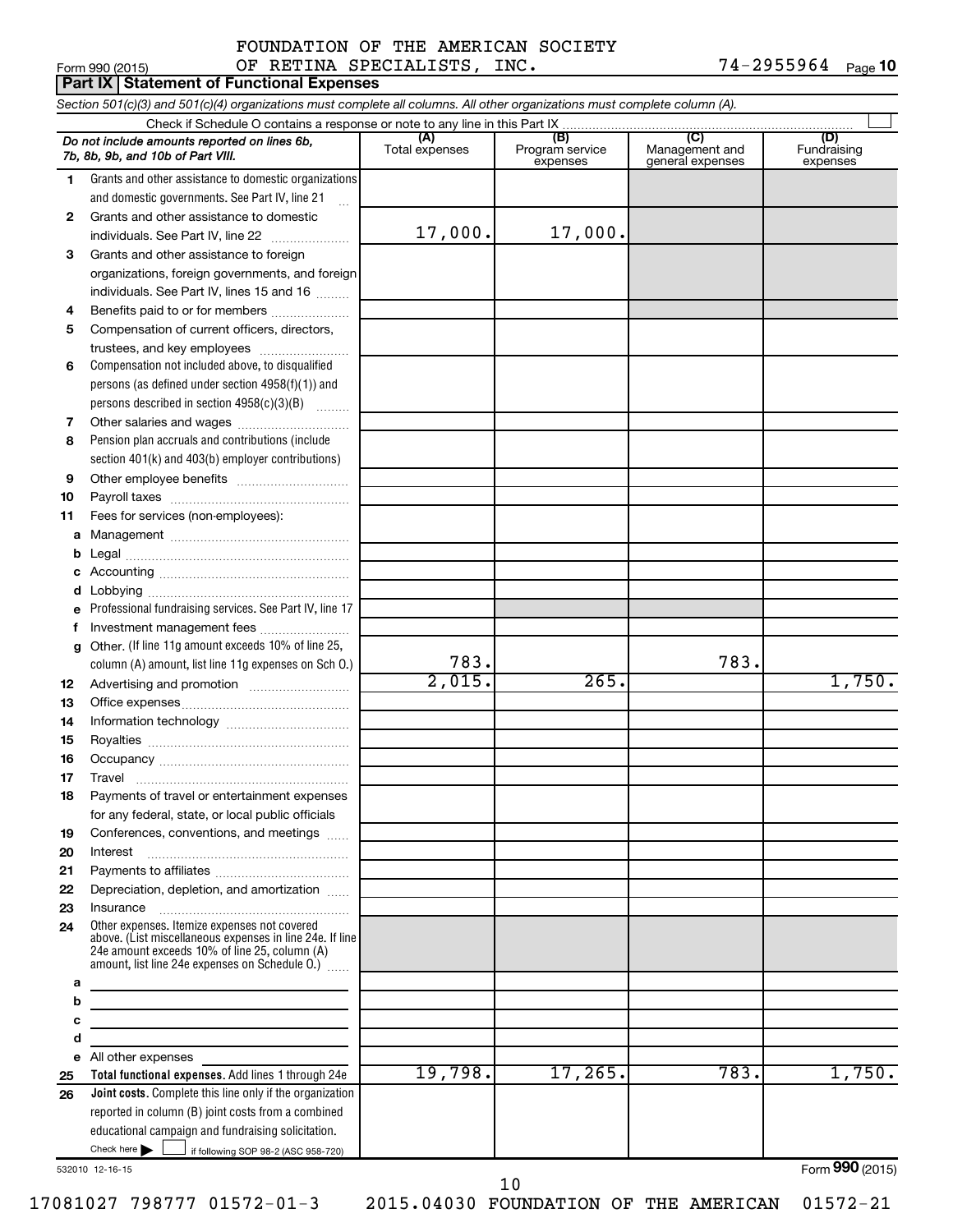Form 990 (2015)  $\qquad \qquad \text{OF RETINA SPECIALISTICS, INC.}$  74-2955964  $_{\text{Page}}$ 

74-2955964 Page 11

|                      | Part X | <b>Balance Sheet</b>                                                                                                                                                                                                           |     |                          |              |                    |
|----------------------|--------|--------------------------------------------------------------------------------------------------------------------------------------------------------------------------------------------------------------------------------|-----|--------------------------|--------------|--------------------|
|                      |        |                                                                                                                                                                                                                                |     |                          |              |                    |
|                      |        |                                                                                                                                                                                                                                |     | (A)<br>Beginning of year |              | (B)<br>End of year |
|                      | 1      |                                                                                                                                                                                                                                |     | 144,044.                 | 1            | 239,736.           |
|                      | 2      |                                                                                                                                                                                                                                |     | 6,693.                   | $\mathbf{2}$ | 57,025.            |
|                      | З      |                                                                                                                                                                                                                                |     |                          | 3            |                    |
|                      | 4      |                                                                                                                                                                                                                                |     |                          | 4            |                    |
|                      | 5      | Loans and other receivables from current and former officers, directors,                                                                                                                                                       |     |                          |              |                    |
|                      |        | trustees, key employees, and highest compensated employees. Complete                                                                                                                                                           |     |                          |              |                    |
|                      |        | Part II of Schedule L                                                                                                                                                                                                          |     |                          | 5            |                    |
|                      | 6      | Loans and other receivables from other disqualified persons (as defined under                                                                                                                                                  |     |                          |              |                    |
|                      |        | section $4958(f)(1)$ , persons described in section $4958(c)(3)(B)$ , and contributing                                                                                                                                         |     |                          |              |                    |
|                      |        | employers and sponsoring organizations of section 501(c)(9) voluntary                                                                                                                                                          |     |                          |              |                    |
|                      |        | employees' beneficiary organizations (see instr). Complete Part II of Sch L                                                                                                                                                    |     |                          | 6            |                    |
| Assets               | 7      |                                                                                                                                                                                                                                |     |                          | 7            |                    |
|                      | 8      |                                                                                                                                                                                                                                |     |                          | 8            |                    |
|                      | 9      |                                                                                                                                                                                                                                |     |                          | 9            |                    |
|                      |        | 10a Land, buildings, and equipment: cost or other                                                                                                                                                                              |     |                          |              |                    |
|                      |        | basis. Complete Part VI of Schedule D                                                                                                                                                                                          | 10a |                          |              |                    |
|                      |        | <b>b</b> Less: accumulated depreciation <i>mimimimini</i>                                                                                                                                                                      | 10b |                          | 10c          |                    |
|                      | 11     |                                                                                                                                                                                                                                |     | 243,524.                 | 11           | 188,733.           |
|                      | 12     |                                                                                                                                                                                                                                |     |                          | 12           |                    |
|                      | 13     |                                                                                                                                                                                                                                |     |                          | 13           |                    |
|                      | 14     |                                                                                                                                                                                                                                |     |                          | 14           |                    |
|                      | 15     |                                                                                                                                                                                                                                |     | 25,618.                  | 15           | 169,505.           |
|                      | 16     |                                                                                                                                                                                                                                |     | 419,879.                 | 16           | 654,999.           |
|                      | 17     |                                                                                                                                                                                                                                |     |                          | 17           |                    |
|                      | 18     |                                                                                                                                                                                                                                |     | 18                       |              |                    |
|                      | 19     | Deferred revenue manual contracts and contracts are all the contracts and contracts are contracted and contracts are contracted and contract are contracted and contract are contracted and contract are contracted and contra |     | 19                       |              |                    |
|                      | 20     |                                                                                                                                                                                                                                |     |                          | 20           |                    |
|                      | 21     | Escrow or custodial account liability. Complete Part IV of Schedule D                                                                                                                                                          |     |                          | 21           |                    |
| Liabilities          | 22     | Loans and other payables to current and former officers, directors, trustees,                                                                                                                                                  |     |                          |              |                    |
|                      |        | key employees, highest compensated employees, and disqualified persons.                                                                                                                                                        |     |                          |              |                    |
|                      |        |                                                                                                                                                                                                                                |     |                          | 22           |                    |
|                      | 23     | Secured mortgages and notes payable to unrelated third parties                                                                                                                                                                 |     |                          | 23           |                    |
|                      | 24     | Unsecured notes and loans payable to unrelated third parties<br>Other liabilities (including federal income tax, payables to related third                                                                                     |     |                          | 24           |                    |
|                      | 25     | parties, and other liabilities not included on lines 17-24). Complete Part X of                                                                                                                                                |     |                          |              |                    |
|                      |        | Schedule D                                                                                                                                                                                                                     |     | 14,278.                  | 25           | 0.                 |
|                      | 26     | Total liabilities. Add lines 17 through 25                                                                                                                                                                                     |     | 14,278.                  | 26           | $\overline{0}$ .   |
|                      |        | Organizations that follow SFAS 117 (ASC 958), check here $\blacktriangleright \begin{array}{c} \boxed{X} \\ \end{array}$ and                                                                                                   |     |                          |              |                    |
|                      |        | complete lines 27 through 29, and lines 33 and 34.                                                                                                                                                                             |     |                          |              |                    |
| <b>Fund Balances</b> | 27     |                                                                                                                                                                                                                                |     | 405,601.                 | 27           | 429,999.           |
|                      | 28     |                                                                                                                                                                                                                                |     |                          | 28           | 225,000.           |
|                      | 29     | Permanently restricted net assets                                                                                                                                                                                              |     |                          | 29           |                    |
|                      |        | Organizations that do not follow SFAS 117 (ASC 958), check here >                                                                                                                                                              |     |                          |              |                    |
|                      |        | and complete lines 30 through 34.                                                                                                                                                                                              |     |                          |              |                    |
|                      | 30     |                                                                                                                                                                                                                                |     |                          | 30           |                    |
| Net Assets or        | 31     | Paid-in or capital surplus, or land, building, or equipment fund                                                                                                                                                               |     |                          | 31           |                    |
|                      | 32     | Retained earnings, endowment, accumulated income, or other funds                                                                                                                                                               |     |                          | 32           |                    |
|                      | 33     |                                                                                                                                                                                                                                |     | 405,601.                 | 33           | 654,999.           |
|                      | 34     |                                                                                                                                                                                                                                |     | 419,879.                 | 34           | 654,999.           |
|                      |        |                                                                                                                                                                                                                                |     |                          |              | Form 990 (2015)    |

532011 12-16-15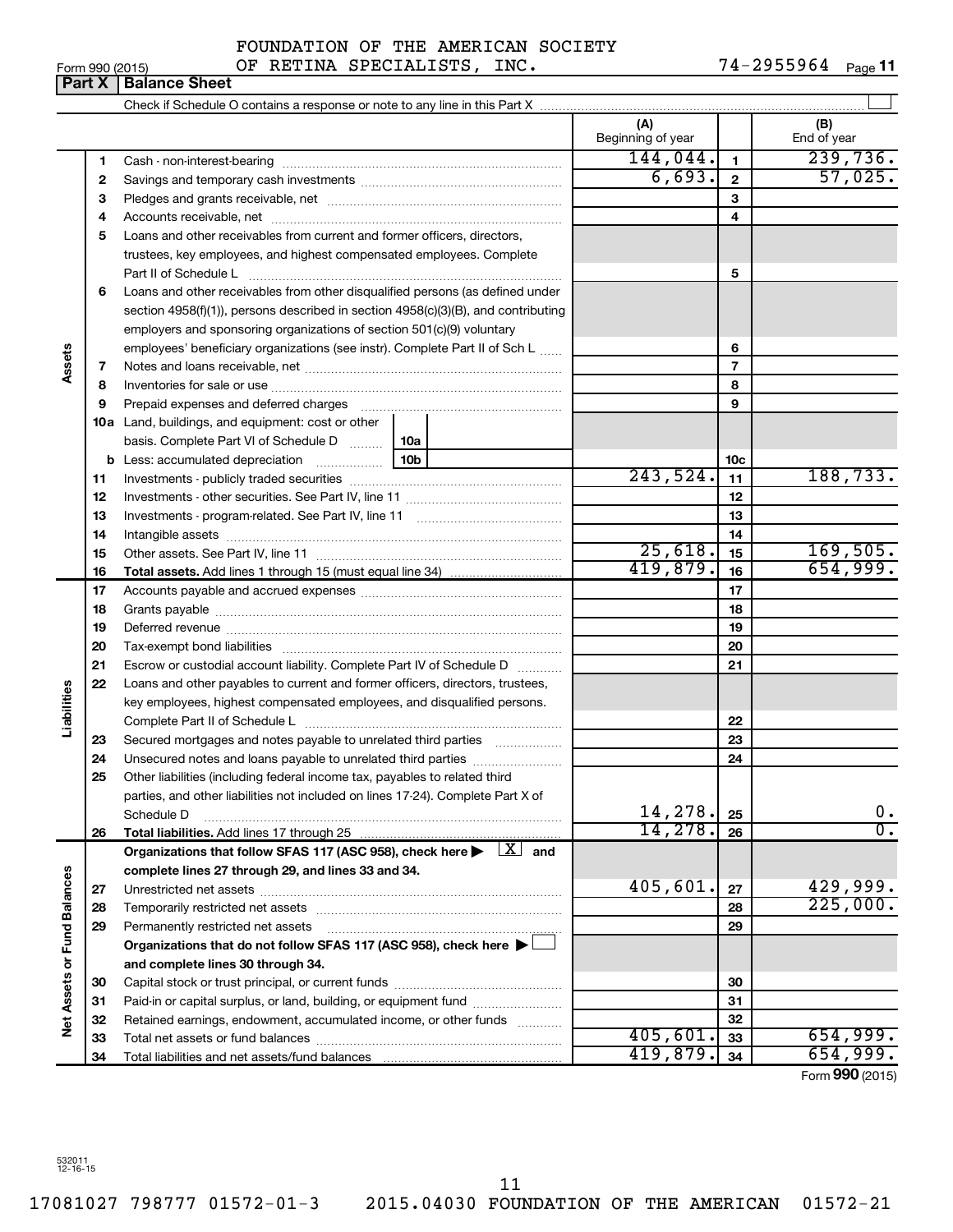|    | FOUNDATION OF THE AMERICAN SOCIETY                                                                                              |                         |                |     |                                   |  |  |
|----|---------------------------------------------------------------------------------------------------------------------------------|-------------------------|----------------|-----|-----------------------------------|--|--|
|    | OF RETINA SPECIALISTS, INC.<br>Form 990 (2015)                                                                                  | 74-2955964 Page 12      |                |     |                                   |  |  |
|    | Part XI   Reconciliation of Net Assets                                                                                          |                         |                |     |                                   |  |  |
|    |                                                                                                                                 |                         |                |     |                                   |  |  |
|    |                                                                                                                                 |                         |                |     |                                   |  |  |
| 1  |                                                                                                                                 | $\mathbf{1}$            |                |     | 265, 311.                         |  |  |
| 2  |                                                                                                                                 | $\overline{2}$          |                |     | 19,798.                           |  |  |
| З  | Revenue less expenses. Subtract line 2 from line 1                                                                              | 3                       |                |     | 245,513.                          |  |  |
| 4  |                                                                                                                                 | $\overline{\mathbf{4}}$ |                |     | 405,601.                          |  |  |
| 5  |                                                                                                                                 | 5                       |                |     | 3,885.                            |  |  |
| 6  | Donated services and use of facilities                                                                                          | 6                       |                |     |                                   |  |  |
| 7  | Investment expenses                                                                                                             | $\overline{7}$          |                |     |                                   |  |  |
| 8  | Prior period adjustments                                                                                                        | 8                       |                |     |                                   |  |  |
| 9  |                                                                                                                                 | 9                       |                |     | $\overline{0}$ .                  |  |  |
| 10 | Net assets or fund balances at end of year. Combine lines 3 through 9 (must equal Part X, line 33,                              |                         |                |     |                                   |  |  |
|    | 654,999.<br>10<br>column (B))                                                                                                   |                         |                |     |                                   |  |  |
|    | <b>Part XII Financial Statements and Reporting</b>                                                                              |                         |                |     |                                   |  |  |
|    | Check if Schedule O contains a response or note to any line in this Part XII                                                    |                         |                |     | $\lfloor x \rfloor$               |  |  |
|    |                                                                                                                                 |                         |                | Yes | <b>No</b>                         |  |  |
| 1. | $\boxed{\mathbf{X}}$ Accrual<br>Accounting method used to prepare the Form 990: $\Box$ Cash<br>Other                            |                         |                |     |                                   |  |  |
|    | If the organization changed its method of accounting from a prior year or checked "Other," explain in Schedule O.               |                         |                |     |                                   |  |  |
|    | 2a Were the organization's financial statements compiled or reviewed by an independent accountant?                              |                         | 2a             |     | х                                 |  |  |
|    | If "Yes," check a box below to indicate whether the financial statements for the year were compiled or reviewed on a            |                         |                |     |                                   |  |  |
|    | separate basis, consolidated basis, or both:                                                                                    |                         |                |     |                                   |  |  |
|    | Separate basis<br>Consolidated basis<br>Both consolidated and separate basis                                                    |                         |                |     |                                   |  |  |
|    |                                                                                                                                 |                         | 2 <sub>b</sub> | х   |                                   |  |  |
|    | If "Yes," check a box below to indicate whether the financial statements for the year were audited on a separate basis,         |                         |                |     |                                   |  |  |
|    | consolidated basis, or both:                                                                                                    |                         |                |     |                                   |  |  |
|    | X Consolidated basis<br>Separate basis<br>Both consolidated and separate basis                                                  |                         |                |     |                                   |  |  |
|    | c If "Yes" to line 2a or 2b, does the organization have a committee that assumes responsibility for oversight of the audit,     |                         |                |     |                                   |  |  |
|    | review, or compilation of its financial statements and selection of an independent accountant?                                  |                         | 2c             | х   |                                   |  |  |
|    | If the organization changed either its oversight process or selection process during the tax year, explain in Schedule O.       |                         |                |     |                                   |  |  |
|    | 3a As a result of a federal award, was the organization required to undergo an audit or audits as set forth in the Single Audit |                         |                |     |                                   |  |  |
|    | Act and OMB Circular A-133?                                                                                                     |                         | За             |     | x                                 |  |  |
|    | b If "Yes," did the organization undergo the required audit or audits? If the organization did not undergo the required audit   |                         |                |     |                                   |  |  |
|    |                                                                                                                                 |                         | Зb             |     | $F_{\alpha r}$ QQ $\Omega$ (2015) |  |  |
|    |                                                                                                                                 |                         |                |     |                                   |  |  |

Form (2015) **990**

532012 12-16-15

12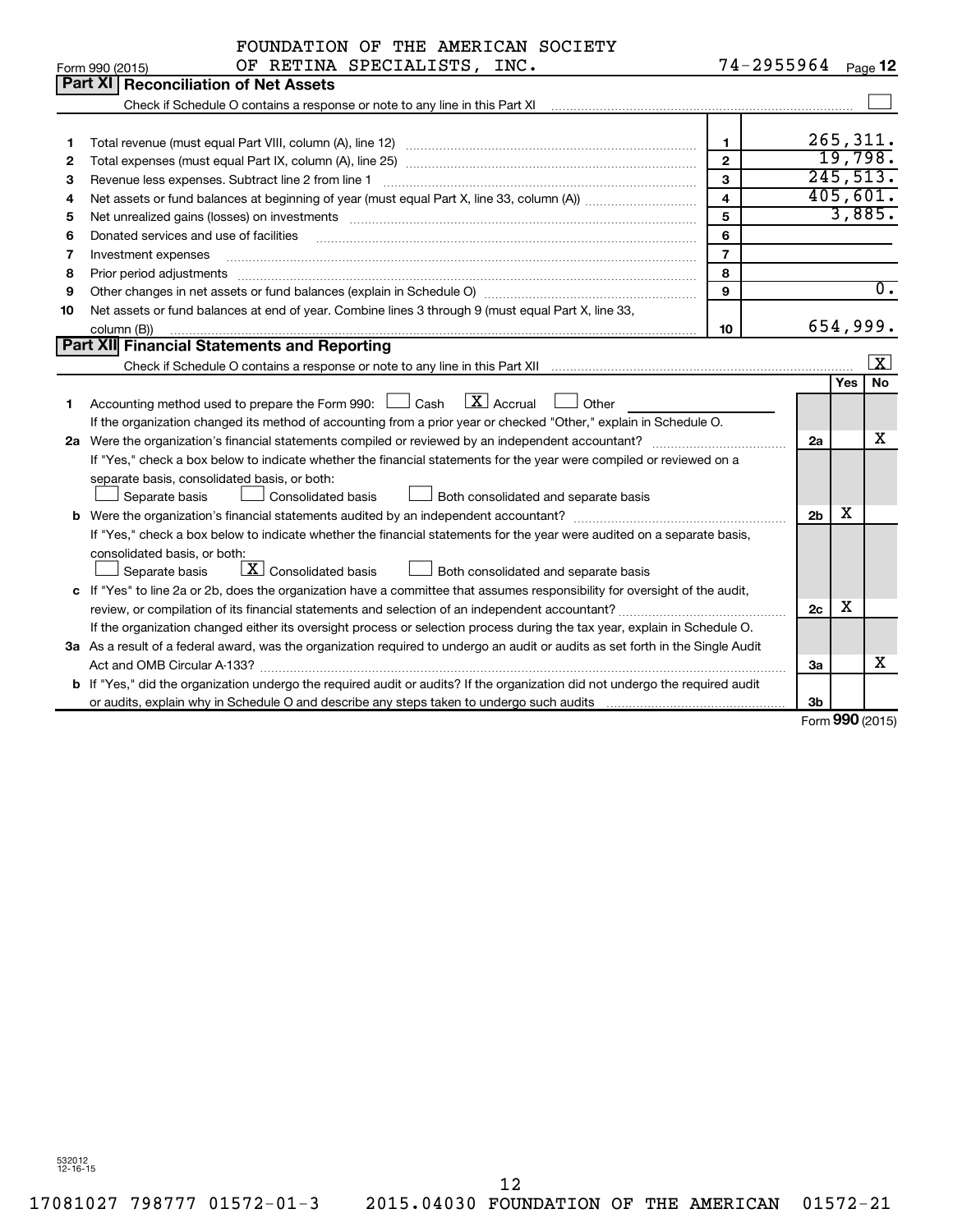| <b>SCHEDULE A</b>                                                                                         |                                                                        |                                                                                                                                                                                                                                                                                  |                            |                |                                        | OMB No. 1545-0047                     |
|-----------------------------------------------------------------------------------------------------------|------------------------------------------------------------------------|----------------------------------------------------------------------------------------------------------------------------------------------------------------------------------------------------------------------------------------------------------------------------------|----------------------------|----------------|----------------------------------------|---------------------------------------|
| (Form 990 or 990-EZ)                                                                                      |                                                                        | <b>Public Charity Status and Public Support</b>                                                                                                                                                                                                                                  |                            |                |                                        |                                       |
|                                                                                                           |                                                                        | Complete if the organization is a section 501(c)(3) organization or a section<br>4947(a)(1) nonexempt charitable trust.                                                                                                                                                          |                            |                |                                        |                                       |
| Department of the Treasury<br>Internal Revenue Service                                                    |                                                                        | Attach to Form 990 or Form 990-EZ.                                                                                                                                                                                                                                               |                            |                |                                        | <b>Open to Public</b><br>Inspection   |
| Name of the organization                                                                                  |                                                                        | Information about Schedule A (Form 990 or 990-EZ) and its instructions is at WWW.irs.gov/form990.<br>FOUNDATION OF THE AMERICAN SOCIETY                                                                                                                                          |                            |                |                                        | <b>Employer identification number</b> |
|                                                                                                           |                                                                        | OF RETINA SPECIALISTS, INC.                                                                                                                                                                                                                                                      |                            |                |                                        | 74-2955964                            |
| Part I                                                                                                    |                                                                        | Reason for Public Charity Status (All organizations must complete this part.) See instructions.                                                                                                                                                                                  |                            |                |                                        |                                       |
| The organization is not a private foundation because it is: (For lines 1 through 11, check only one box.) |                                                                        |                                                                                                                                                                                                                                                                                  |                            |                |                                        |                                       |
| 1                                                                                                         |                                                                        | A church, convention of churches, or association of churches described in section 170(b)(1)(A)(i).                                                                                                                                                                               |                            |                |                                        |                                       |
| 2                                                                                                         |                                                                        | A school described in section 170(b)(1)(A)(ii). (Attach Schedule E (Form 990 or 990-EZ).)                                                                                                                                                                                        |                            |                |                                        |                                       |
| 3                                                                                                         |                                                                        | A hospital or a cooperative hospital service organization described in section 170(b)(1)(A)(iii).                                                                                                                                                                                |                            |                |                                        |                                       |
| 4                                                                                                         |                                                                        | A medical research organization operated in conjunction with a hospital described in section 170(b)(1)(A)(iii). Enter the hospital's name,                                                                                                                                       |                            |                |                                        |                                       |
| city, and state:                                                                                          |                                                                        |                                                                                                                                                                                                                                                                                  |                            |                |                                        |                                       |
| 5                                                                                                         |                                                                        | An organization operated for the benefit of a college or university owned or operated by a governmental unit described in                                                                                                                                                        |                            |                |                                        |                                       |
| 6                                                                                                         | section 170(b)(1)(A)(iv). (Complete Part II.)                          |                                                                                                                                                                                                                                                                                  |                            |                |                                        |                                       |
| $\overline{7}$                                                                                            |                                                                        | A federal, state, or local government or governmental unit described in section 170(b)(1)(A)(v).<br>An organization that normally receives a substantial part of its support from a governmental unit or from the general public described in                                    |                            |                |                                        |                                       |
|                                                                                                           | section 170(b)(1)(A)(vi). (Complete Part II.)                          |                                                                                                                                                                                                                                                                                  |                            |                |                                        |                                       |
| 8                                                                                                         |                                                                        | A community trust described in section 170(b)(1)(A)(vi). (Complete Part II.)                                                                                                                                                                                                     |                            |                |                                        |                                       |
| 9                                                                                                         |                                                                        | An organization that normally receives: (1) more than 33 1/3% of its support from contributions, membership fees, and gross receipts from                                                                                                                                        |                            |                |                                        |                                       |
|                                                                                                           |                                                                        | activities related to its exempt functions - subject to certain exceptions, and (2) no more than 33 1/3% of its support from gross investment                                                                                                                                    |                            |                |                                        |                                       |
|                                                                                                           |                                                                        | income and unrelated business taxable income (less section 511 tax) from businesses acquired by the organization after June 30, 1975.                                                                                                                                            |                            |                |                                        |                                       |
|                                                                                                           | See section 509(a)(2). (Complete Part III.)                            |                                                                                                                                                                                                                                                                                  |                            |                |                                        |                                       |
| 10<br>$\lfloor x \rfloor$                                                                                 |                                                                        | An organization organized and operated exclusively to test for public safety. See section 509(a)(4).                                                                                                                                                                             |                            |                |                                        |                                       |
| 11                                                                                                        |                                                                        | An organization organized and operated exclusively for the benefit of, to perform the functions of, or to carry out the purposes of one or<br>more publicly supported organizations described in section 509(a)(1) or section 509(a)(2). See section 509(a)(3). Check the box in |                            |                |                                        |                                       |
|                                                                                                           |                                                                        | lines 11a through 11d that describes the type of supporting organization and complete lines 11e, 11f, and 11g.                                                                                                                                                                   |                            |                |                                        |                                       |
| $\lfloor x \rfloor$<br>a                                                                                  |                                                                        | Type I. A supporting organization operated, supervised, or controlled by its supported organization(s), typically by giving                                                                                                                                                      |                            |                |                                        |                                       |
|                                                                                                           |                                                                        | the supported organization(s) the power to regularly appoint or elect a majority of the directors or trustees of the supporting                                                                                                                                                  |                            |                |                                        |                                       |
|                                                                                                           | organization. You must complete Part IV, Sections A and B.             |                                                                                                                                                                                                                                                                                  |                            |                |                                        |                                       |
| b                                                                                                         |                                                                        | Type II. A supporting organization supervised or controlled in connection with its supported organization(s), by having                                                                                                                                                          |                            |                |                                        |                                       |
|                                                                                                           |                                                                        | control or management of the supporting organization vested in the same persons that control or manage the supported                                                                                                                                                             |                            |                |                                        |                                       |
|                                                                                                           | organization(s). You must complete Part IV, Sections A and C.          |                                                                                                                                                                                                                                                                                  |                            |                |                                        |                                       |
| c                                                                                                         |                                                                        | Type III functionally integrated. A supporting organization operated in connection with, and functionally integrated with,                                                                                                                                                       |                            |                |                                        |                                       |
|                                                                                                           |                                                                        | its supported organization(s) (see instructions). You must complete Part IV, Sections A, D, and E.                                                                                                                                                                               |                            |                |                                        |                                       |
| d                                                                                                         |                                                                        | Type III non-functionally integrated. A supporting organization operated in connection with its supported organization(s)<br>that is not functionally integrated. The organization generally must satisfy a distribution requirement and an attentiveness                        |                            |                |                                        |                                       |
|                                                                                                           |                                                                        | requirement (see instructions). You must complete Part IV, Sections A and D, and Part V.                                                                                                                                                                                         |                            |                |                                        |                                       |
| е                                                                                                         |                                                                        | Check this box if the organization received a written determination from the IRS that it is a Type I, Type II, Type III                                                                                                                                                          |                            |                |                                        |                                       |
|                                                                                                           |                                                                        | functionally integrated, or Type III non-functionally integrated supporting organization.                                                                                                                                                                                        |                            |                |                                        |                                       |
|                                                                                                           |                                                                        |                                                                                                                                                                                                                                                                                  |                            |                |                                        | 1                                     |
| g                                                                                                         | Provide the following information about the supported organization(s). |                                                                                                                                                                                                                                                                                  |                            |                |                                        |                                       |
| (i) Name of supported<br>organization                                                                     | (ii) EIN                                                               | (iii) Type of organization<br>(described on lines 1-9                                                                                                                                                                                                                            | (iv) Is the organization   | listed in your | (v) Amount of monetary<br>support (see | (vi) Amount of<br>other support (see  |
|                                                                                                           |                                                                        | above (see instructions))                                                                                                                                                                                                                                                        | governing document?<br>Yes | No             | instructions)                          | instructions)                         |
| <b>AMERICAN SOCIETY OF</b>                                                                                |                                                                        |                                                                                                                                                                                                                                                                                  |                            |                |                                        |                                       |
| RETINA SPECIALISTS 74-2251032                                                                             |                                                                        | 9                                                                                                                                                                                                                                                                                | х                          |                | 19,798.                                |                                       |
|                                                                                                           |                                                                        |                                                                                                                                                                                                                                                                                  |                            |                |                                        |                                       |
|                                                                                                           |                                                                        |                                                                                                                                                                                                                                                                                  |                            |                |                                        |                                       |
|                                                                                                           |                                                                        |                                                                                                                                                                                                                                                                                  |                            |                |                                        |                                       |
|                                                                                                           |                                                                        |                                                                                                                                                                                                                                                                                  |                            |                |                                        |                                       |
|                                                                                                           |                                                                        |                                                                                                                                                                                                                                                                                  |                            |                |                                        |                                       |
|                                                                                                           |                                                                        |                                                                                                                                                                                                                                                                                  |                            |                |                                        |                                       |
|                                                                                                           |                                                                        |                                                                                                                                                                                                                                                                                  |                            |                |                                        |                                       |
|                                                                                                           |                                                                        |                                                                                                                                                                                                                                                                                  |                            |                |                                        |                                       |
| Total                                                                                                     |                                                                        |                                                                                                                                                                                                                                                                                  |                            |                | 19,798.                                | 0.                                    |
| LHA For Paperwork Reduction Act Notice, see the Instructions for                                          |                                                                        |                                                                                                                                                                                                                                                                                  |                            |                |                                        | Schedule A (Form 990 or 990-EZ) 2015  |
| Form 990 or 990-EZ. 532021 09-23-15                                                                       |                                                                        |                                                                                                                                                                                                                                                                                  |                            |                |                                        |                                       |
|                                                                                                           |                                                                        | 13                                                                                                                                                                                                                                                                               |                            |                |                                        |                                       |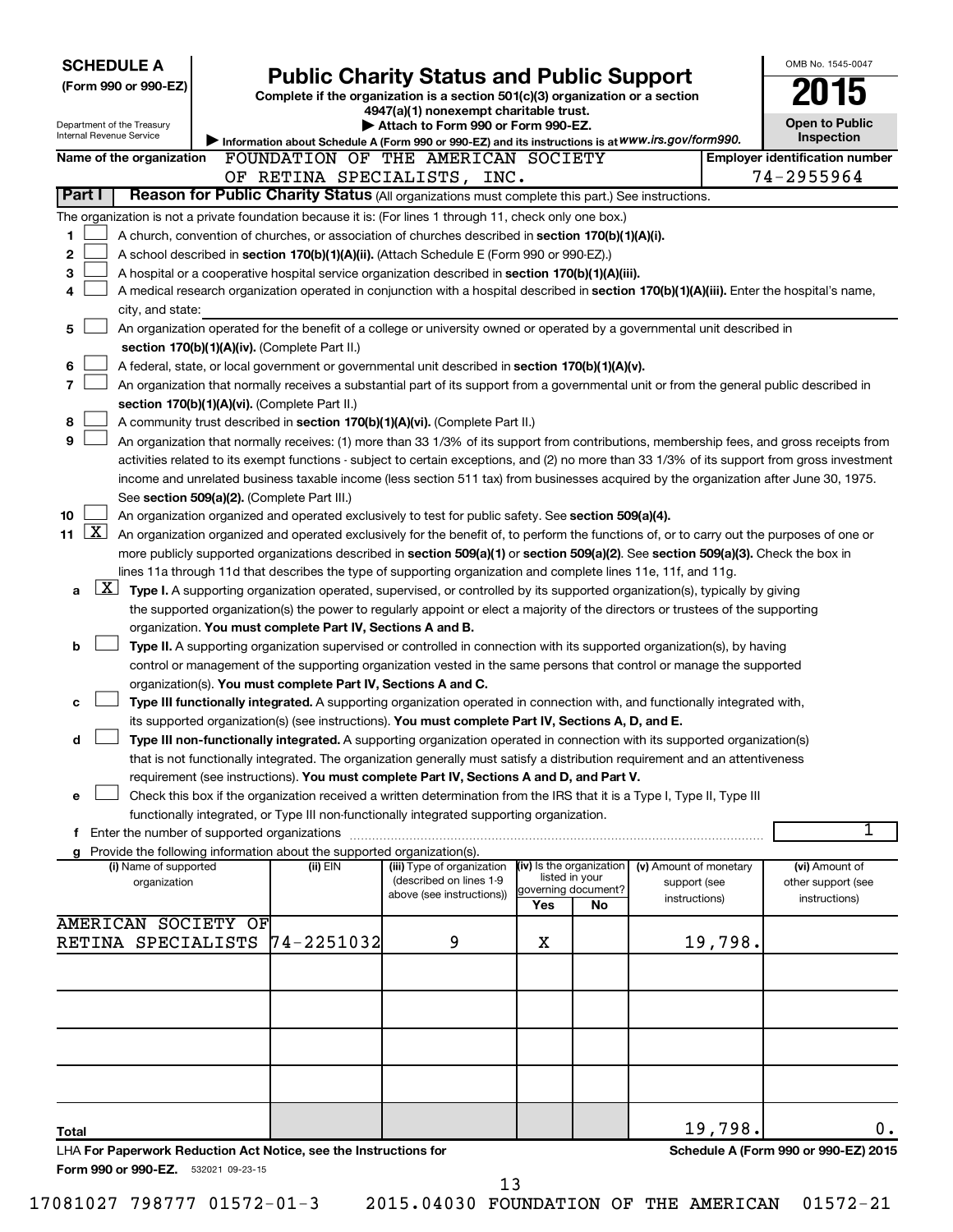### Schedule A (Form 990 or 990-EZ) 2015 Page OF RETINA SPECIALISTS, INC. 74-2955964 FOUNDATION OF THE AMERICAN SOCIETY

74-2955964 Page 2

(Complete only if you checked the box on line 5, 7, or 8 of Part I or if the organization failed to qualify under Part III. If the organization **Part II Support Schedule for Organizations Described in Sections 170(b)(1)(A)(iv) and 170(b)(1)(A)(vi)**

fails to qualify under the tests listed below, please complete Part III.)

|    | <b>Section A. Public Support</b>                                                                                                                |          |          |            |            |                 |                                      |
|----|-------------------------------------------------------------------------------------------------------------------------------------------------|----------|----------|------------|------------|-----------------|--------------------------------------|
|    | Calendar year (or fiscal year beginning in)                                                                                                     | (a) 2011 | (b) 2012 | $(c)$ 2013 | $(d)$ 2014 | (e) 2015        | (f) Total                            |
|    | 1 Gifts, grants, contributions, and                                                                                                             |          |          |            |            |                 |                                      |
|    | membership fees received. (Do not                                                                                                               |          |          |            |            |                 |                                      |
|    | include any "unusual grants.")                                                                                                                  |          |          |            |            |                 |                                      |
|    | 2 Tax revenues levied for the organ-                                                                                                            |          |          |            |            |                 |                                      |
|    | ization's benefit and either paid to                                                                                                            |          |          |            |            |                 |                                      |
|    | or expended on its behalf                                                                                                                       |          |          |            |            |                 |                                      |
|    | 3 The value of services or facilities                                                                                                           |          |          |            |            |                 |                                      |
|    | furnished by a governmental unit to                                                                                                             |          |          |            |            |                 |                                      |
|    | the organization without charge                                                                                                                 |          |          |            |            |                 |                                      |
|    | Total. Add lines 1 through 3                                                                                                                    |          |          |            |            |                 |                                      |
| 5  | The portion of total contributions                                                                                                              |          |          |            |            |                 |                                      |
|    | by each person (other than a                                                                                                                    |          |          |            |            |                 |                                      |
|    | governmental unit or publicly                                                                                                                   |          |          |            |            |                 |                                      |
|    | supported organization) included                                                                                                                |          |          |            |            |                 |                                      |
|    | on line 1 that exceeds 2% of the                                                                                                                |          |          |            |            |                 |                                      |
|    | amount shown on line 11,                                                                                                                        |          |          |            |            |                 |                                      |
|    | column (f)                                                                                                                                      |          |          |            |            |                 |                                      |
|    | 6 Public support. Subtract line 5 from line 4.                                                                                                  |          |          |            |            |                 |                                      |
|    | <b>Section B. Total Support</b>                                                                                                                 |          |          |            |            |                 |                                      |
|    | Calendar year (or fiscal year beginning in)                                                                                                     | (a) 2011 | (b) 2012 | $(c)$ 2013 | $(d)$ 2014 | (e) 2015        | (f) Total                            |
|    | 7 Amounts from line 4                                                                                                                           |          |          |            |            |                 |                                      |
| 8  | Gross income from interest.                                                                                                                     |          |          |            |            |                 |                                      |
|    | dividends, payments received on                                                                                                                 |          |          |            |            |                 |                                      |
|    | securities loans, rents, royalties                                                                                                              |          |          |            |            |                 |                                      |
|    | and income from similar sources                                                                                                                 |          |          |            |            |                 |                                      |
| 9  | Net income from unrelated business                                                                                                              |          |          |            |            |                 |                                      |
|    | activities, whether or not the                                                                                                                  |          |          |            |            |                 |                                      |
|    | business is regularly carried on                                                                                                                |          |          |            |            |                 |                                      |
|    | 10 Other income. Do not include gain                                                                                                            |          |          |            |            |                 |                                      |
|    | or loss from the sale of capital                                                                                                                |          |          |            |            |                 |                                      |
|    | assets (Explain in Part VI.)                                                                                                                    |          |          |            |            |                 |                                      |
|    | <b>11 Total support.</b> Add lines 7 through 10                                                                                                 |          |          |            |            |                 |                                      |
| 12 | Gross receipts from related activities, etc. (see instructions)                                                                                 |          |          |            |            | 12 <sup>2</sup> |                                      |
| 13 | First five years. If the Form 990 is for the organization's first, second, third, fourth, or fifth tax year as a section 501(c)(3)              |          |          |            |            |                 |                                      |
|    |                                                                                                                                                 |          |          |            |            |                 |                                      |
|    | Section C. Computation of Public Support Percentage                                                                                             |          |          |            |            |                 |                                      |
| 14 |                                                                                                                                                 |          |          |            |            | 14              | %                                    |
|    |                                                                                                                                                 |          |          |            |            | 15              | %                                    |
|    | 16a 33 1/3% support test - 2015. If the organization did not check the box on line 13, and line 14 is 33 1/3% or more, check this box and       |          |          |            |            |                 |                                      |
|    |                                                                                                                                                 |          |          |            |            |                 |                                      |
|    | <b>b 33 1/3% support test - 2014.</b> If the organization did not check a box on line 13 or 16a, and line 15 is 33 1/3% or more, check this box |          |          |            |            |                 |                                      |
|    |                                                                                                                                                 |          |          |            |            |                 |                                      |
|    | 17a 10% -facts-and-circumstances test - 2015. If the organization did not check a box on line 13, 16a, or 16b, and line 14 is 10% or more,      |          |          |            |            |                 |                                      |
|    | and if the organization meets the "facts-and-circumstances" test, check this box and stop here. Explain in Part VI how the organization         |          |          |            |            |                 |                                      |
|    |                                                                                                                                                 |          |          |            |            |                 |                                      |
|    | b 10% -facts-and-circumstances test - 2014. If the organization did not check a box on line 13, 16a, 16b, or 17a, and line 15 is 10% or         |          |          |            |            |                 |                                      |
|    | more, and if the organization meets the "facts-and-circumstances" test, check this box and stop here. Explain in Part VI how the                |          |          |            |            |                 |                                      |
|    |                                                                                                                                                 |          |          |            |            |                 |                                      |
| 18 | Private foundation. If the organization did not check a box on line 13, 16a, 16b, 17a, or 17b, check this box and see instructions              |          |          |            |            |                 |                                      |
|    |                                                                                                                                                 |          |          |            |            |                 | Schedule A (Form 990 or 990-EZ) 2015 |

532022 09-23-15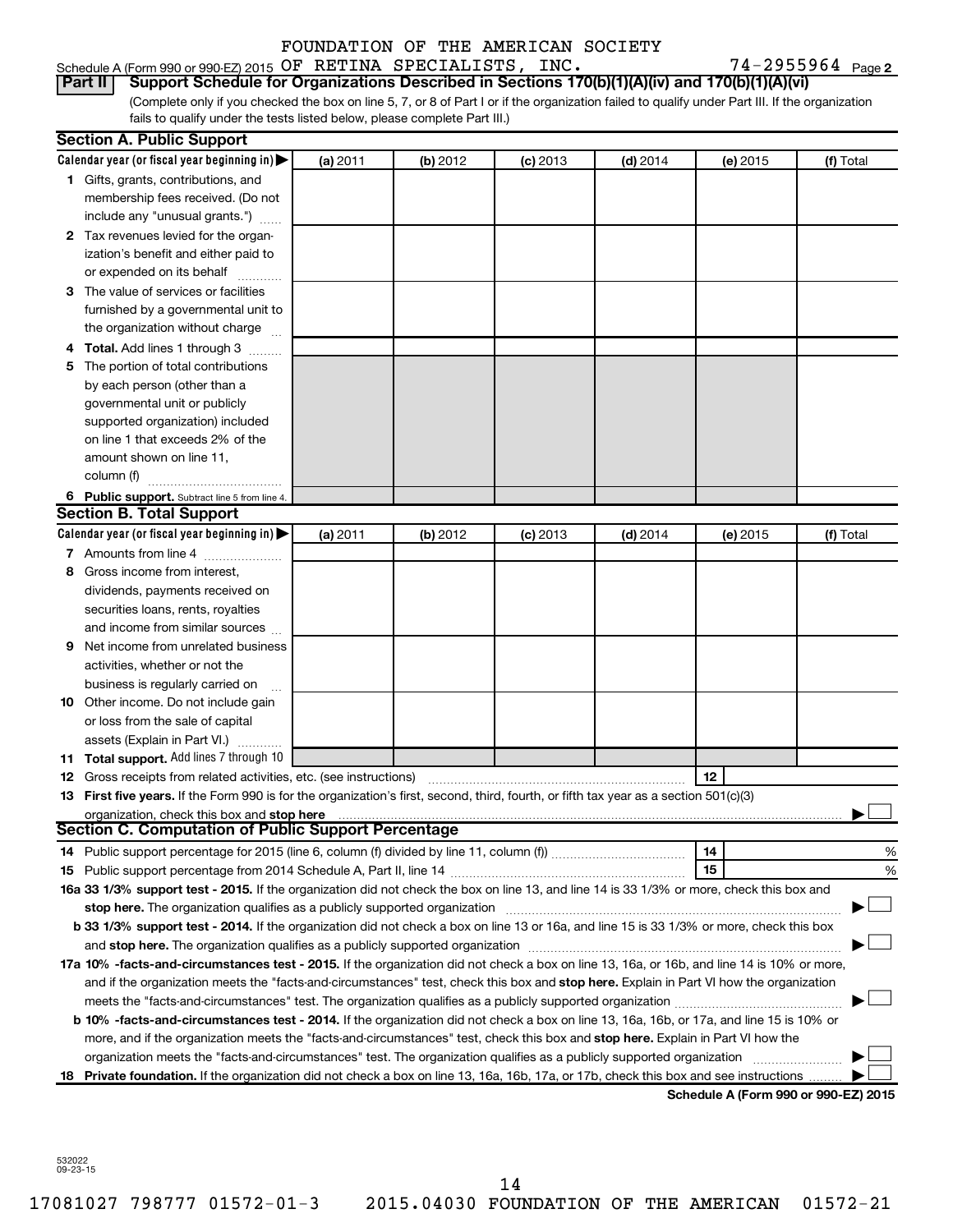#### Schedule A (Form 990 or 990-EZ) 2015 Page OF RETINA SPECIALISTS, INC. 74-2955964 **Part III Support Schedule for Organizations Described in Section 509(a)(2)**

(Complete only if you checked the box on line 9 of Part I or if the organization failed to qualify under Part II. If the organization fails to qualify under the tests listed below, please complete Part II.)

| <b>Section A. Public Support</b>                                                                                                                                                                                                        |          |          |            |            |          |                                      |
|-----------------------------------------------------------------------------------------------------------------------------------------------------------------------------------------------------------------------------------------|----------|----------|------------|------------|----------|--------------------------------------|
| Calendar year (or fiscal year beginning in)                                                                                                                                                                                             | (a) 2011 | (b) 2012 | $(c)$ 2013 | $(d)$ 2014 | (e) 2015 | (f) Total                            |
| 1 Gifts, grants, contributions, and                                                                                                                                                                                                     |          |          |            |            |          |                                      |
| membership fees received. (Do not                                                                                                                                                                                                       |          |          |            |            |          |                                      |
| include any "unusual grants.")                                                                                                                                                                                                          |          |          |            |            |          |                                      |
| 2 Gross receipts from admissions,<br>merchandise sold or services per-<br>formed, or facilities furnished in<br>any activity that is related to the<br>organization's tax-exempt purpose                                                |          |          |            |            |          |                                      |
| 3 Gross receipts from activities that                                                                                                                                                                                                   |          |          |            |            |          |                                      |
| are not an unrelated trade or bus-                                                                                                                                                                                                      |          |          |            |            |          |                                      |
| iness under section 513                                                                                                                                                                                                                 |          |          |            |            |          |                                      |
| 4 Tax revenues levied for the organ-                                                                                                                                                                                                    |          |          |            |            |          |                                      |
| ization's benefit and either paid to                                                                                                                                                                                                    |          |          |            |            |          |                                      |
| or expended on its behalf                                                                                                                                                                                                               |          |          |            |            |          |                                      |
| 5 The value of services or facilities                                                                                                                                                                                                   |          |          |            |            |          |                                      |
| furnished by a governmental unit to                                                                                                                                                                                                     |          |          |            |            |          |                                      |
| the organization without charge                                                                                                                                                                                                         |          |          |            |            |          |                                      |
| 6 Total. Add lines 1 through 5                                                                                                                                                                                                          |          |          |            |            |          |                                      |
| 7a Amounts included on lines 1, 2, and                                                                                                                                                                                                  |          |          |            |            |          |                                      |
| 3 received from disqualified persons                                                                                                                                                                                                    |          |          |            |            |          |                                      |
| <b>b</b> Amounts included on lines 2 and 3 received<br>from other than disqualified persons that<br>exceed the greater of \$5,000 or 1% of the<br>amount on line 13 for the year                                                        |          |          |            |            |          |                                      |
| c Add lines 7a and 7b                                                                                                                                                                                                                   |          |          |            |            |          |                                      |
| 8 Public support. (Subtract line 7c from line 6.)                                                                                                                                                                                       |          |          |            |            |          |                                      |
| <b>Section B. Total Support</b>                                                                                                                                                                                                         |          |          |            |            |          |                                      |
| Calendar year (or fiscal year beginning in)                                                                                                                                                                                             | (a) 2011 | (b) 2012 | $(c)$ 2013 | $(d)$ 2014 | (e) 2015 | (f) Total                            |
| 9 Amounts from line 6                                                                                                                                                                                                                   |          |          |            |            |          |                                      |
| <b>10a</b> Gross income from interest,<br>dividends, payments received on<br>securities loans, rents, royalties<br>and income from similar sources                                                                                      |          |          |            |            |          |                                      |
| <b>b</b> Unrelated business taxable income                                                                                                                                                                                              |          |          |            |            |          |                                      |
| (less section 511 taxes) from businesses                                                                                                                                                                                                |          |          |            |            |          |                                      |
| acquired after June 30, 1975                                                                                                                                                                                                            |          |          |            |            |          |                                      |
| c Add lines 10a and 10b                                                                                                                                                                                                                 |          |          |            |            |          |                                      |
| <b>11</b> Net income from unrelated business<br>activities not included in line 10b.<br>whether or not the business is<br>regularly carried on                                                                                          |          |          |            |            |          |                                      |
| 12 Other income. Do not include gain<br>or loss from the sale of capital<br>assets (Explain in Part VI.)                                                                                                                                |          |          |            |            |          |                                      |
| <b>13</b> Total support. (Add lines 9, 10c, 11, and 12.)                                                                                                                                                                                |          |          |            |            |          |                                      |
| 14 First five years. If the Form 990 is for the organization's first, second, third, fourth, or fifth tax year as a section 501(c)(3) organization,                                                                                     |          |          |            |            |          |                                      |
| check this box and stop here <b>contained and the contained and stop here</b> check this box and stop here <b>contained and the contained and stop here</b> contained and stop here contained and and stop here contained and stop here |          |          |            |            |          |                                      |
| Section C. Computation of Public Support Percentage                                                                                                                                                                                     |          |          |            |            |          |                                      |
|                                                                                                                                                                                                                                         |          |          |            |            | 15       | ℅                                    |
|                                                                                                                                                                                                                                         |          |          |            |            | 16       | %                                    |
| Section D. Computation of Investment Income Percentage                                                                                                                                                                                  |          |          |            |            |          |                                      |
|                                                                                                                                                                                                                                         |          |          |            |            | 17       | %                                    |
| 18 Investment income percentage from 2014 Schedule A, Part III, line 17                                                                                                                                                                 |          |          |            |            | 18       | %                                    |
| 19a 33 1/3% support tests - 2015. If the organization did not check the box on line 14, and line 15 is more than 33 1/3%, and line 17 is not                                                                                            |          |          |            |            |          |                                      |
| more than 33 1/3%, check this box and stop here. The organization qualifies as a publicly supported organization                                                                                                                        |          |          |            |            |          |                                      |
| b 33 1/3% support tests - 2014. If the organization did not check a box on line 14 or line 19a, and line 16 is more than 33 1/3%, and                                                                                                   |          |          |            |            |          |                                      |
| line 18 is not more than 33 1/3%, check this box and stop here. The organization qualifies as a publicly supported organization                                                                                                         |          |          |            |            |          |                                      |
|                                                                                                                                                                                                                                         |          |          |            |            |          |                                      |
| 532023 09-23-15                                                                                                                                                                                                                         |          |          |            |            |          | Schedule A (Form 990 or 990-EZ) 2015 |
|                                                                                                                                                                                                                                         |          |          | 15         |            |          |                                      |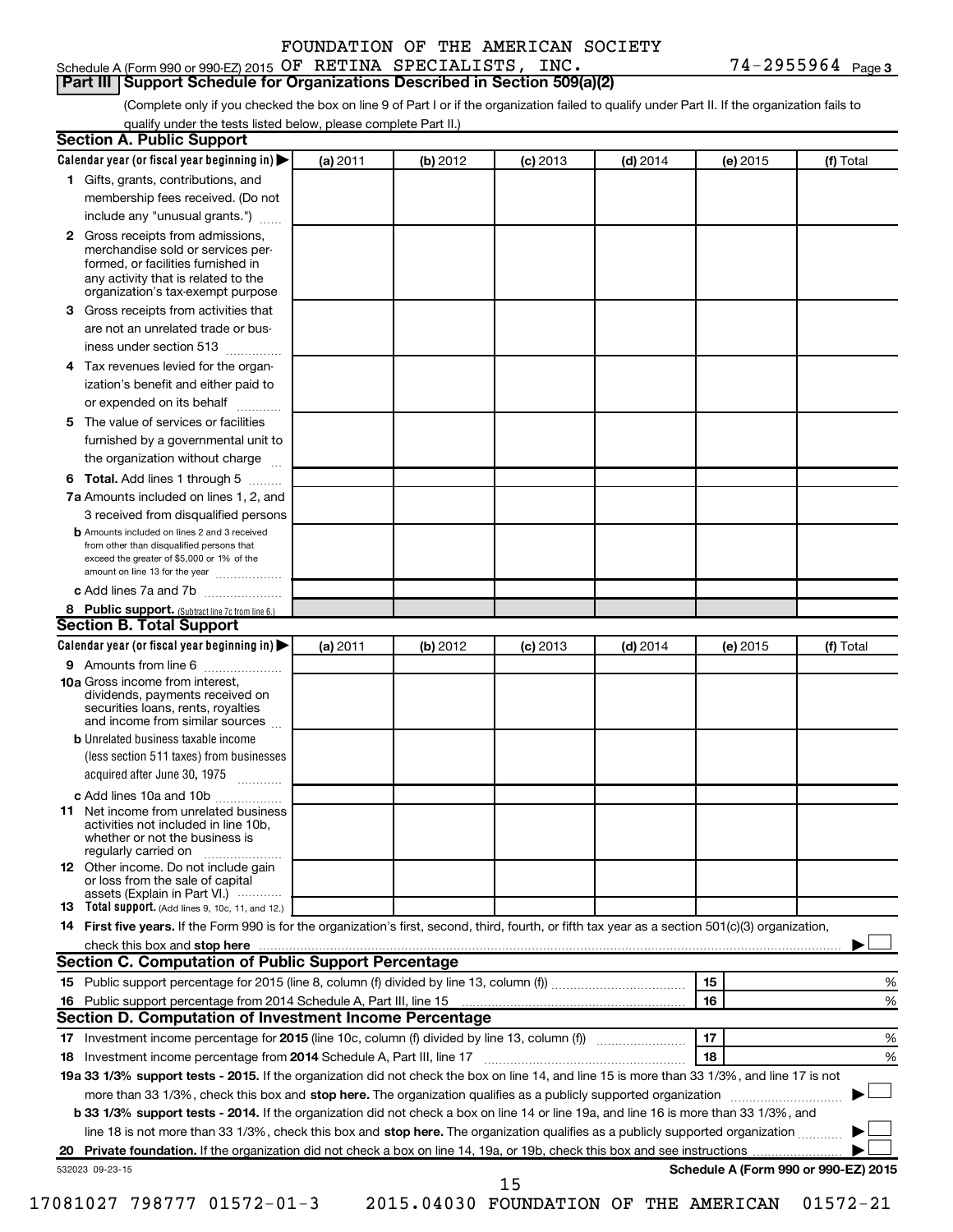# **Part IV Supporting Organizations**

(Complete only if you checked a box in line 11 on Part I. If you checked 11a of Part I, complete Sections A and B. If you checked 11b of Part I, complete Sections A and C. If you checked 11c of Part I, complete Sections A, D, and E. If you checked 11d of Part I, complete Sections A and D, and complete Part V.)

#### **Section A. All Supporting Organizations**

- **1** Are all of the organization's supported organizations listed by name in the organization's governing documents? If "No" describe in Part VI how the supported organizations are designated. If designated by *class or purpose, describe the designation. If historic and continuing relationship, explain.*
- **2** Did the organization have any supported organization that does not have an IRS determination of status under section 509(a)(1) or (2)? If "Yes," explain in Part VI how the organization determined that the supported *organization was described in section 509(a)(1) or (2).*
- **3a** Did the organization have a supported organization described in section 501(c)(4), (5), or (6)? If "Yes," answer *(b) and (c) below.*
- **b** Did the organization confirm that each supported organization qualified under section 501(c)(4), (5), or (6) and satisfied the public support tests under section 509(a)(2)? If "Yes," describe in Part VI when and how the *organization made the determination.*
- **c** Did the organization ensure that all support to such organizations was used exclusively for section 170(c)(2)(B) purposes? If "Yes," explain in Part VI what controls the organization put in place to ensure such use.
- **4 a** *If* Was any supported organization not organized in the United States ("foreign supported organization")? *"Yes," and if you checked 11a or 11b in Part I, answer (b) and (c) below.*
- **b** Did the organization have ultimate control and discretion in deciding whether to make grants to the foreign supported organization? If "Yes," describe in Part VI how the organization had such control and discretion *despite being controlled or supervised by or in connection with its supported organizations.*
- **c** Did the organization support any foreign supported organization that does not have an IRS determination under sections 501(c)(3) and 509(a)(1) or (2)? If "Yes," explain in Part VI what controls the organization used *to ensure that all support to the foreign supported organization was used exclusively for section 170(c)(2)(B) purposes.*
- **5a** Did the organization add, substitute, or remove any supported organizations during the tax year? If "Yes," answer (b) and (c) below (if applicable). Also, provide detail in Part VI, including (i) the names and EIN *numbers of the supported organizations added, substituted, or removed; (ii) the reasons for each such action; (iii) the authority under the organization's organizing document authorizing such action; and (iv) how the action was accomplished (such as by amendment to the organizing document).*
- **b Type I or Type II only.** Was any added or substituted supported organization part of a class already designated in the organization's organizing document?
- **c Substitutions only.**  Was the substitution the result of an event beyond the organization's control?
- **6** Did the organization provide support (whether in the form of grants or the provision of services or facilities) to support or benefit one or more of the filing organization's supported organizations? If "Yes," provide detail in anyone other than (i) its supported organizations, (ii) individuals that are part of the charitable class benefited by one or more of its supported organizations, or (iii) other supporting organizations that also *Part VI.*
- **7** Did the organization provide a grant, loan, compensation, or other similar payment to a substantial contributor regard to a substantial contributor? If "Yes," complete Part I of Schedule L (Form 990 or 990-EZ). (defined in section 4958(c)(3)(C)), a family member of a substantial contributor, or a 35% controlled entity with
- **8** Did the organization make a loan to a disqualified person (as defined in section 4958) not described in line 7? *If "Yes," complete Part I of Schedule L (Form 990 or 990-EZ).*
- **9 a** Was the organization controlled directly or indirectly at any time during the tax year by one or more in section 509(a)(1) or (2))? If "Yes," provide detail in Part VI. disqualified persons as defined in section 4946 (other than foundation managers and organizations described
- **b** Did one or more disqualified persons (as defined in line 9a) hold a controlling interest in any entity in which the supporting organization had an interest? If "Yes," provide detail in Part VI.
- **c** Did a disqualified person (as defined in line 9a) have an ownership interest in, or derive any personal benefit from, assets in which the supporting organization also had an interest? If "Yes," provide detail in Part VI.
- **10 a** Was the organization subject to the excess business holdings rules of section 4943 because of section supporting organizations)? If "Yes," answer 10b below. 4943(f) (regarding certain Type II supporting organizations, and all Type III non-functionally integrated
	- **b** Did the organization have any excess business holdings in the tax year? (Use Schedule C, Form 4720, to *determine whether the organization had excess business holdings.)*

532024 09-23-15

**1**

**2**

**3a**

**3b**

**3c**

**4a**

**4b**

**4c**

**5a**

**5b 5c**

**6**

**7**

**8**

**9a**

**9b**

**9c**

**10a**

**10b**

**Yes No**

X

X

X

X

X

X

X

X

X

X

X

X

**Schedule A (Form 990 or 990-EZ) 2015**

16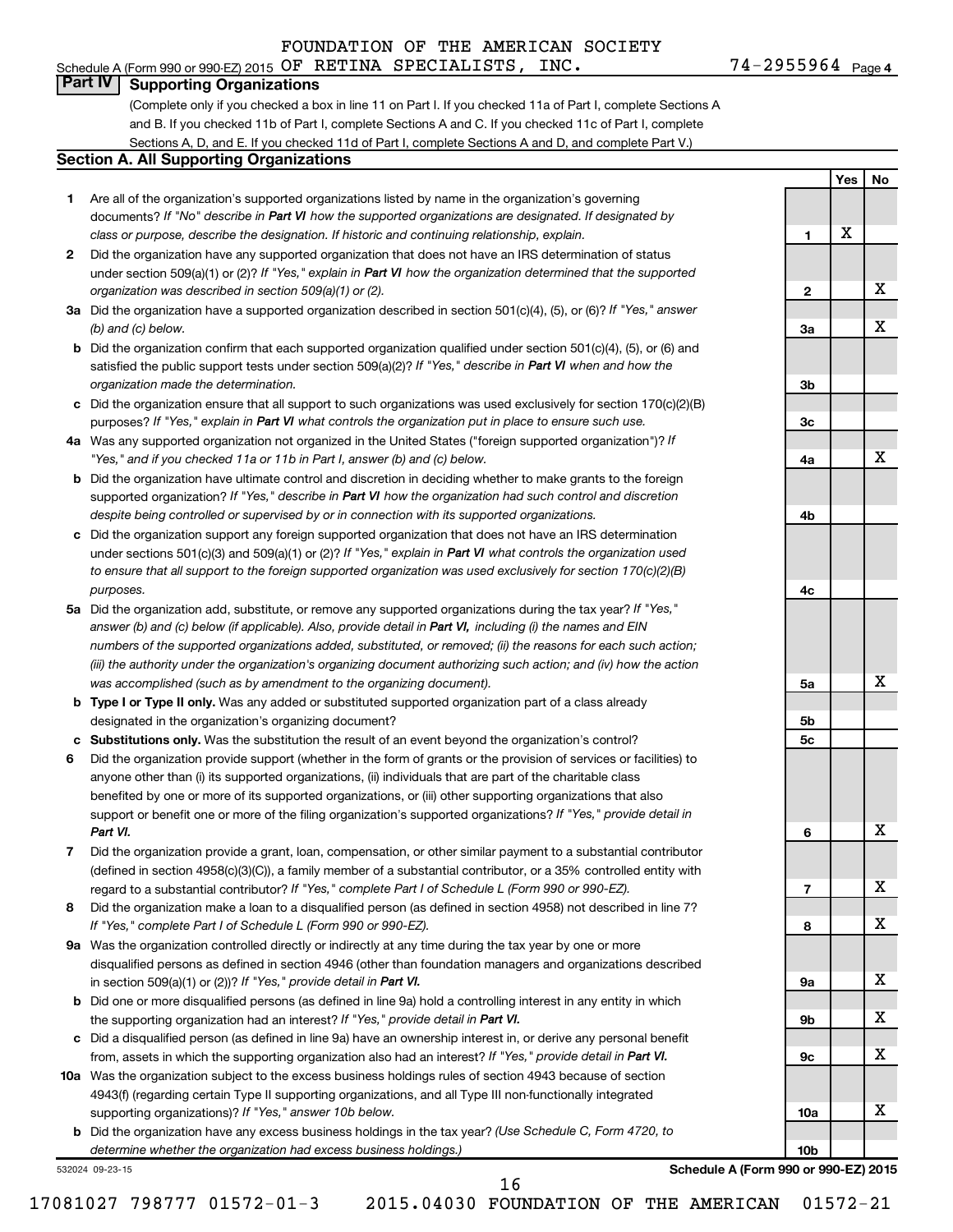| Schedule A (Form 990 or 990-EZ) 2015 $\,$ OF $\,$ RETINA $\,$ SPECIALISTS , $\,$ INC $\,$ . |  | $74 - 2955964$ Page 5 |  |
|---------------------------------------------------------------------------------------------|--|-----------------------|--|
|                                                                                             |  |                       |  |

|              | Part IV<br><b>Supporting Organizations (continued)</b>                                                                                                                       |                 |     |                         |
|--------------|------------------------------------------------------------------------------------------------------------------------------------------------------------------------------|-----------------|-----|-------------------------|
|              |                                                                                                                                                                              |                 | Yes | No                      |
| 11           | Has the organization accepted a gift or contribution from any of the following persons?                                                                                      |                 |     |                         |
|              | a A person who directly or indirectly controls, either alone or together with persons described in (b) and (c)                                                               |                 |     |                         |
|              | below, the governing body of a supported organization?                                                                                                                       | 11a             |     | х                       |
|              | <b>b</b> A family member of a person described in (a) above?                                                                                                                 | 11 <sub>b</sub> |     | $\overline{\mathbf{X}}$ |
|              |                                                                                                                                                                              | 11c             |     | X                       |
|              | c A 35% controlled entity of a person described in (a) or (b) above? If "Yes" to a, b, or c, provide detail in Part VI.<br><b>Section B. Type I Supporting Organizations</b> |                 |     |                         |
|              |                                                                                                                                                                              |                 |     |                         |
|              |                                                                                                                                                                              |                 | Yes | No                      |
| 1            | Did the directors, trustees, or membership of one or more supported organizations have the power to                                                                          |                 |     |                         |
|              | regularly appoint or elect at least a majority of the organization's directors or trustees at all times during the                                                           |                 |     |                         |
|              | tax year? If "No," describe in Part VI how the supported organization(s) effectively operated, supervised, or                                                                |                 |     |                         |
|              | controlled the organization's activities. If the organization had more than one supported organization,                                                                      |                 |     |                         |
|              | describe how the powers to appoint and/or remove directors or trustees were allocated among the supported                                                                    |                 |     |                         |
|              | organizations and what conditions or restrictions, if any, applied to such powers during the tax year.                                                                       | 1               | X   |                         |
| 2            | Did the organization operate for the benefit of any supported organization other than the supported                                                                          |                 |     |                         |
|              | organization(s) that operated, supervised, or controlled the supporting organization? If "Yes," explain in                                                                   |                 |     |                         |
|              | Part VI how providing such benefit carried out the purposes of the supported organization(s) that operated,                                                                  |                 |     |                         |
|              | supervised, or controlled the supporting organization.                                                                                                                       | $\mathbf{2}$    |     | X                       |
|              | <b>Section C. Type II Supporting Organizations</b>                                                                                                                           |                 |     |                         |
|              |                                                                                                                                                                              |                 | Yes | No                      |
| 1.           | Were a majority of the organization's directors or trustees during the tax year also a majority of the directors                                                             |                 |     |                         |
|              | or trustees of each of the organization's supported organization(s)? If "No," describe in Part VI how control                                                                |                 |     |                         |
|              | or management of the supporting organization was vested in the same persons that controlled or managed                                                                       |                 |     |                         |
|              |                                                                                                                                                                              |                 |     |                         |
|              | the supported organization(s).                                                                                                                                               | 1               |     |                         |
|              | <b>Section D. All Type III Supporting Organizations</b>                                                                                                                      |                 |     |                         |
|              |                                                                                                                                                                              |                 | Yes | No                      |
| 1            | Did the organization provide to each of its supported organizations, by the last day of the fifth month of the                                                               |                 |     |                         |
|              | organization's tax year, (i) a written notice describing the type and amount of support provided during the prior tax                                                        |                 |     |                         |
|              | year, (ii) a copy of the Form 990 that was most recently filed as of the date of notification, and (iii) copies of the                                                       |                 |     |                         |
|              | organization's governing documents in effect on the date of notification, to the extent not previously provided?                                                             | 1               |     |                         |
| $\mathbf{2}$ | Were any of the organization's officers, directors, or trustees either (i) appointed or elected by the supported                                                             |                 |     |                         |
|              | organization(s) or (ii) serving on the governing body of a supported organization? If "No," explain in Part VI how                                                           |                 |     |                         |
|              | the organization maintained a close and continuous working relationship with the supported organization(s).                                                                  | $\mathbf{2}$    |     |                         |
| 3            | By reason of the relationship described in (2), did the organization's supported organizations have a                                                                        |                 |     |                         |
|              | significant voice in the organization's investment policies and in directing the use of the organization's                                                                   |                 |     |                         |
|              | income or assets at all times during the tax year? If "Yes," describe in Part VI the role the organization's                                                                 |                 |     |                         |
|              | supported organizations played in this regard.                                                                                                                               | з               |     |                         |
|              | Section E. Type III Functionally-Integrated Supporting Organizations                                                                                                         |                 |     |                         |
| 1            | Check the box next to the method that the organization used to satisfy the Integral Part Test during the yeafsee instructions):                                              |                 |     |                         |
| a            | The organization satisfied the Activities Test. Complete line 2 below.                                                                                                       |                 |     |                         |
| $\mathbf b$  | The organization is the parent of each of its supported organizations. Complete line 3 below.                                                                                |                 |     |                         |
| c            | The organization supported a governmental entity. Describe in Part VI how you supported a government entity (see instructions).                                              |                 |     |                         |
| 2            | Activities Test. Answer (a) and (b) below.                                                                                                                                   |                 | Yes | No                      |
|              | Did substantially all of the organization's activities during the tax year directly further the exempt purposes of                                                           |                 |     |                         |
| а            |                                                                                                                                                                              |                 |     |                         |
|              | the supported organization(s) to which the organization was responsive? If "Yes," then in Part VI identify                                                                   |                 |     |                         |
|              | those supported organizations and explain<br>how these activities directly furthered their exempt purposes,                                                                  |                 |     |                         |
|              | how the organization was responsive to those supported organizations, and how the organization determined                                                                    |                 |     |                         |
|              | that these activities constituted substantially all of its activities.                                                                                                       | 2a              |     |                         |
|              | <b>b</b> Did the activities described in (a) constitute activities that, but for the organization's involvement, one or more                                                 |                 |     |                         |
|              | of the organization's supported organization(s) would have been engaged in? If "Yes," explain in Part VI the                                                                 |                 |     |                         |
|              | reasons for the organization's position that its supported organization(s) would have engaged in these                                                                       |                 |     |                         |
|              | activities but for the organization's involvement.                                                                                                                           | 2b              |     |                         |
| з            | Parent of Supported Organizations. Answer (a) and (b) below.                                                                                                                 |                 |     |                         |
| а            | Did the organization have the power to regularly appoint or elect a majority of the officers, directors, or                                                                  |                 |     |                         |
|              | trustees of each of the supported organizations? Provide details in Part VI.                                                                                                 | За              |     |                         |
|              | <b>b</b> Did the organization exercise a substantial degree of direction over the policies, programs, and activities of each                                                 |                 |     |                         |
|              | of its supported organizations? If "Yes," describe in Part VI the role played by the organization in this regard.                                                            | Зb              |     |                         |
|              | Schedule A (Form 990 or 990-EZ) 2015<br>532025 09-23-15                                                                                                                      |                 |     |                         |
|              | 17                                                                                                                                                                           |                 |     |                         |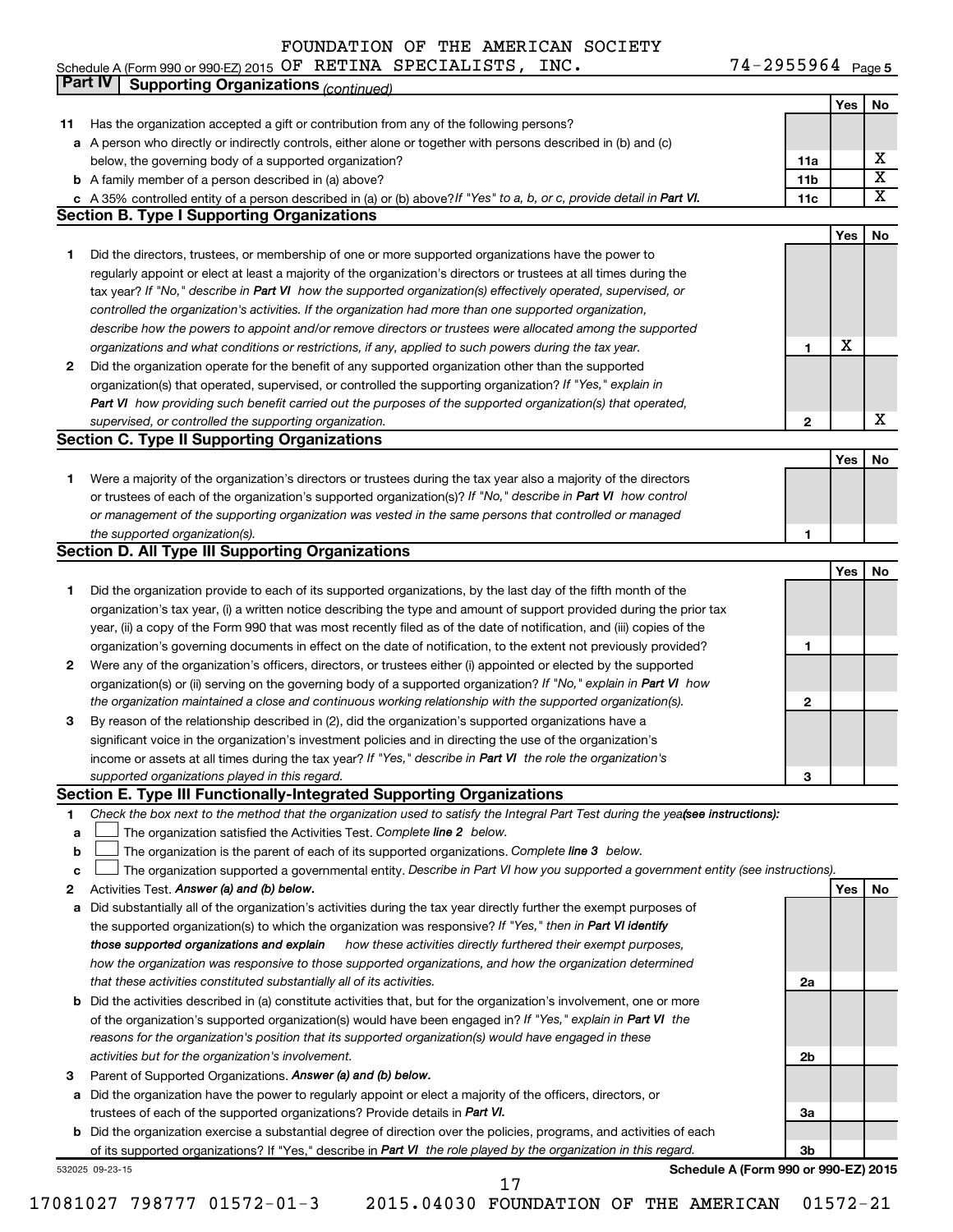74-2955964 Page 6 Schedule A (Form 990 or 990-EZ) 2015 Page OF RETINA SPECIALISTS, INC. 74-2955964

### **Part V Type III Non-Functionally Integrated 509(a)(3) Supporting Organizations**

1 **Letter on Reck here if the organization satisfied the Integral Part Test as a qualifying trust on Nov. 20, 1970. See instructions. All** other Type III non-functionally integrated supporting organizations must complete Sections A through E.

|                          | Section A - Adjusted Net Income                                              |                | (A) Prior Year | (B) Current Year<br>(optional) |
|--------------------------|------------------------------------------------------------------------------|----------------|----------------|--------------------------------|
| 1                        | Net short-term capital gain                                                  | 1              |                |                                |
| $\mathbf{2}$             | Recoveries of prior-year distributions                                       | $\mathbf{2}$   |                |                                |
| 3                        | Other gross income (see instructions)                                        | 3              |                |                                |
| 4                        | Add lines 1 through 3                                                        | 4              |                |                                |
| 5                        | Depreciation and depletion                                                   | 5              |                |                                |
| 6                        | Portion of operating expenses paid or incurred for production or             |                |                |                                |
|                          | collection of gross income or for management, conservation, or               |                |                |                                |
|                          | maintenance of property held for production of income (see instructions)     | 6              |                |                                |
| 7                        | Other expenses (see instructions)                                            | $\overline{7}$ |                |                                |
| 8                        | Adjusted Net Income (subtract lines 5, 6 and 7 from line 4)                  | 8              |                |                                |
|                          | <b>Section B - Minimum Asset Amount</b>                                      |                | (A) Prior Year | (B) Current Year<br>(optional) |
| 1                        | Aggregate fair market value of all non-exempt-use assets (see                |                |                |                                |
|                          | instructions for short tax year or assets held for part of year):            |                |                |                                |
|                          | a Average monthly value of securities                                        | 1a             |                |                                |
|                          | <b>b</b> Average monthly cash balances                                       | 1 <sub>b</sub> |                |                                |
|                          | <b>c</b> Fair market value of other non-exempt-use assets                    | 1c             |                |                                |
|                          | d Total (add lines 1a, 1b, and 1c)                                           | 1d             |                |                                |
|                          | e Discount claimed for blockage or other                                     |                |                |                                |
|                          | factors (explain in detail in Part VI):                                      |                |                |                                |
| 2                        | Acquisition indebtedness applicable to non-exempt-use assets                 | $\mathbf{2}$   |                |                                |
| 3                        | Subtract line 2 from line 1d                                                 | 3              |                |                                |
| 4                        | Cash deemed held for exempt use. Enter 1-1/2% of line 3 (for greater amount, |                |                |                                |
|                          | see instructions).                                                           | 4              |                |                                |
| 5                        | Net value of non-exempt-use assets (subtract line 4 from line 3)             | 5              |                |                                |
| 6                        | Multiply line 5 by .035                                                      | 6              |                |                                |
| $\overline{\phantom{a}}$ | Recoveries of prior-year distributions                                       | $\overline{7}$ |                |                                |
| 8                        | <b>Minimum Asset Amount (add line 7 to line 6)</b>                           | 8              |                |                                |
|                          | <b>Section C - Distributable Amount</b>                                      |                |                | <b>Current Year</b>            |
| 1                        | Adjusted net income for prior year (from Section A, line 8, Column A)        | 1              |                |                                |
| $\mathbf{2}$             | Enter 85% of line 1                                                          | $\mathbf{2}$   |                |                                |
| 3                        | Minimum asset amount for prior year (from Section B, line 8, Column A)       | 3              |                |                                |
| 4                        | Enter greater of line 2 or line 3                                            | 4              |                |                                |
| 5                        | Income tax imposed in prior year                                             | 5              |                |                                |
| 6                        | Distributable Amount. Subtract line 5 from line 4, unless subject to         |                |                |                                |
|                          | emergency temporary reduction (see instructions)                             | 6              |                |                                |

**7** Let Check here if the current year is the organization's first as a non-functionally-integrated Type III supporting organization (see instructions).

**Schedule A (Form 990 or 990-EZ) 2015**

532026 09-23-15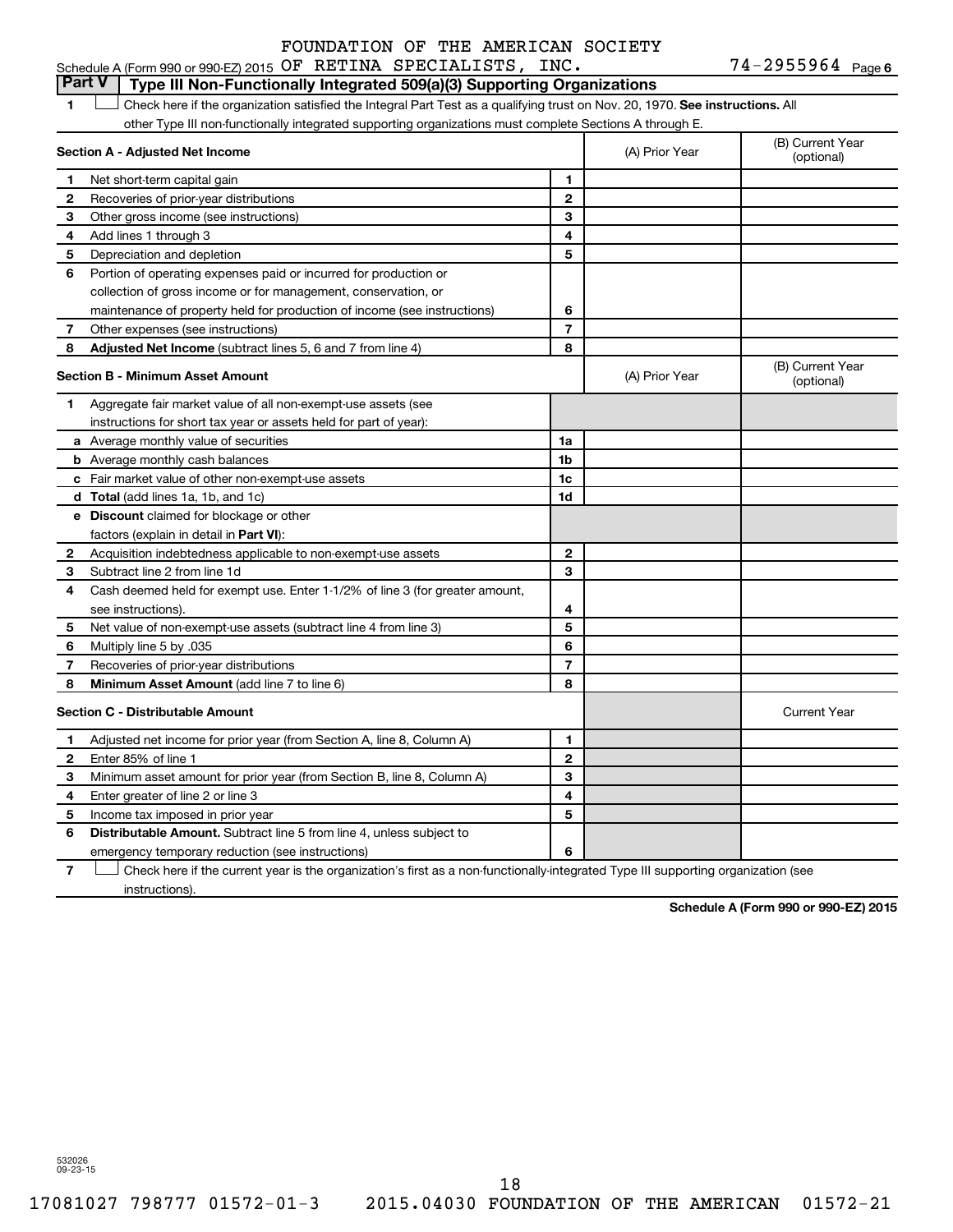| <b>Part V</b> | Type III Non-Functionally Integrated 509(a)(3) Supporting Organizations (continued)                              |                             |                                       |                                         |
|---------------|------------------------------------------------------------------------------------------------------------------|-----------------------------|---------------------------------------|-----------------------------------------|
|               | <b>Section D - Distributions</b>                                                                                 |                             |                                       | <b>Current Year</b>                     |
| 1             | Amounts paid to supported organizations to accomplish exempt purposes                                            |                             |                                       |                                         |
| 2             | Amounts paid to perform activity that directly furthers exempt purposes of supported                             |                             |                                       |                                         |
|               | organizations, in excess of income from activity                                                                 |                             |                                       |                                         |
| 3             | Administrative expenses paid to accomplish exempt purposes of supported organizations                            |                             |                                       |                                         |
| 4             | Amounts paid to acquire exempt-use assets                                                                        |                             |                                       |                                         |
| 5             | Qualified set-aside amounts (prior IRS approval required)                                                        |                             |                                       |                                         |
| 6             | Other distributions (describe in Part VI). See instructions.                                                     |                             |                                       |                                         |
| 7             | Total annual distributions. Add lines 1 through 6.                                                               |                             |                                       |                                         |
| 8             | Distributions to attentive supported organizations to which the organization is responsive                       |                             |                                       |                                         |
|               | (provide details in Part VI). See instructions.                                                                  |                             |                                       |                                         |
| 9             | Distributable amount for 2015 from Section C, line 6                                                             |                             |                                       |                                         |
| 10            | Line 8 amount divided by Line 9 amount                                                                           |                             |                                       |                                         |
|               |                                                                                                                  | (i)                         | (iii)                                 | (iii)                                   |
|               | Section E - Distribution Allocations (see instructions)                                                          | <b>Excess Distributions</b> | <b>Underdistributions</b><br>Pre-2015 | <b>Distributable</b><br>Amount for 2015 |
|               |                                                                                                                  |                             |                                       |                                         |
| 1             | Distributable amount for 2015 from Section C, line 6                                                             |                             |                                       |                                         |
| 2             | Underdistributions, if any, for years prior to 2015                                                              |                             |                                       |                                         |
|               | (reasonable cause required-see instructions)                                                                     |                             |                                       |                                         |
| 3             | Excess distributions carryover, if any, to 2015:                                                                 |                             |                                       |                                         |
| а             |                                                                                                                  |                             |                                       |                                         |
| b             |                                                                                                                  |                             |                                       |                                         |
| с             |                                                                                                                  |                             |                                       |                                         |
|               | d From 2013                                                                                                      |                             |                                       |                                         |
|               | e From 2014                                                                                                      |                             |                                       |                                         |
|               | f Total of lines 3a through e                                                                                    |                             |                                       |                                         |
|               | g Applied to underdistributions of prior years                                                                   |                             |                                       |                                         |
|               | h Applied to 2015 distributable amount                                                                           |                             |                                       |                                         |
| i.            | Carryover from 2010 not applied (see instructions)                                                               |                             |                                       |                                         |
|               | Remainder. Subtract lines 3g, 3h, and 3i from 3f.                                                                |                             |                                       |                                         |
| 4             | Distributions for 2015 from Section D,                                                                           |                             |                                       |                                         |
|               | \$<br>line $7:$                                                                                                  |                             |                                       |                                         |
|               | a Applied to underdistributions of prior years                                                                   |                             |                                       |                                         |
|               | <b>b</b> Applied to 2015 distributable amount                                                                    |                             |                                       |                                         |
|               | c Remainder. Subtract lines 4a and 4b from 4.                                                                    |                             |                                       |                                         |
| 5             | Remaining underdistributions for years prior to 2015, if<br>any. Subtract lines 3g and 4a from line 2 (if amount |                             |                                       |                                         |
|               | greater than zero, see instructions).                                                                            |                             |                                       |                                         |
| 6             | Remaining underdistributions for 2015. Subtract lines 3h                                                         |                             |                                       |                                         |
|               | and 4b from line 1 (if amount greater than zero, see                                                             |                             |                                       |                                         |
|               | instructions).                                                                                                   |                             |                                       |                                         |
| 7             | Excess distributions carryover to 2016. Add lines 3j                                                             |                             |                                       |                                         |
|               | and 4c.                                                                                                          |                             |                                       |                                         |
| 8             | Breakdown of line 7:                                                                                             |                             |                                       |                                         |
| а             |                                                                                                                  |                             |                                       |                                         |
| b             |                                                                                                                  |                             |                                       |                                         |
|               | c Excess from 2013                                                                                               |                             |                                       |                                         |
|               | d Excess from 2014                                                                                               |                             |                                       |                                         |
|               | e Excess from 2015                                                                                               |                             |                                       |                                         |

**Schedule A (Form 990 or 990-EZ) 2015**

532027 09-23-15